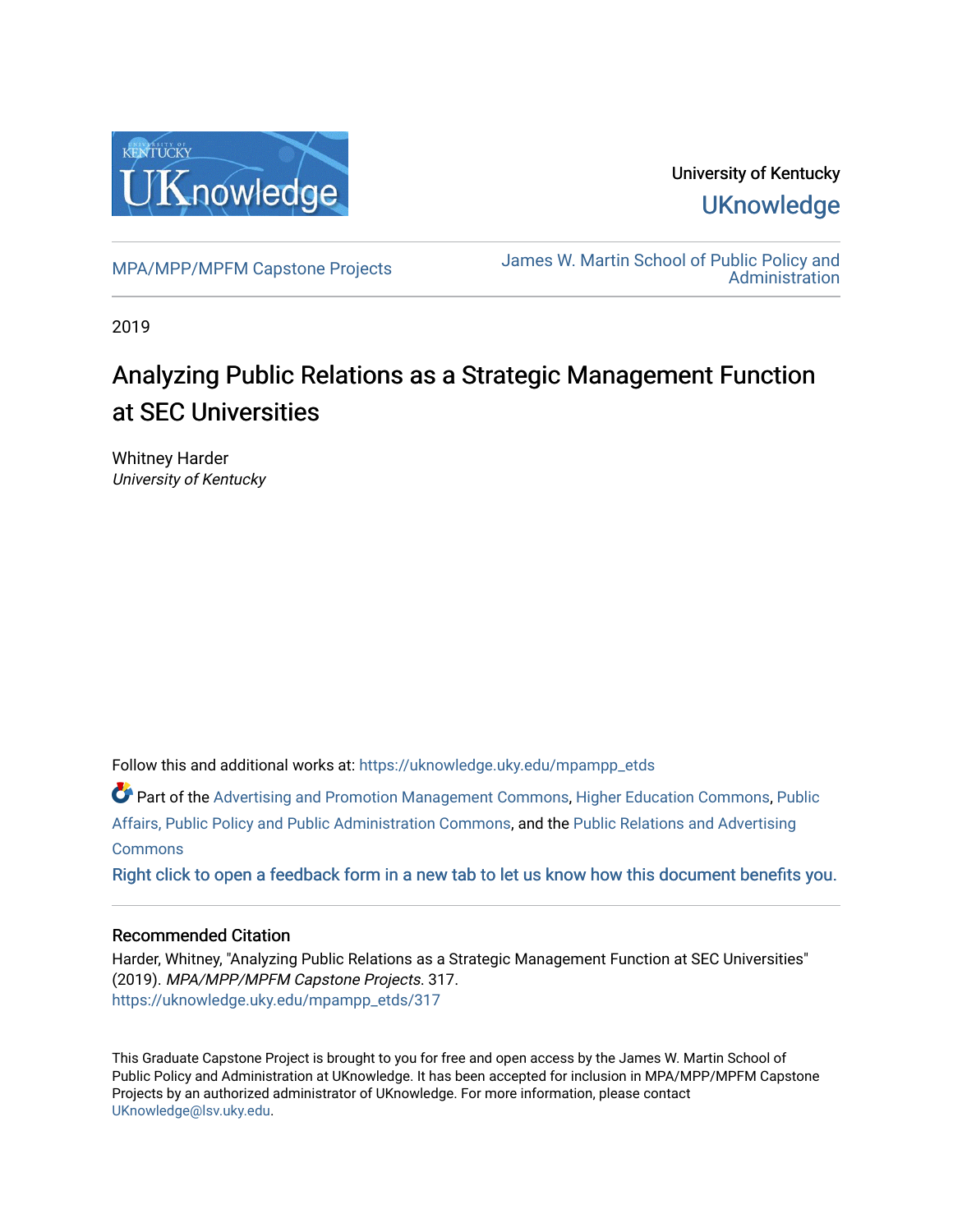# **Analyzing Public Relations as a Strategic Management Function at SEC Universities**

Whitney Harder University of Kentucky Martin School of Public Policy and Administration Spring 2019

> Faculty Advisor: Edward Jennings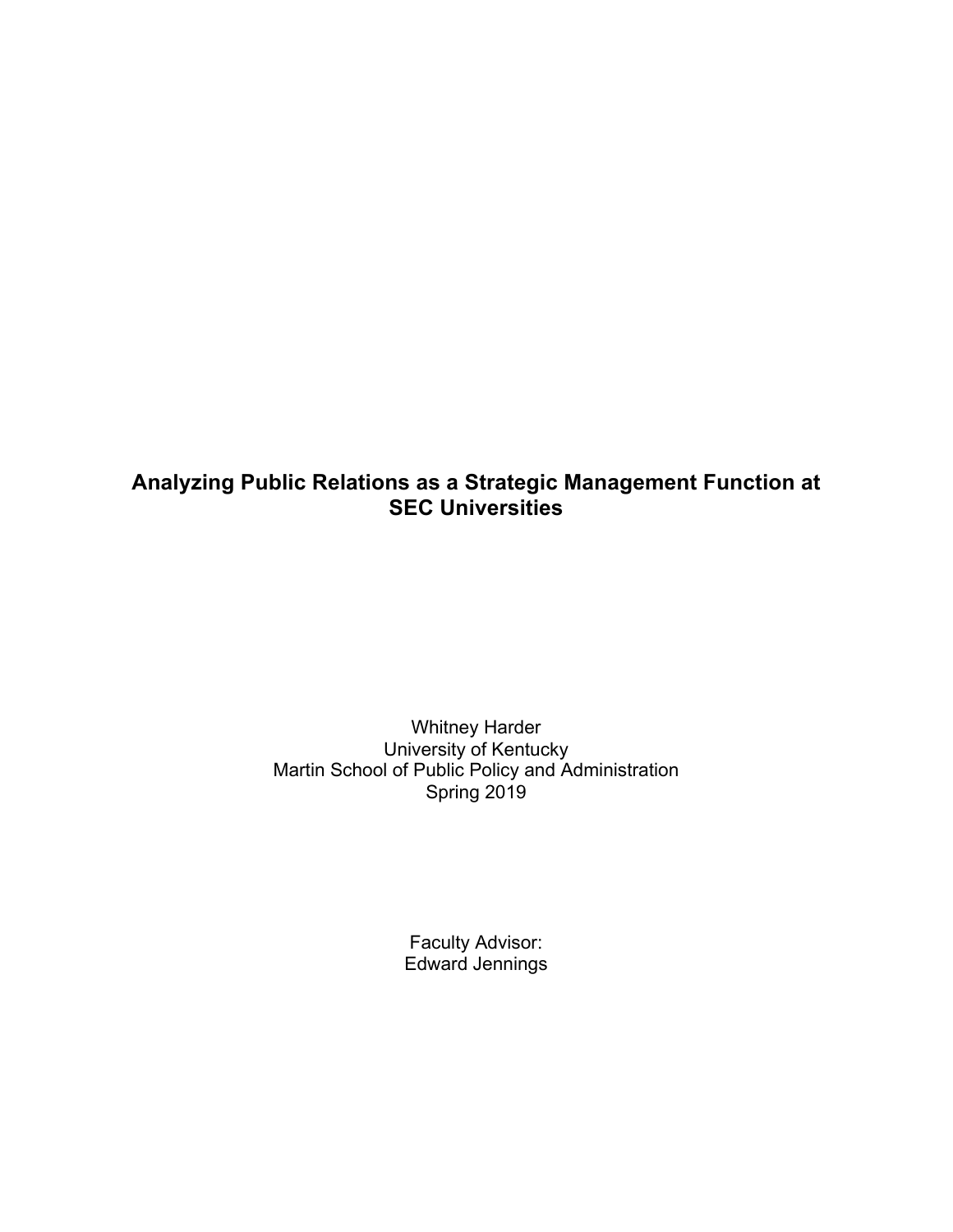# **Table of Contents**

| Public Relations in a Shifting Higher Education Landscape  9          |
|-----------------------------------------------------------------------|
|                                                                       |
|                                                                       |
|                                                                       |
| Indicators of Public Relations as a Strategic Management Function  16 |
|                                                                       |
|                                                                       |
|                                                                       |
|                                                                       |
|                                                                       |
|                                                                       |
|                                                                       |
|                                                                       |
|                                                                       |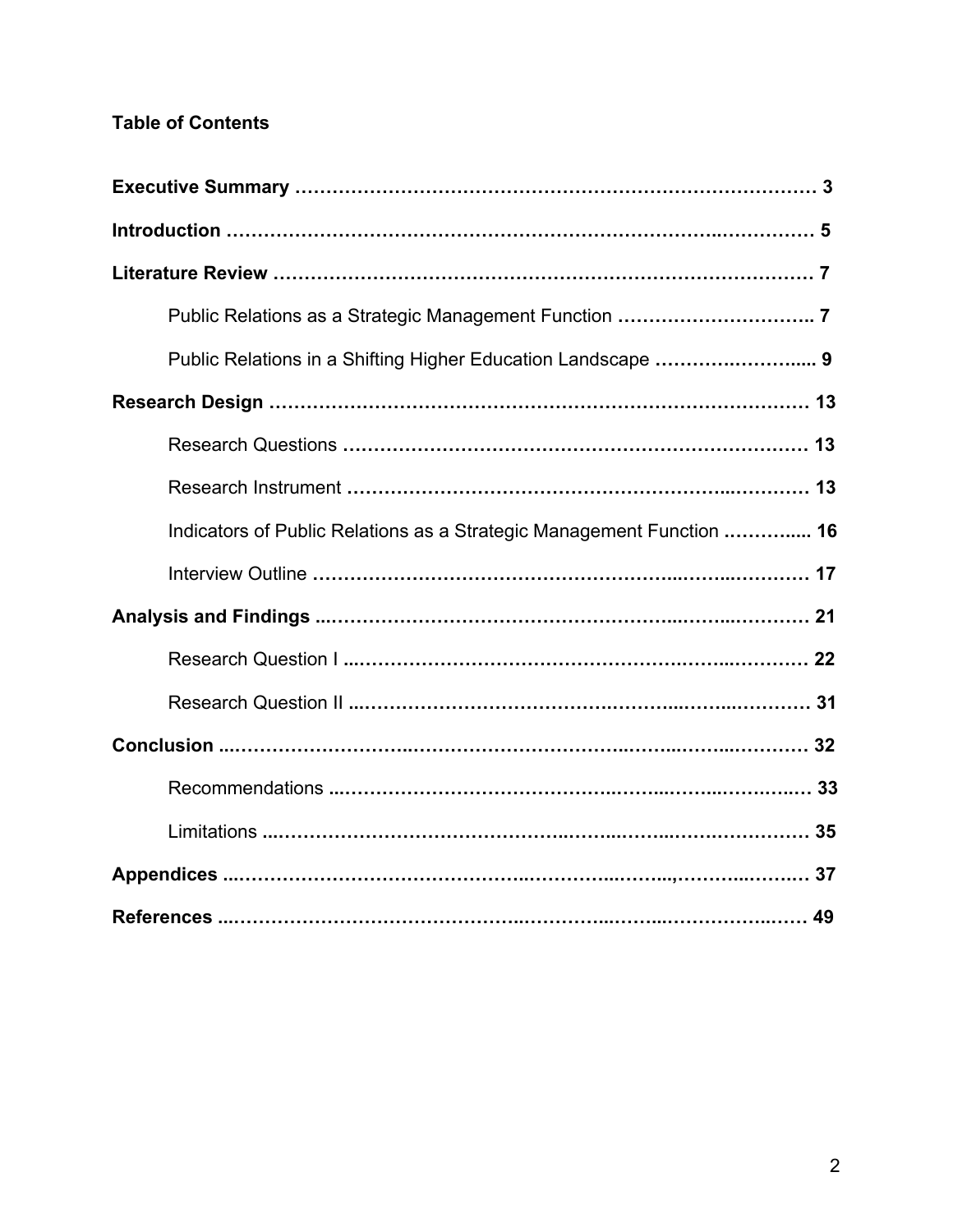### **Executive Summary**

A changing higher education landscape – rising costs, competition and skepticism – coupled with a changing media and communications landscape – a 24/7 news cycle with fewer local journalists, new technology and the expectation of instant and constant communication – have pushed universities to try to become more effective and efficient in telling their institutional stories to multiple stakeholder groups. Institutional leaders are concerned about how higher education and their institutions present public value and communicate their impact on both the students they graduate and their communities. But how are they using public relations and communications to deliver solutions for this? Are universities employing public relations as a strategic management function to deal with these issues, or are they simply using public relations as a reactive messaging function?

To better understand, I first set out to define how a higher education public relations or communications office could be defined as a strategic management function with nine indicators. These include:

- 1. The university's public relations (PR) office conducts or has conducted research to assess existing stakeholder group perceptions and relationships
- 2. PR office has formed measurable objectives that support the university's vision, business goals, and challenges
- 3. PR office creates and curates content that contributes directly to those objectives
- 4. PR office regularly measures communications outputs and outcomes of its work
- 5. PR office evaluates and reflects on what has worked well and what could be done differently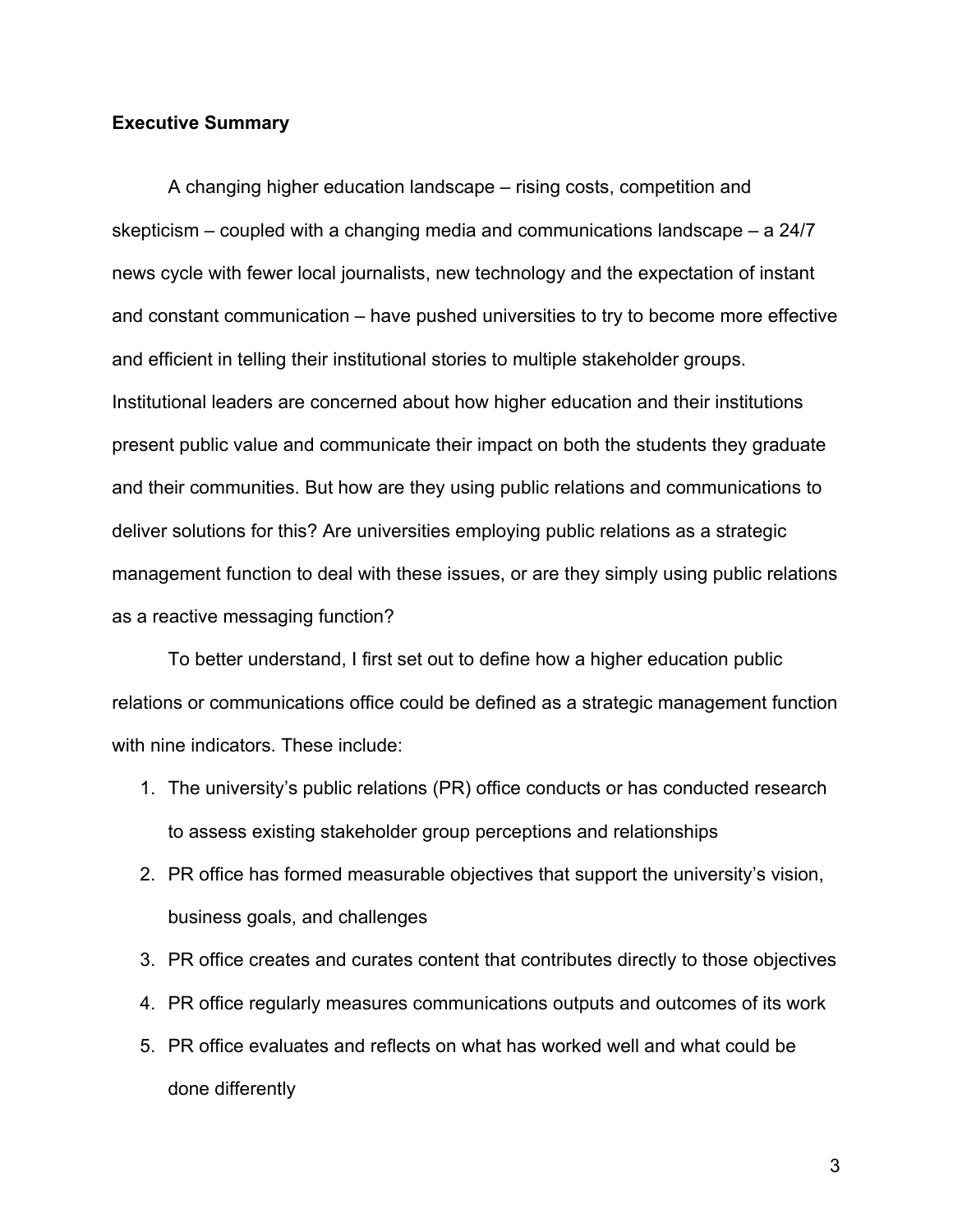- 6. The communications function is part of the university's executive leadership team
- 7. The structure of office has moved away from the press agentry or public information model
- 8. PR office or CCO uses some type of management tool to set strategy
- 9. PR office has a budget allocated specifically for its team that includes resources, training/professional development, salaries, etc. separate from the marketing budget

I conducted interviews with chief communications officers or the equivalent at seven of the 14 Southeastern Conference schools. My main question was, "Is there a pattern among SEC schools to employ public relations as a strategic management function?" I found that there is a pattern among the schools interviewed to employ public relations in this way with three universities appearing to employ public relations as a strategic management function; three universities appearing on track and actively working to do so; and only one appearing to not be on track. My second question was, "What leads a university to employing public relations as a strategic management function?" I was somewhat surprised to find that the interviews did not overwhelmingly point to my predictions of environmental scans, changes in business goals, or shocks to the institutions such as crises. Instead, although not a clear winner, the reasoning mentioned most often was the university president's or chancellor's view of communications – what they viewed as a priority and the importance they placed on the function. Without revealing specific universities, this analysis compares seven SEC universities to each other in how they manage public relations and communications and identifies an overall pattern of the institutions working to become more strategic.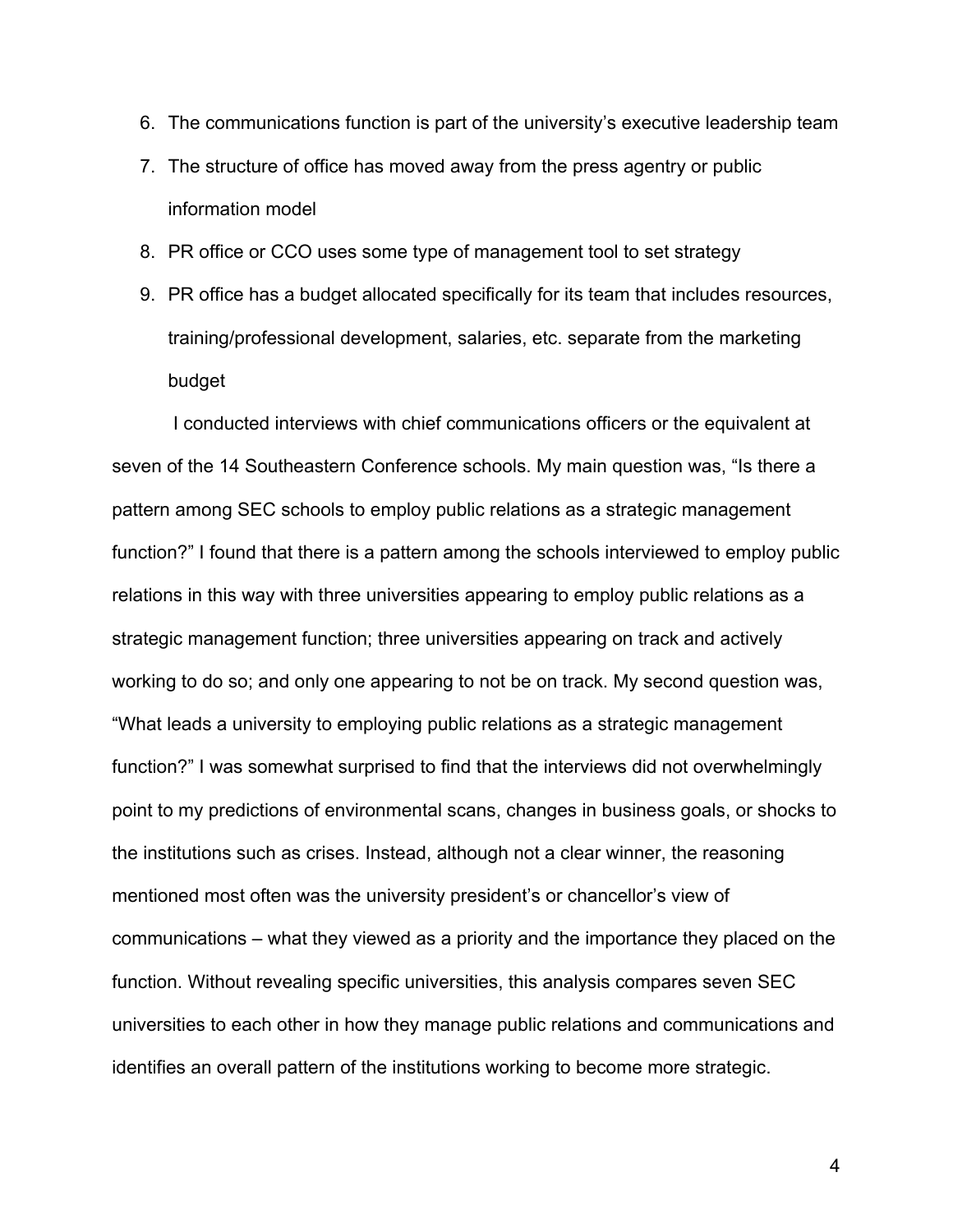#### **Introduction**

Competition is growing among institutions of higher education to attract students and first-class faculty. The base of applicants (high school graduates) overall is decreasing, meaning institutions must either target applicants in new ways or target new types of applicants. Just as schools compete for students and faculty, they also are competing aggressively for resources. Over the past 10 years, state appropriations for the University of Kentucky have decreased by nearly \$60 million, according to data from UK's Budget Office. At the same time, rising costs and levels of debt for students are a concern, leaving UK and other schools with a funding gap to be filled, in part by philanthropy and grants. Additionally, skepticism about higher education from the public and legislators is growing. One recent study found that many Americans – 58% of Republicans and "Republican-leaning" independents – think that higher education institutions have a negative impact on the country (with 55% of the overall population viewing higher education positively) (Pew Research Center 2017). Another study revealed similar insights, finding that only 44% of Americans have a "great deal" or "quite a lot" of confidence in universities and colleges (Gallup 2017).

These factors – increased competition for students, faculty and resources and mounting skepticism about the value of higher education – present a multifaceted challenge for institutions, not only in business models, but in public relations strategies and methodologies. Today, public relations activities are scrutinized as the public relations staff works to support students, assure nervous parents, convince legislators, inform faculty and staff, energize alumni, and persuade donors in an oversaturated communications environment within the larger context of a shifting higher education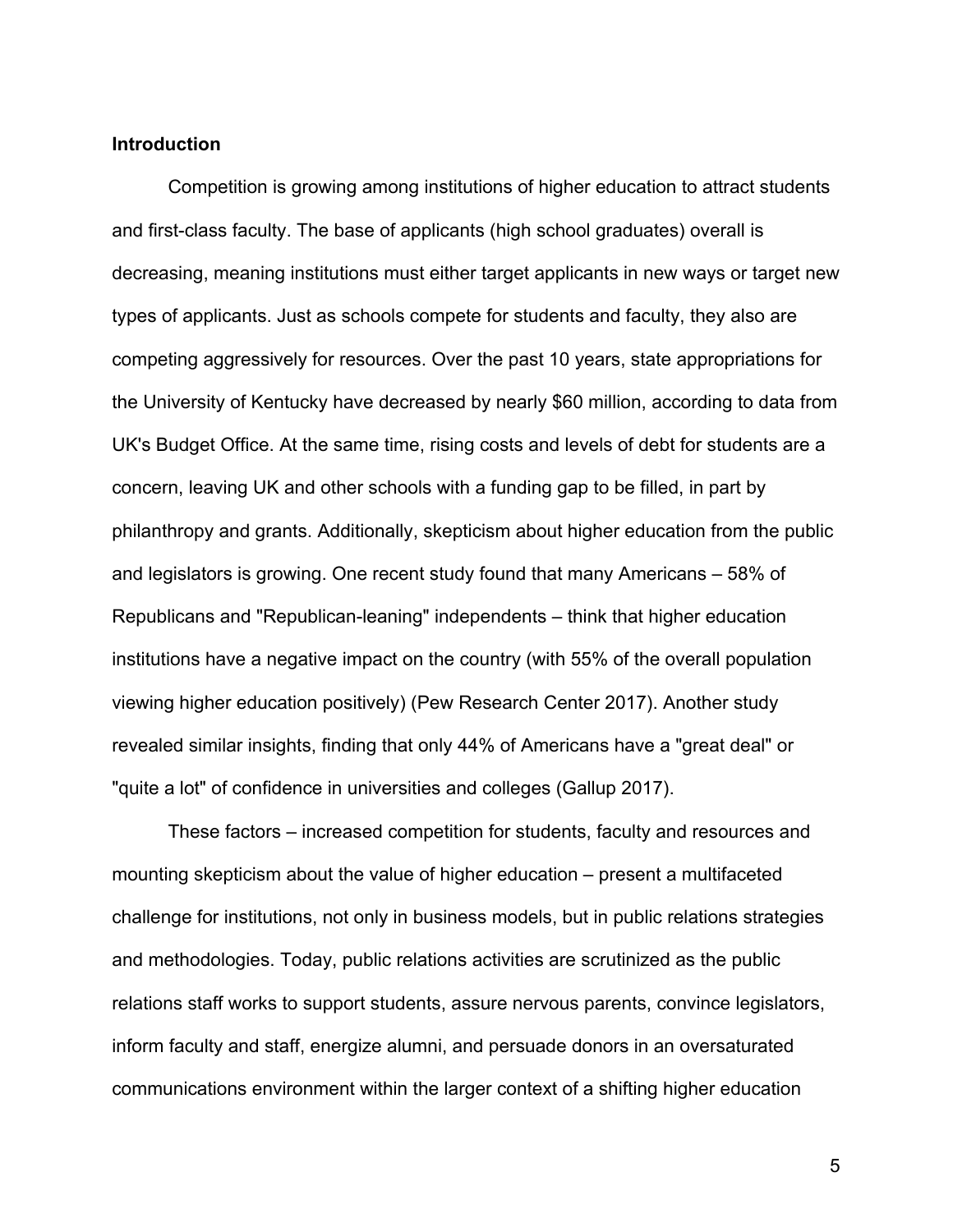landscape. How do public relations operations at institutions similar to UK position themselves to work more proactively and have a measurable impact on their institution's goals? How do these institutions structure their public relations/communications offices to support business goals such as graduation rates, increased research funding or capital campaigns?

More information could be shared across the higher education communications industry in the form of best practices, emerging trends, methodologies, organizational structures, and the like to answer the aforementioned questions in the current state of higher education. As UK and other universities undergo changes in financial models, enrollment efforts, branding strategy, public relations and marketing office structure, and more, it would be instructive to analyze benchmarks and report on the extent to which communications teams are helping universities achieve institutional goals as effectively and efficiently as possible. Furthermore, when many institutions face financial threats, communications departments are often one of the first to be affected. In this environment, university communicators must deliver results and demonstrate their impact, quantitatively and qualitatively.

To that end, this analysis of SEC universities uses interviews to discern that impact or the perception of impact from chief communications officers. This analysis compares seven SEC universities, delivering new insights in management strategies and methods and identifying patterns across institutions.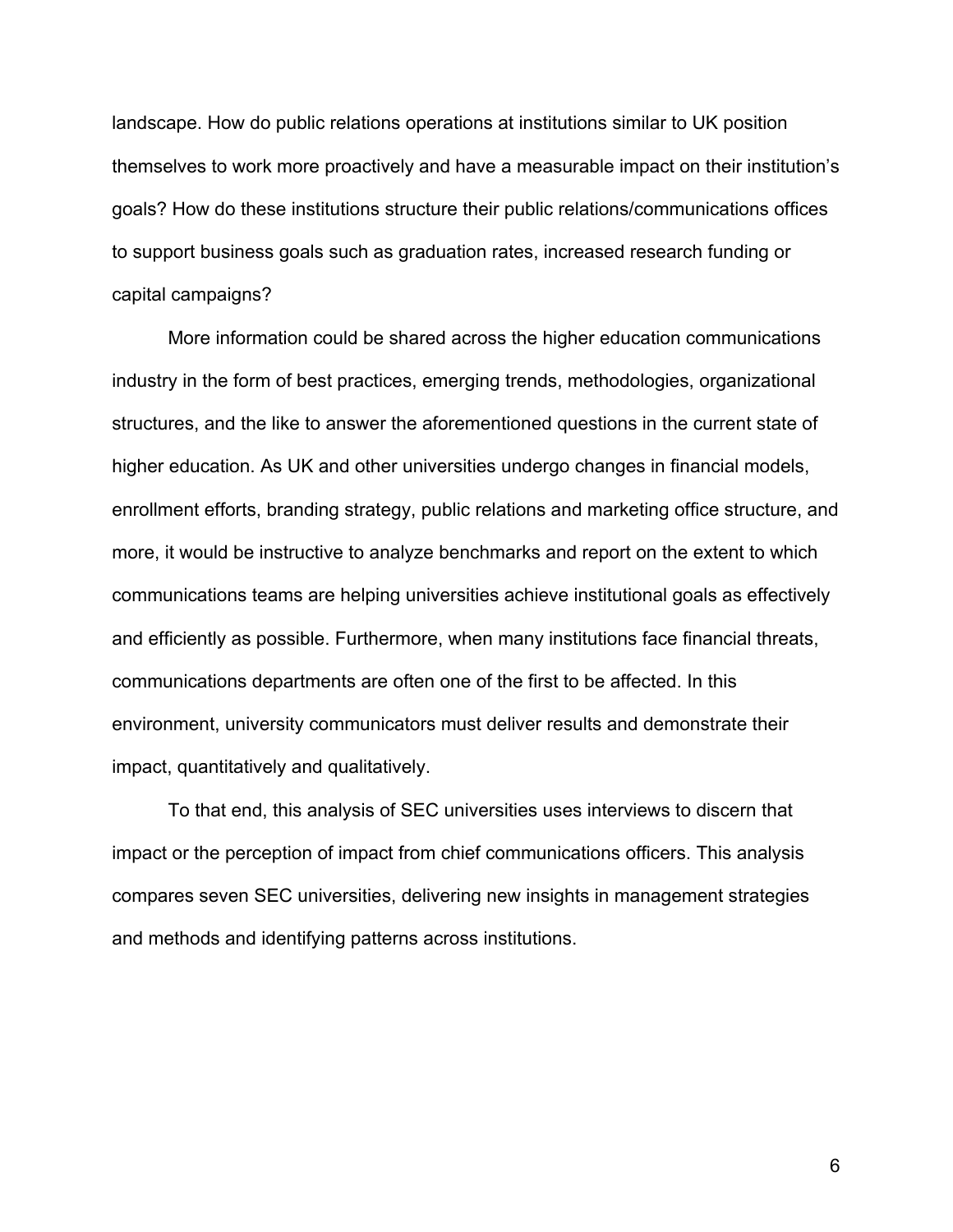### **Literature Review**

James E. Grunig, a leading public relations scholar, has spent decades theorizing public relations and communications – not only methodologies and strategies, but also the profession in the context of successful organizations. However, before reviewing theory, it is helpful to understand what is meant by "public relations." Many outside the field understandably think of public relations and marketing as synonymous. It is true that functions between the two overlap and often collaborate, but public relations practitioners perform specific functions separate from that of their marketing colleagues. Grunig provides the following description.

Public relations professionals manage the movement of messages into the organization, for example, when conducting research on the knowledge, attitudes, and behaviors of publics and then using the information to counsel managers on how to make the organization's policies or actions acceptable to publics. They manage the movement out of the organization when they help management decide how to explain a policy or action to a public and then write a news story or fact sheet to explain it. (Grunig, Public Relations Management in Government and Business 1997)

### *Public Relations as a Strategic Management Function*

Grunig first conceptualized public relations as a strategic management function, as opposed to a messaging function, for organizations in the 1980s with his "Excellence study," a study he conducted for the Foundation of the International Association of Business Communicators to analyze communication affecting the achievement of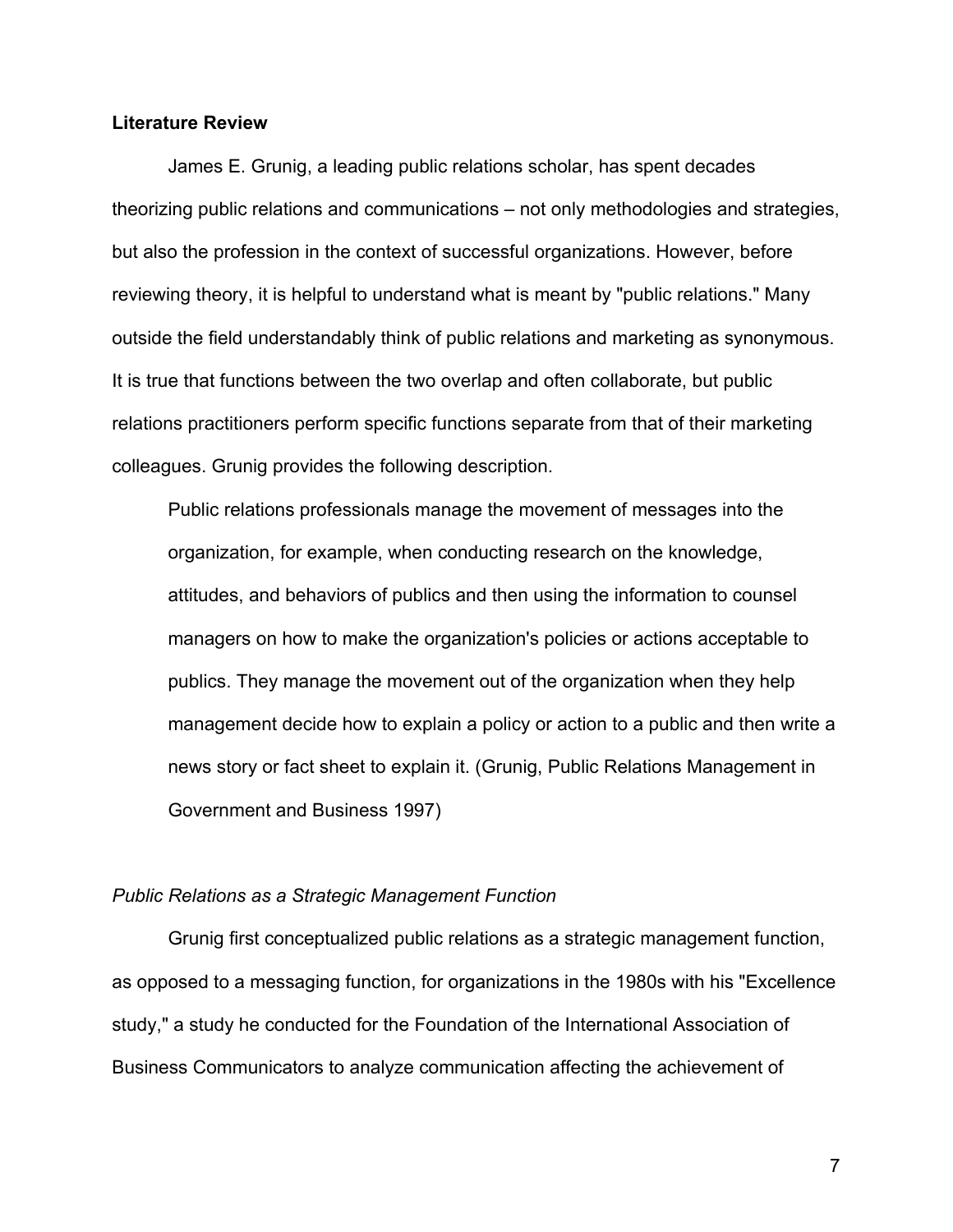organization objectives. With the Excellence theory, Grunig and his colleagues posit that "public relations is a unique management function that helps an organization interact with the social and political components of its environment" (Grunig, The Excellence Theory 1997). In follow-up interviews with CEOs of organizations Grunig identified as having excellent public relations functions, he learned that a significant contribution public relations made to organizations was bringing external perspectives to the decision making process after conducting environmental scanning – which could save time, money and political capital in the future (Grunig, Furnishing the Edifice: Ongoing Research on Public Relations as a Strategic Management Function 2006).

Ruck draws on Grunig and other authors to summarize public relations as a strategic management function with the following five facets (Ruck 2018).

- Formative research to understand an organization's current situation including assessments of existing stakeholder group perceptions and the quality of relationships.
- Formulation of measurable communication and relationship objectives that support the corporate business vision, strategy and purpose.
- Content creation, content curation, storytelling and organizational listening that contributes directly to communication and relationship objectives.
- Regular measurement of outputs, out-takes and outcomes of communication and relationship building.
- Evaluation of communication and relationship building, reflecting on what's worked well and what could be done differently.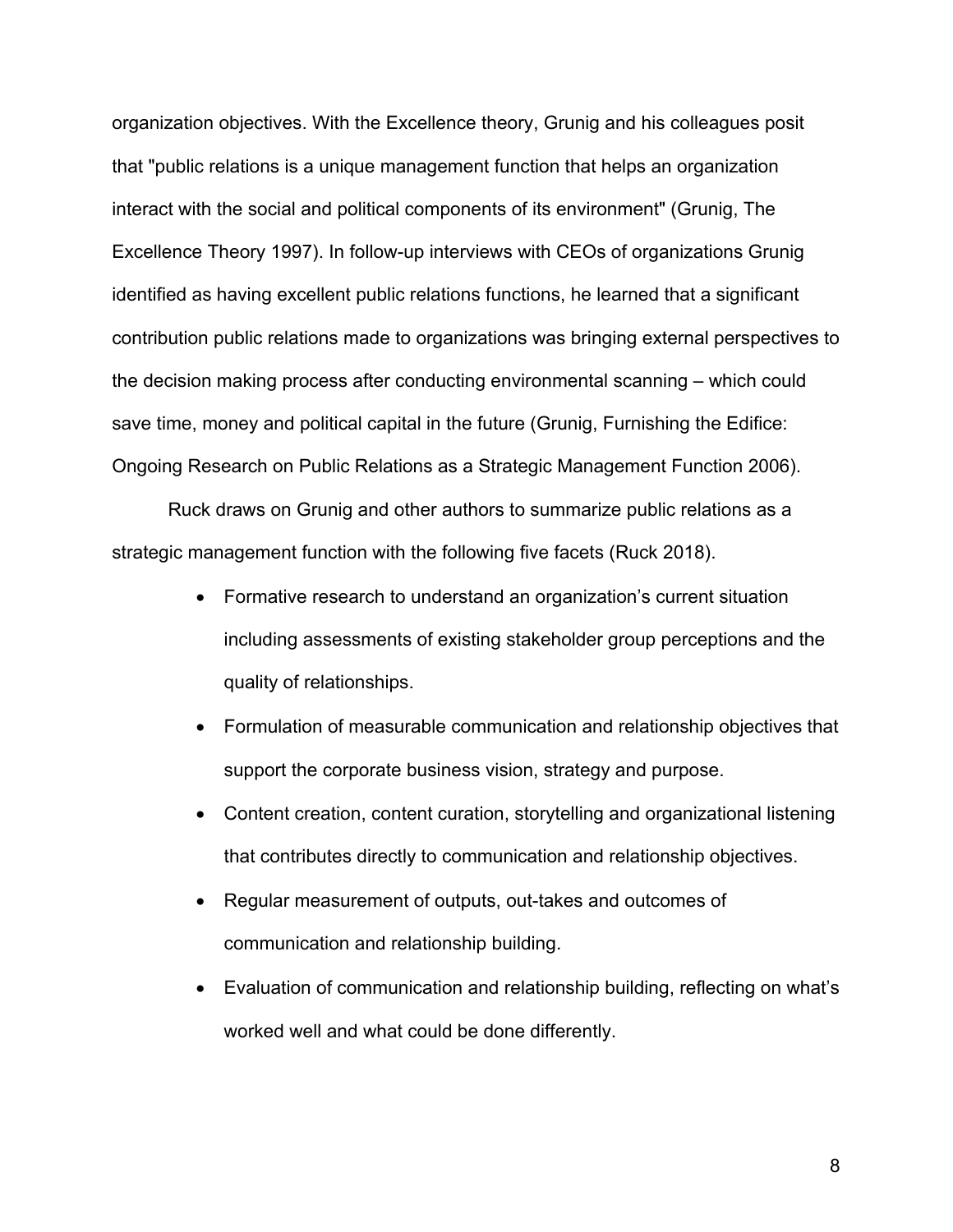But Yi found that many in the field do not practice public relations as a strategic management function. Instead, many view its role as a "buffering activity - messaging to create images and reputations that justify the organization as it is" (Yi 2005). Another way to consider the issue is through Grunig and Hunt's four models of public relations.

- 1. Press agentry/publicity one-way communication to influence audiences through positive media coverage. No formal research or strategic planning used to guide tactics.
- 2. Public information one-way communication to distribute information. "In house journalists." No formal research or strategic planning used to guide tactics.
- 3. Two-way asymmetrical two-way communication to persuade audiences. Formal research and audience feedback used in forming tactics.
- 4. Two-way symmetrical two-way communication to negotiate with the public and build relationships. Uses formal research, planning and audience feedback in forming tactics (Grunig and Hunt, Managing Public Relations 1984).

In this view, the two-way symmetrical model is most in line with employing public relations as a strategic management function.

### *Public Relations in a Shifting Higher Education Landscape*

Within the overarching field of public relations, each industry faces its own unique challenges that demonstrates the need for public relations as a function of strategic management. In higher education, particularly public universities, the need to prove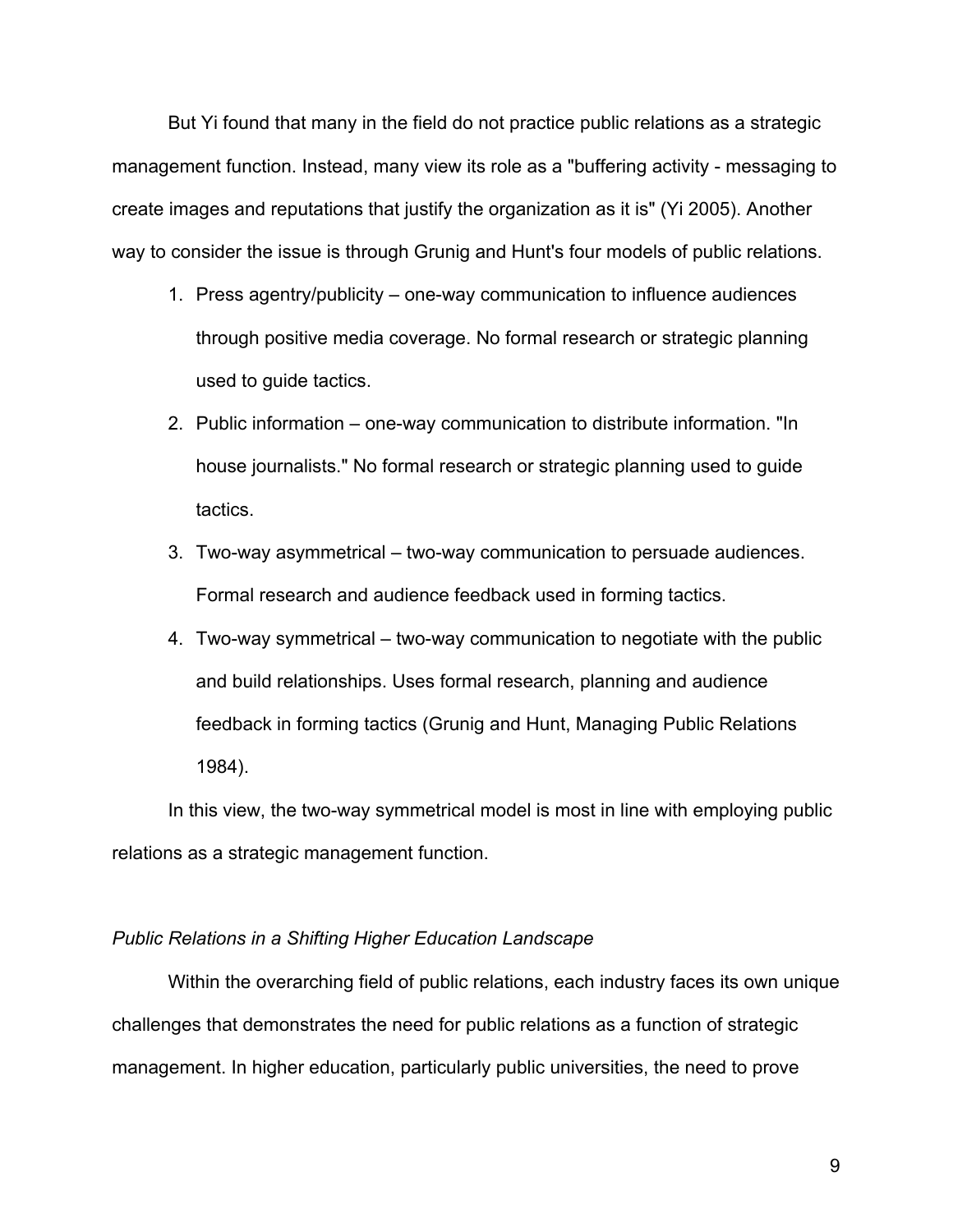public value and employ public relations as a strategic management function remains paramount as universities deal with fewer resources, increasing costs, skeptical stakeholders and a smaller applicant pool.

Swanger writes that fiscal challenges alone – namely reduced public funding and increased tuition costs – lead to other issues, like skepticism from parents and legislators about a college degree's return on investment (Swanger 2018). Some institutions try to offset increased tuition costs with new financial models that rely more heavily on private fundraising and public-private partnerships. Changing demographics and a slow growth rate of potential applicants also put stress on universities. The projected growth rate potential applicants between 2011 and 2022 was drastically lower at 14% than the previous four years at 45% (Hassar and Bailey 2014). The projected growth rate of the population of older, non-traditional students is much higher than that of the traditional 18-24-year-old population that typically paid for 12 hours or more a semester and on-campus housing (Hassar and Bailey 2014). Other changing demographics also indicate a need for changing support and resource models, affecting not only fiscal resources and staffing, but also strategies in a range of departments on campuses.

The paradigm shift goes beyond fiscal challenges though. Swanger notes that the current political climate is greatly affecting higher education and as such, higher education has "become a political punching bag and fundamental divide," leading to a growing debate about whether a college education is a public good or a private benefit. He describes the divide below.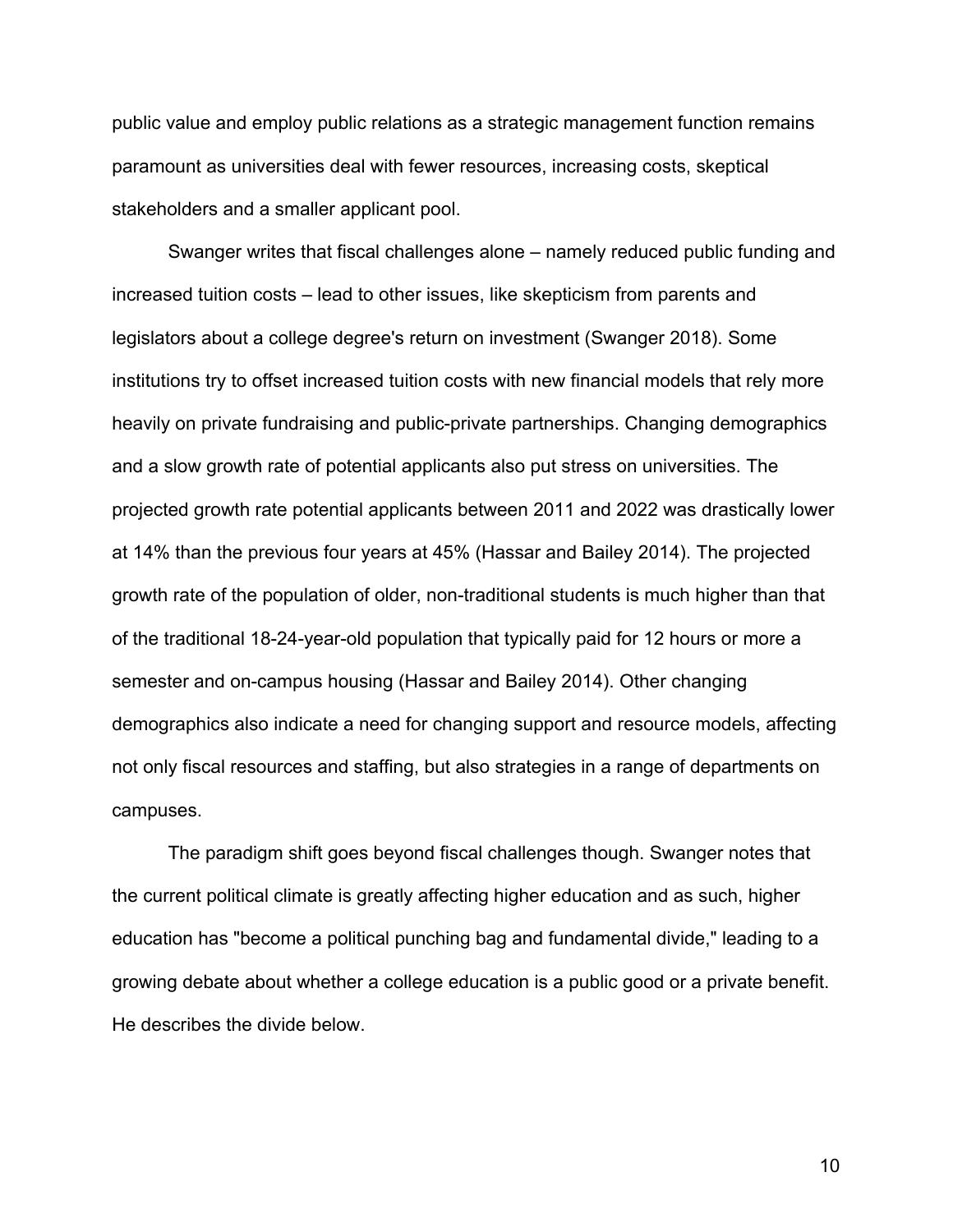Those who are less educated feel that people with higher education degrees are elitists who do not understand how the "real world" works. They are also wary of "experts" telling them what to do. Conversely, those who are more educated worry that increasingly the fate of the country is being decided by people who do not truly understand the issues facing the world and take little time to research the facts. (Swanger 2018)

And still more challenges exist: employment needs in a changing global economy; aging faculty population; and a generation of students who interact with information, institutions and even their parents in new ways. All of these confounding issues encourage institutions to not only change the way they operate, but to improve perceptions from different stakeholder groups in each of these areas. An Inside Higher Ed survey found that many college and university presidents feel that the purposes of higher education and of their respective institutions are misunderstood and that many misconceptions exist, fueled by politics and the news media focus on student debt, campus amenities and protests (Lederman 2018). Campus leaders are clearly concerned about how higher education and their respective institutions present public value, but how are universities employing public relations to deliver solutions for this?

In higher education, the institutional public relations office is often responsible for telling the university's story through multiple means of communications to diverse audiences, as well as offering public relations counsel to administration and departments across the institution. Typical tasks of the public relations staff include writing news releases and executive speeches; hosting press conferences; working with journalists; communicating via social media, email and other digital channels; training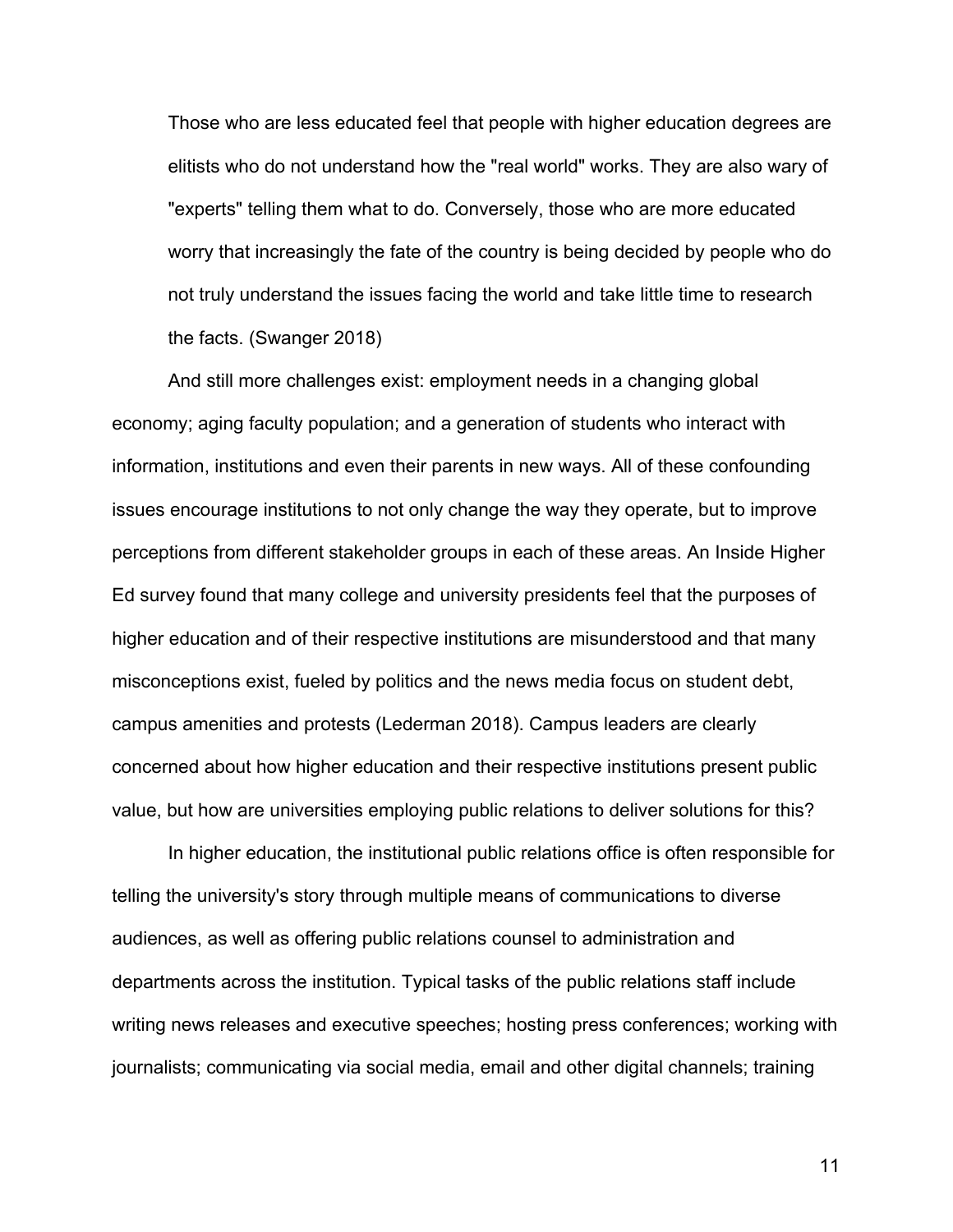representatives of the university for media interviews; responding during crises; and more. Today, these activities are further scrutinized as the public relations staff works to support students, assure nervous parents, persuade legislators, inform faculty and staff, energize alumni, and persuade donors in an oversaturated communications environment within the larger context of a shifting higher education landscape.

Wilson's 2009 study of four public research universities in Texas found that each institution used various features of Grunig and Hunt's four public relations models, but each of the vice presidents for public relations served on the executive management team and viewed their roles as a management function (Wilson 2009). He also found that public relations operated in a couple of different ways across the universities, namely either the public relations agency mode or the traditional news and information bureau mode. At least one university was transitioning from the news and information bureau to a new structure and strategy. Each of the vice presidents for public relations at these universities stressed different ways to communicate their respective institution's impact on the public good, or how it provides public value.

However, little was mentioned on how they conduct and use research for guidance, strategically plan, set measurable objectives, measure those outputs and outcomes, and evaluate their efforts. In the context of a shifting higher education paradigm and presidents' concerns about public perception, there is an opportunity to study to what extent public relations is being employed as a strategic management function.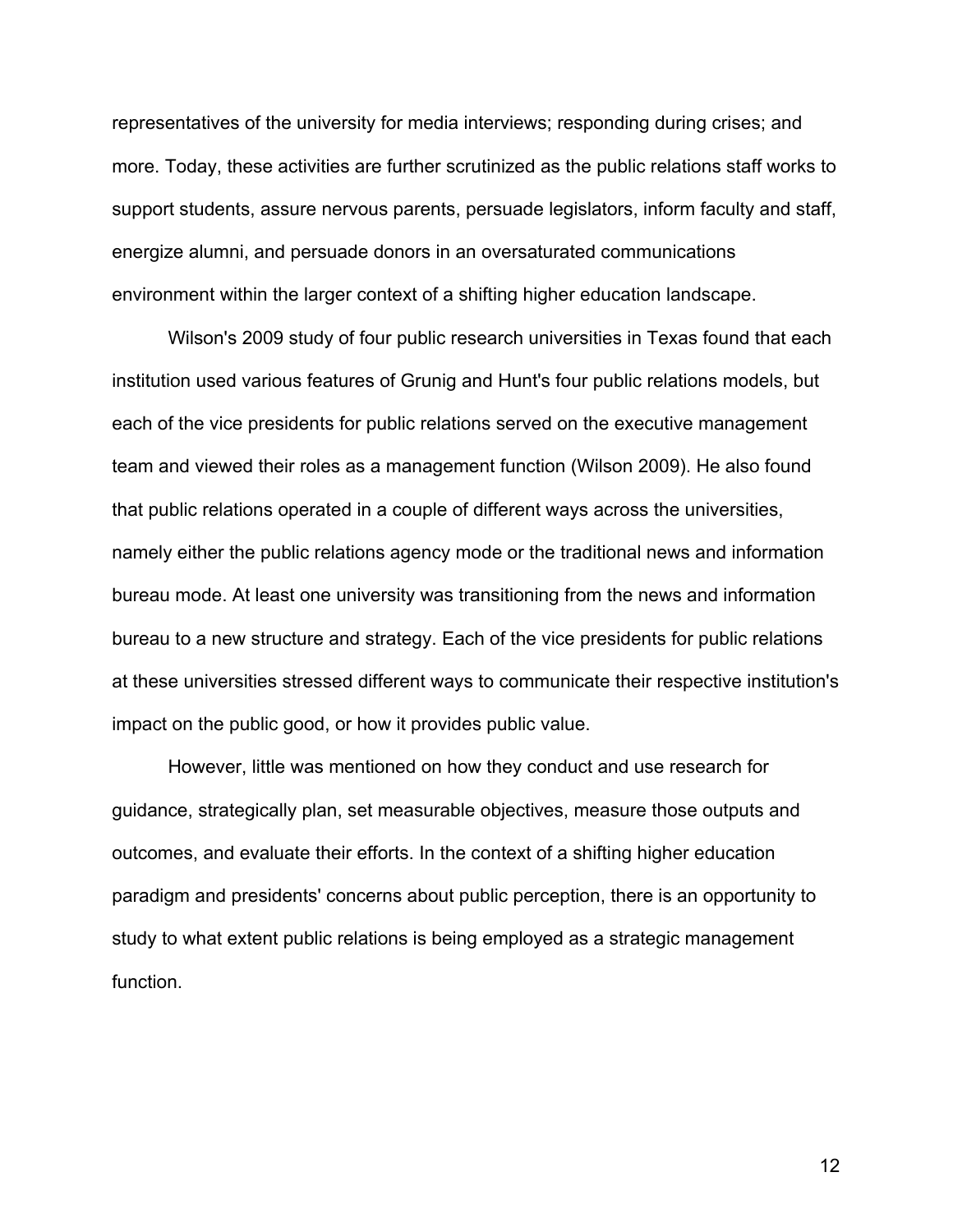### **Research Design**

### *Research Questions*

Two main research questions are the foundation of this analysis. The first research question is, "Is there a pattern among SEC schools to employ public relations as a strategic management function?" The author's prediction is that that there is a pattern toward these universities using public relations in this way. The second research question is, "What leads universities to employ public relations as a strategic management function?" The prediction here is that environmental scans, a change in university business goals, or shocks to the institutions (crises) led to universities employing public relations as a strategic management function.

### *Research Instrument*

This analysis utilizes results from standardized interviews with chief communications officers or the equivalent at Southeastern Conference universities, including the University of Kentucky as a pilot. The Southeastern Conference includes:

- University of Alabama
- University of Arkansas
- Auburn University
- University of Florida
- University of Georgia
- Louisiana State University
- University of Mississippi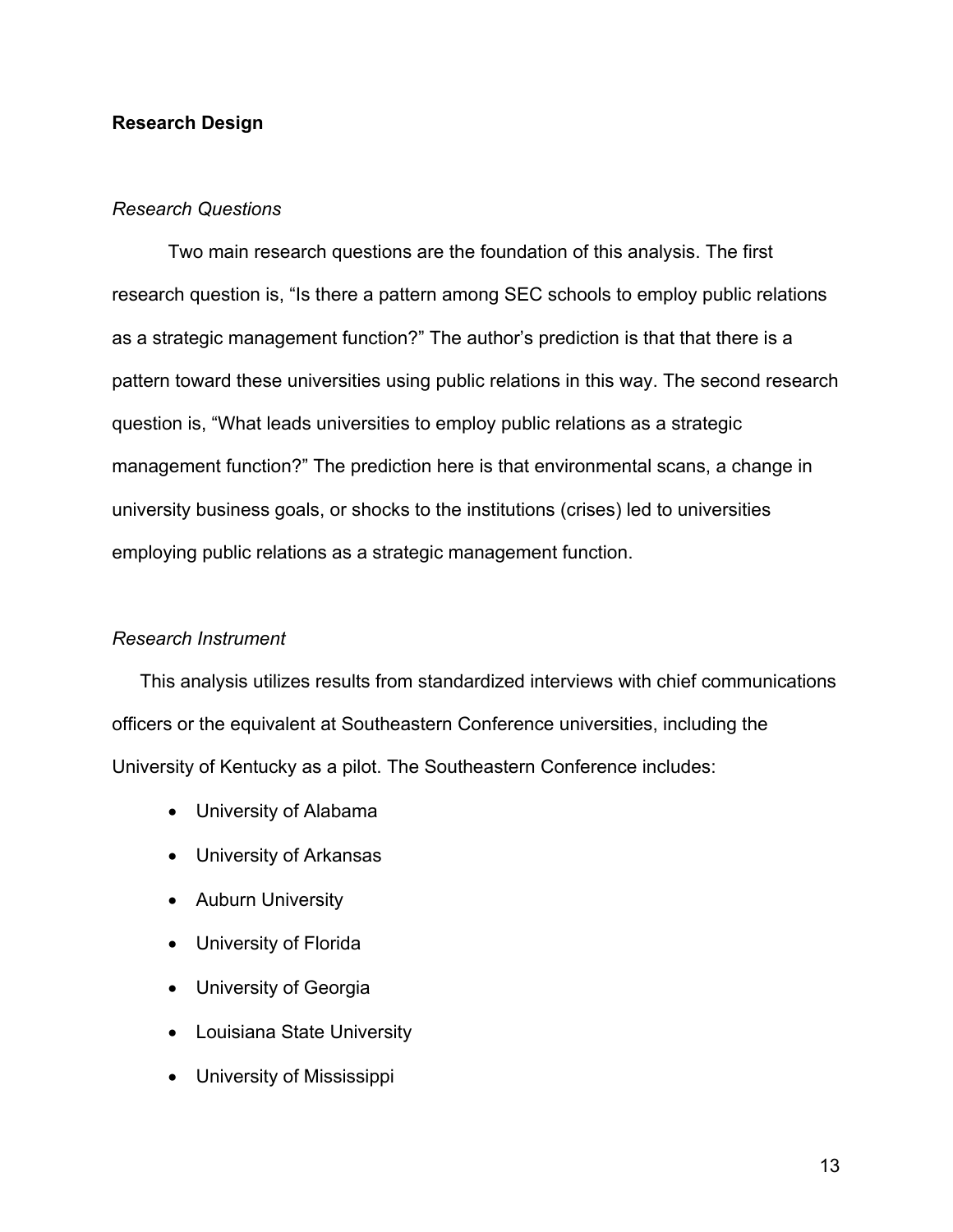- Mississippi State University
- University of Missouri
- University of South Carolina
- University of Tennessee
- Texas A & M University
- Vanderbilt University
- University of Kentucky

These universities compete in athletics, of course, but also compete and collaborate in academics and healthcare. Nearly all are either public flagship or land grant institutions for their respective states, with Vanderbilt being the exception, and thus may be facing similar challenges or aiming to achieve similar goals.

The interviews were conducted with each individual via phone, except for the pilot interview conducted with UK's CCO, which was conducted in person on campus. A standardized interview format was chosen because an interview allows the use of openended questions and standardized explanations/probes of those questions when needed. A better response rate was also expected with interviews, especially when considering the interviewees, all of whom are familiar with participating in media interviews. Interviews were recorded via tape recorder and transcribed after given permission. Responses were scored on a scoring matrix with a points system: two points for "yes"/meeting a certain indicator; one point for "on track"/working toward meeting a certain indicator; and negative one point for "no"/not working toward meeting an indicator. This was done for each indicator, with the "amount of content contributing directly to strategic objectives" and Grunig's models indicators differing slightly. A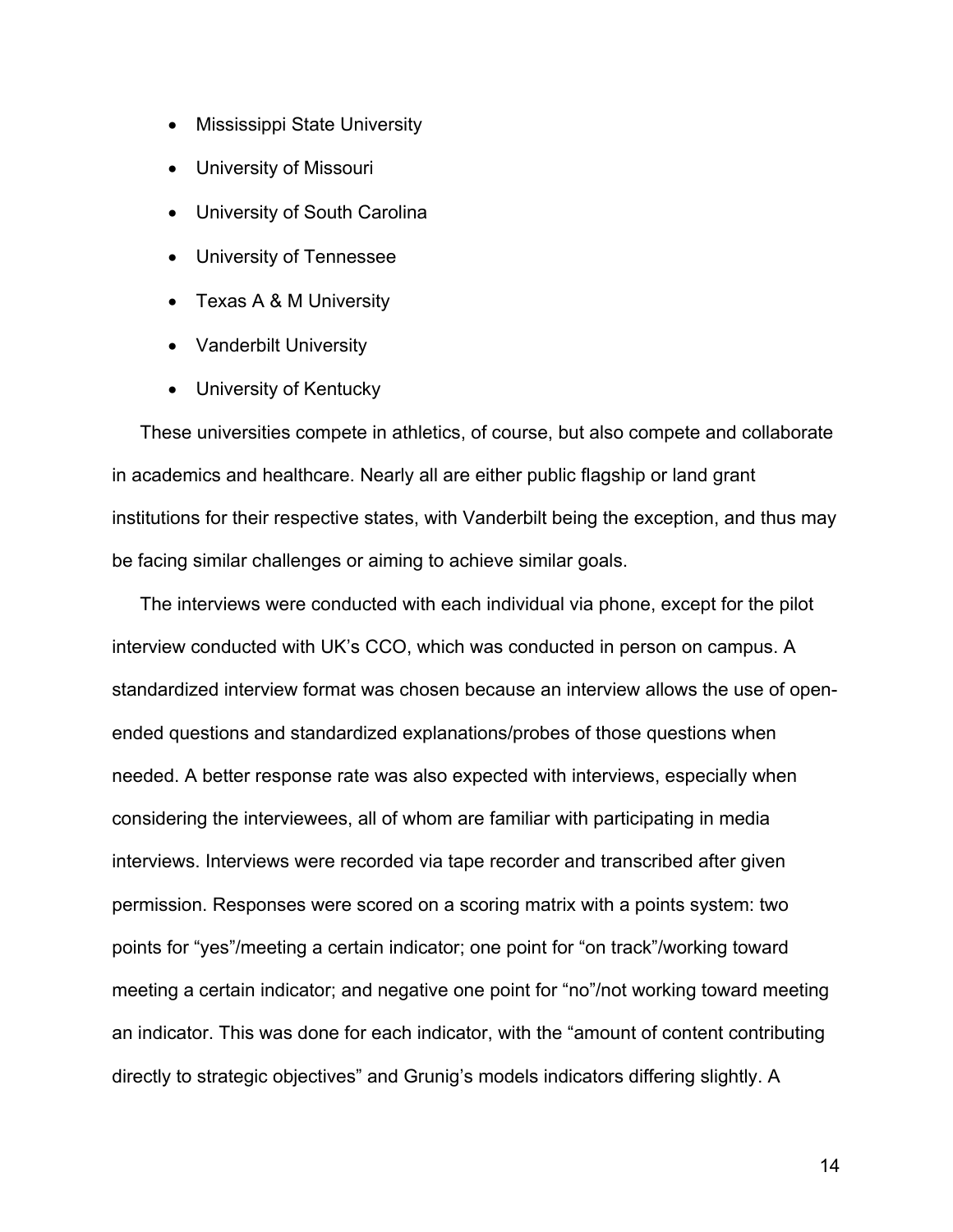response to the content indicator earned two points if participants answered, "a great deal"; one point if they answered, "a moderate amount"; and negative one if they said, "a small amount." Similarly, an institution earned two points for the Grunig's models question if they answered the third or fourth choices (persuasion and relationship building) and one point if they answered the first or second choices (press agentry and public information).

Responses were given two points if one of the following took place: If the question was a yes or no question and participants answered with "yes"; if one or some of the question's potential responses were pre-identified as being in line with a strategic management function and the participant responded with that choice; or if the question was open-ended and the participant answered all parts of the question and clearly identified ways in which the institution was meeting the criteria in the question. Responses were given one point if the question was a yes or no question and participants did not clearly answer either "yes" or "no," but instead explained how the institution was improving that area/indicator, but still had considerable work to do; if one or some of the question's potential responses were pre-identified as being less in line with a strategic management function and the participant responded with that choice; or if the question was open-ended and the participant answered only some parts of the question and did not clearly identify ways in which the institution was meeting the criteria in the question. Finally, responses were given negative one point if the question was a yes or no question and participants answer "no,"; if one or some of the question's potential responses were pre-identified as being not at all in line with a strategic management function and the participant responded with that choice; or if the question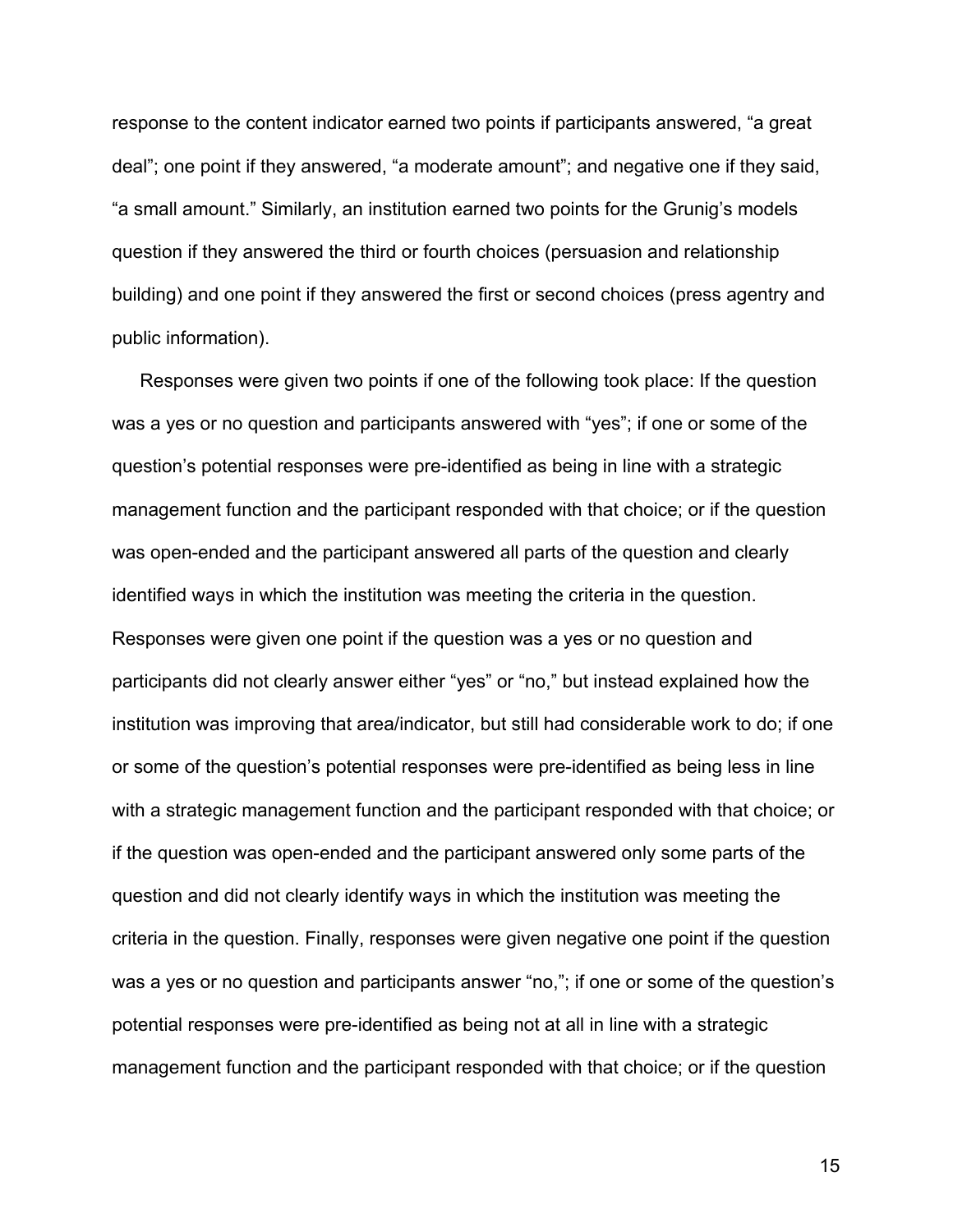was open-ended and the participant answered with some version of "we are not doing that," "not yet," etc.

Total scores were then tallied with more than 15 total points denoting an institution that seemed to be employing public relations a strategic management function; 10 to 15 points denoting an institution was on track to employing public relations as a strategic management function; and less than 10 points denoting an institution was not on track to employing public relations as a strategic management function.

Responses to questions for the second research question were analyzed to detect any commonalities and themes of why a university might begin employing public relations as a strategic management function.

### *Indicators of Public Relations as a Strategic Management Function*

Before forming the interview design, I identified nine indicators of public relations being used as a strategic management function. These were based on the literature reviewed by Grunig, Ruck and Wilson, as well as the perspective of the author who works in the University of Kentucky's public relations office:

- 1. The university's public relations (PR) office conducts or has conducted research to assess existing stakeholder group perceptions and relationships
- 2. PR office has formed measurable objectives that support the university's vision, business goals, and challenges
- 3. PR office creates and curates content that contributes directly to those objectives
- 4. PR office regularly measures communications outputs and outcomes of its work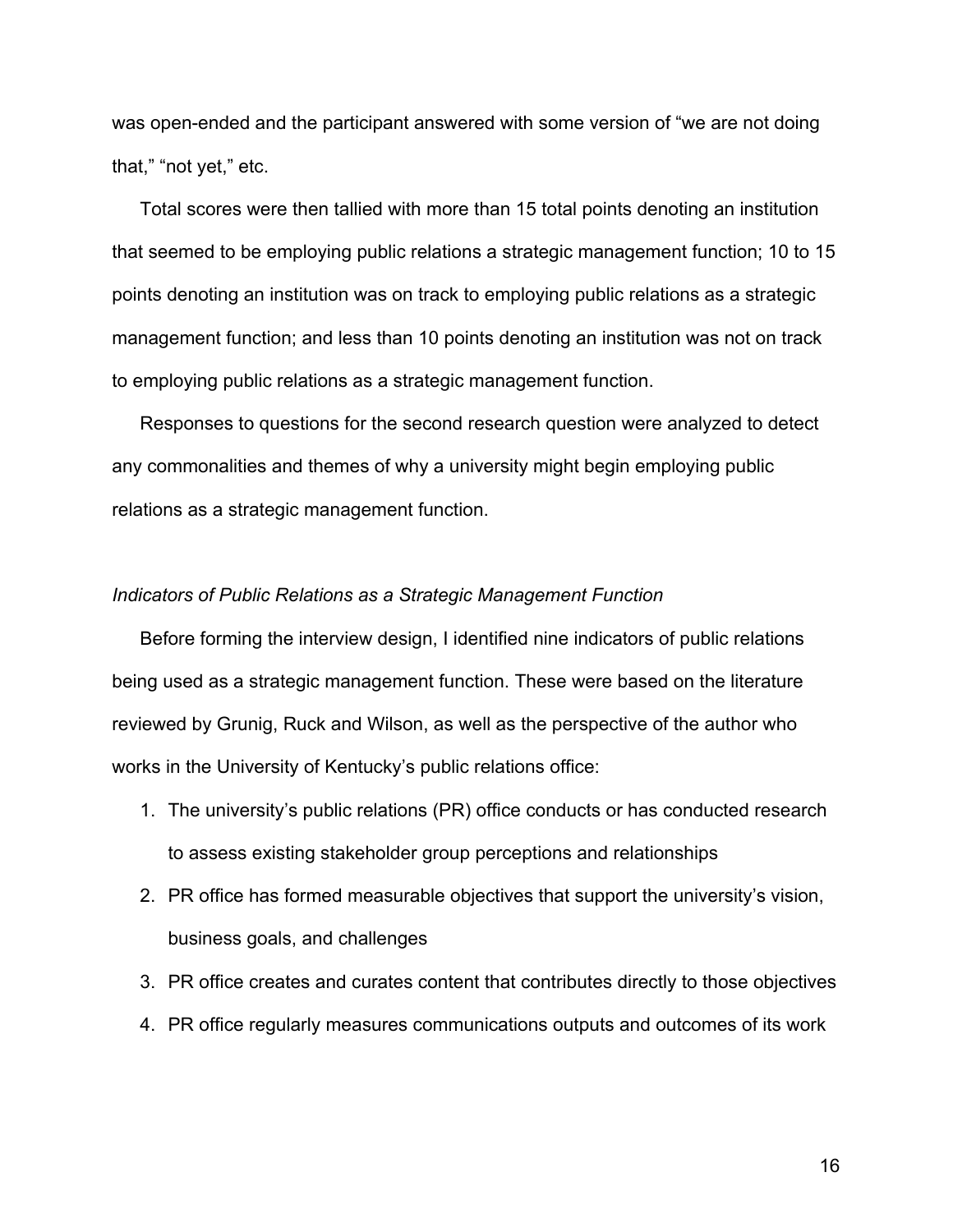- 5. PR office evaluates and reflects on what has worked well and what could be done differently
- 6. The communications function is part of the university's executive leadership team
- 7. The structure of office has moved away from Grunig's press agentry or public information model
- 8. PR office or CCO uses some type of management tool to set strategy
- 9. PR office has a budget allocated specifically for its team that includes resources, training/professional development, salaries, etc. separate from the marketing budget

In addition to asking questions based on these indicators, I also inquired about if and when the public relations offices switched from a basic messaging function to a strategic management function, at least from the CCO's perspective, and, if they did shift, why they believe that change occurred.

### *Interview Outline*

The interview outline is as follows, with nine main topics and several probing questions.

- 1. First, I'd just like you to tell me a little about your role.
	- What is your official job title?
	- How long have you worked in this position?
	- What is the title of the person to whom you report?
- 2. Can you describe your office's structure?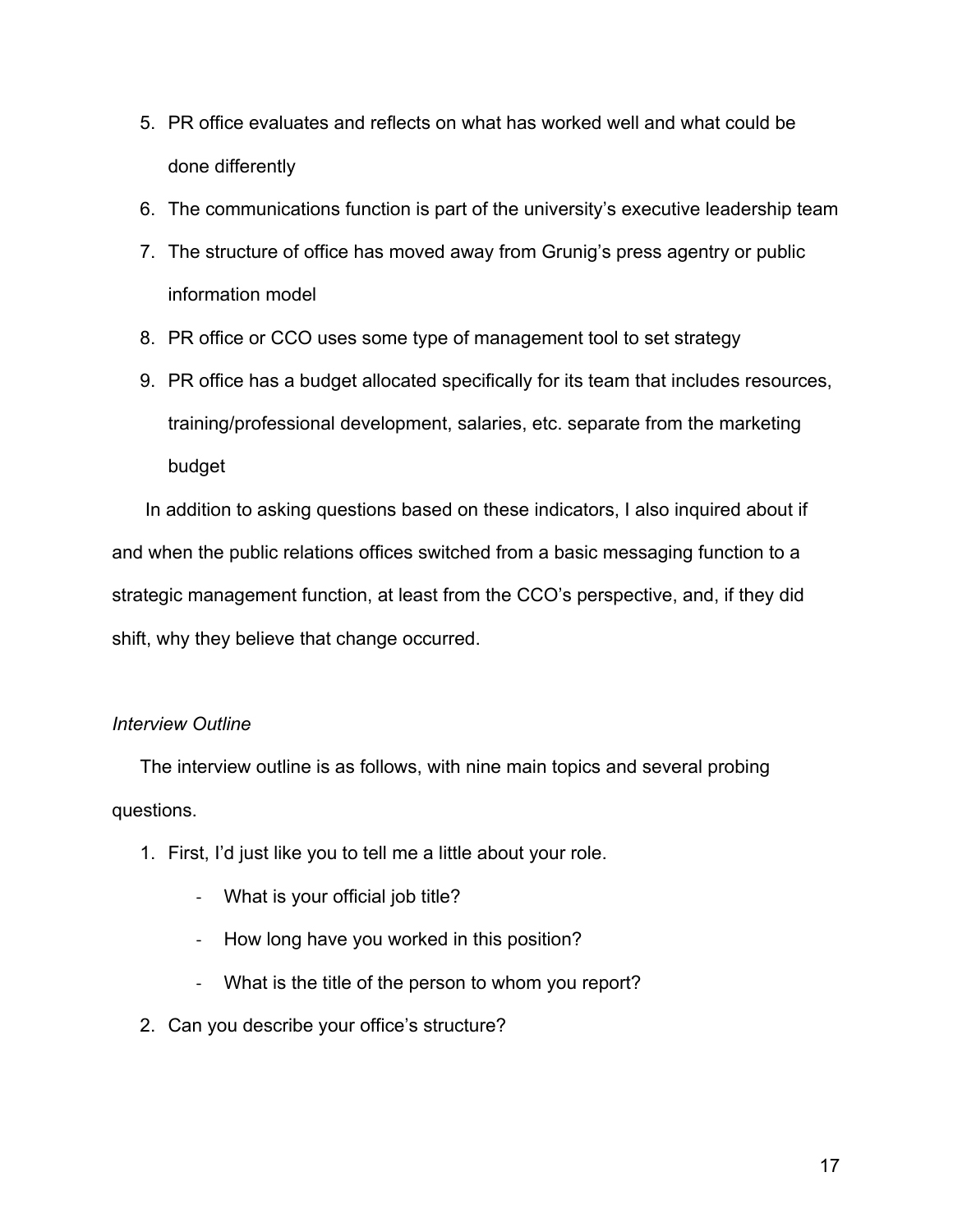- In general, what is its hierarchy with teams and roles, and how many members are part of your team?
- Which of the following activities would you say your office focuses on the most?
	- i. Securing positive media coverage
	- ii. Disseminating information to the public
	- iii. Using research and audience feedback to then persuade audiences to perceive the university in certain ways
	- iv. Using research, planning and audience feedback to build relationships with the public
- 3. What kinds of objectives is the PR team working toward?
	- Can you describe how these support the university's vision, business goals, and challenges, if at all?
	- Do you measure progress on the objectives the PR team is working toward? If so, how is it measured?
	- From your perspective, how much of the content created and curated by your team contributes directly to those objectives?
		- i. A small amount
		- ii. Moderate amount
		- iii. A great deal
- 4. Has the PR team separate from the marketing function ever conducted audience or stakeholder research to better understand those relationships and perceptions?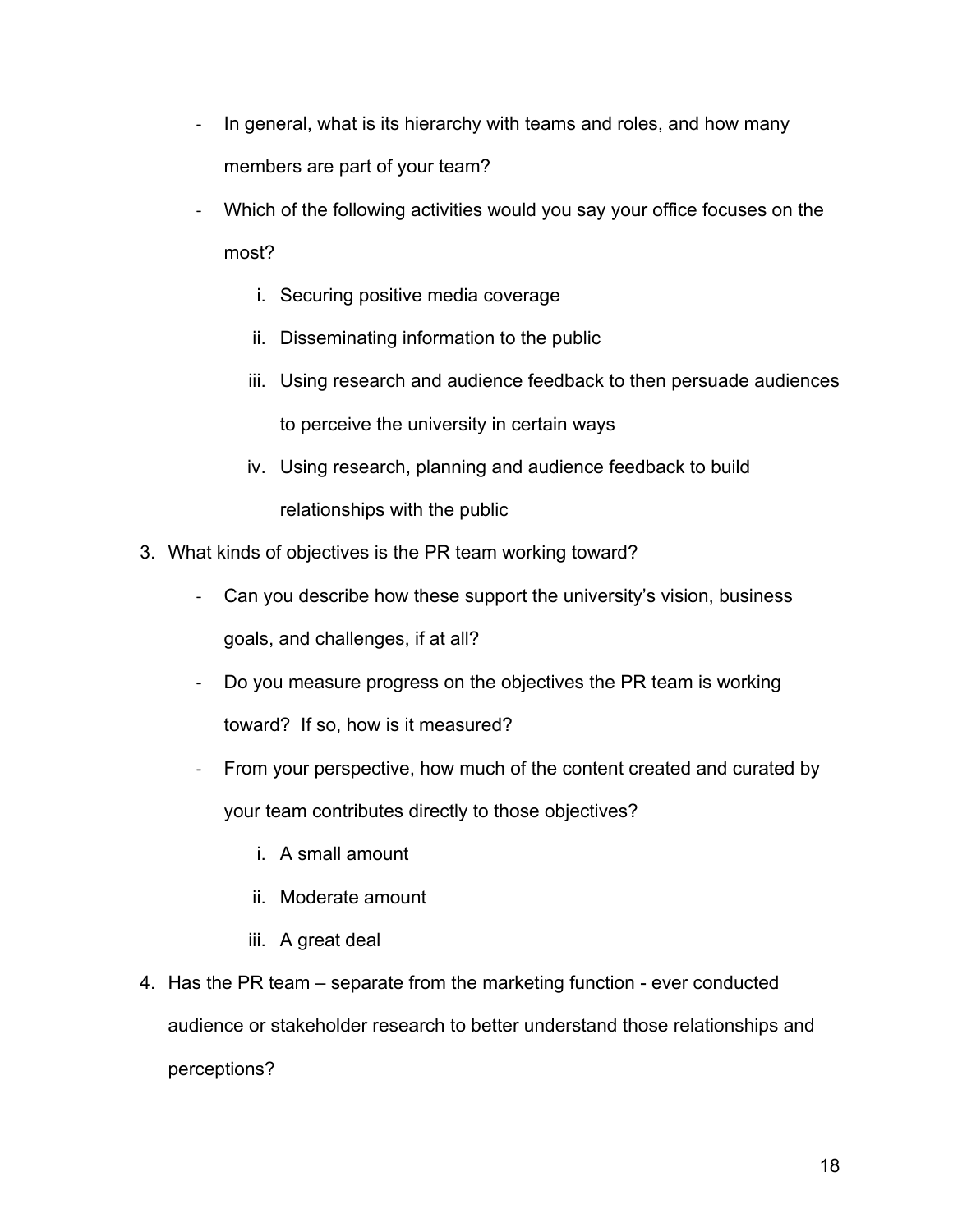- i. Yes
- ii. No
- If so, when was that last conducted?
- If another team, such as marketing, has conducted audience or stakeholder analysis, has the PR team utilized those results to better understand relationships and perceptions?
- 5. How often do you measure outputs of your office's work? An example of an output measure would be clicks or click thru rate.
	- i. Daily
	- ii. Weekly
	- iii. Monthly
	- iv. Per semester
	- v. Never
- 6. How often do you measure outcomes of your office's work? An example of an outcome measure would be a change in attitude or change in behavior taken.
	- i. Daily
	- ii. Weekly
	- iii. Monthly
	- iv. Per semester
	- v. Never
	- vi. Other
	- If other, please explain.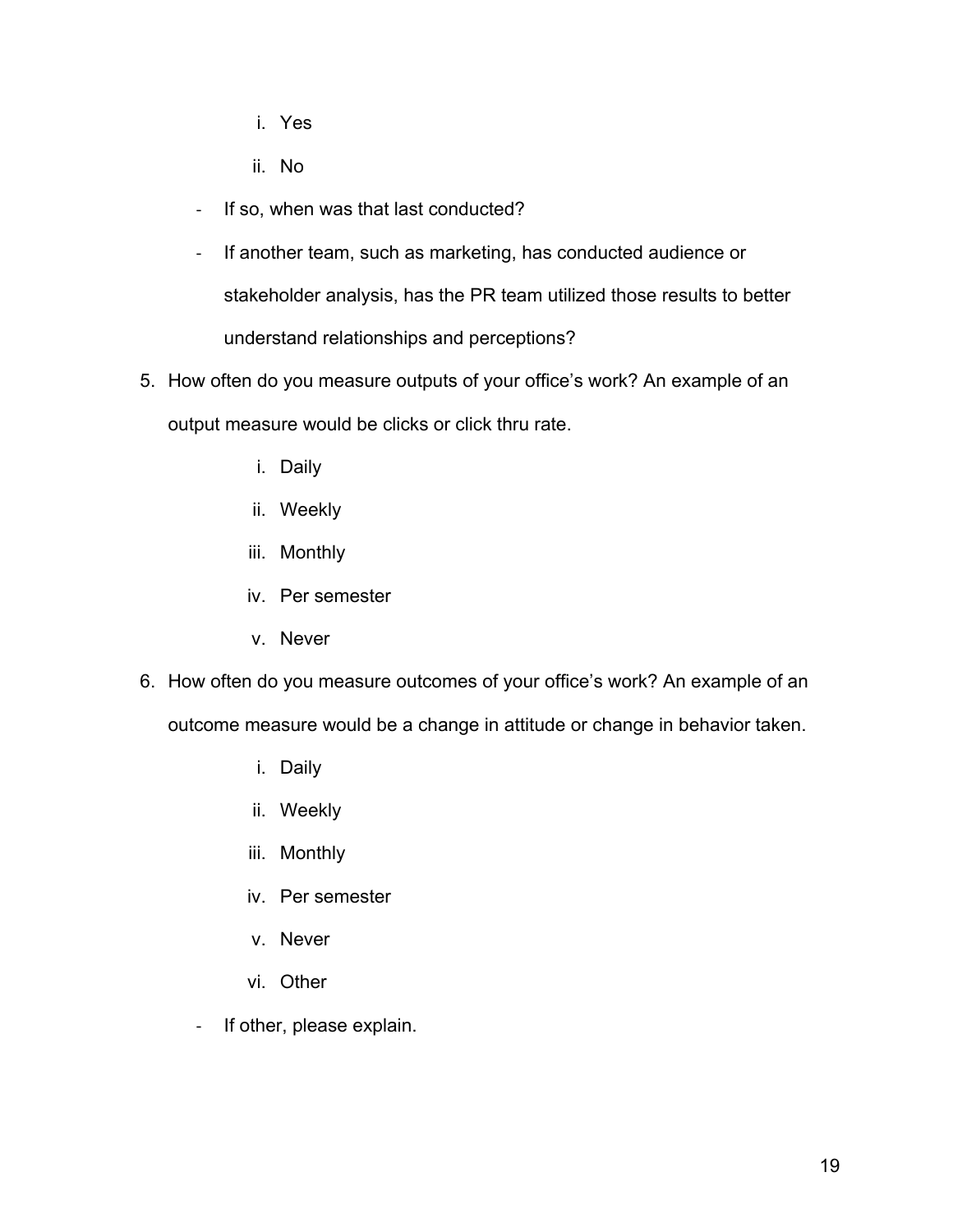- 7. Beyond measuring, how do you or other team members reflect on how well tactics and strategies have worked?
- 8. Do you use any type of management tool to set strategy, such as balanced scorecards, environmental scans, SWOT analyses or other?
	- If other, please describe.
- 9. Does the PR office have a budget separate from the university's marketing office?
	- i. Yes
	- ii. No
	- What is included in that budget?
- 10. Does the PR office have a strategic plan, a university communications plan or content strategy?
- 11. At your university, do you think public relations is being employed as a strategic management function, regarded on par with other strategic management functions such as human resources, finance, and legal counsel?
	- 1. Yes
	- 2. No
	- If yes, do you think that was always the case?
	- If it was not always the case, at what point do you think that change occurred?
	- Why do you think that change occurred?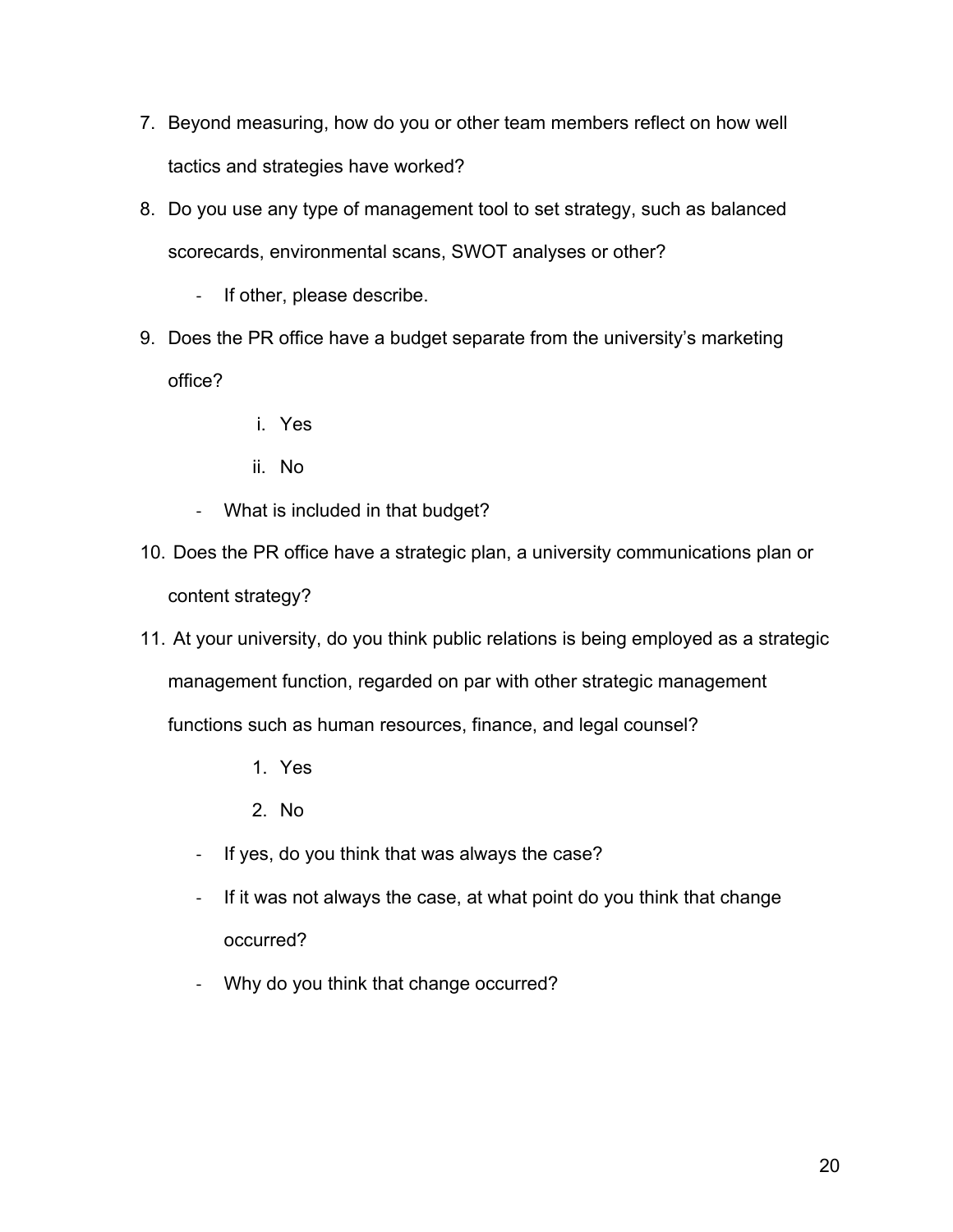### **Analysis and Findings**

Attempts were made to interview communications leaders from all 14 SEC institutions, but seven institutions, from both the east and west divisions, including UK, participated. Official job titles varied slightly, from assistant vice chancellor for strategic communications to chief marketing and communications officer, and the amount of time they had been in the position varied considerably, from eight months to 12 years. But all participants led a team or teams of communicators and were well versed in the communications and public relations operations at their respective institutions.

Three participants reported their communications/public relations teams (excluding marketing and brand strategy) had between 20-30 people on staff, while three other participants reported their entire division, often including marketing or other teams, had between 20-30 on staff. As far as structure, full-time positions or teams dedicated specifically to media relations and social media were common, however, two of the participants reported that social media was directed under the marketing function.

Other interesting attributes to note include two of the universities having roles for issues management separate from that of other media relations roles, as well as one public relations team overseeing the open records process, as opposed to legal counsel. One communications office also oversees its own video team, while most participants described videography, photography and other creative services as being part of the marketing function. Finally, one division of marketing and communications has its own strategy and analytics team to support the communications, creative and other teams. One other participant mentioned having a staff person dedicated full-time to analytics and another mentioned having someone take on that duty in addition to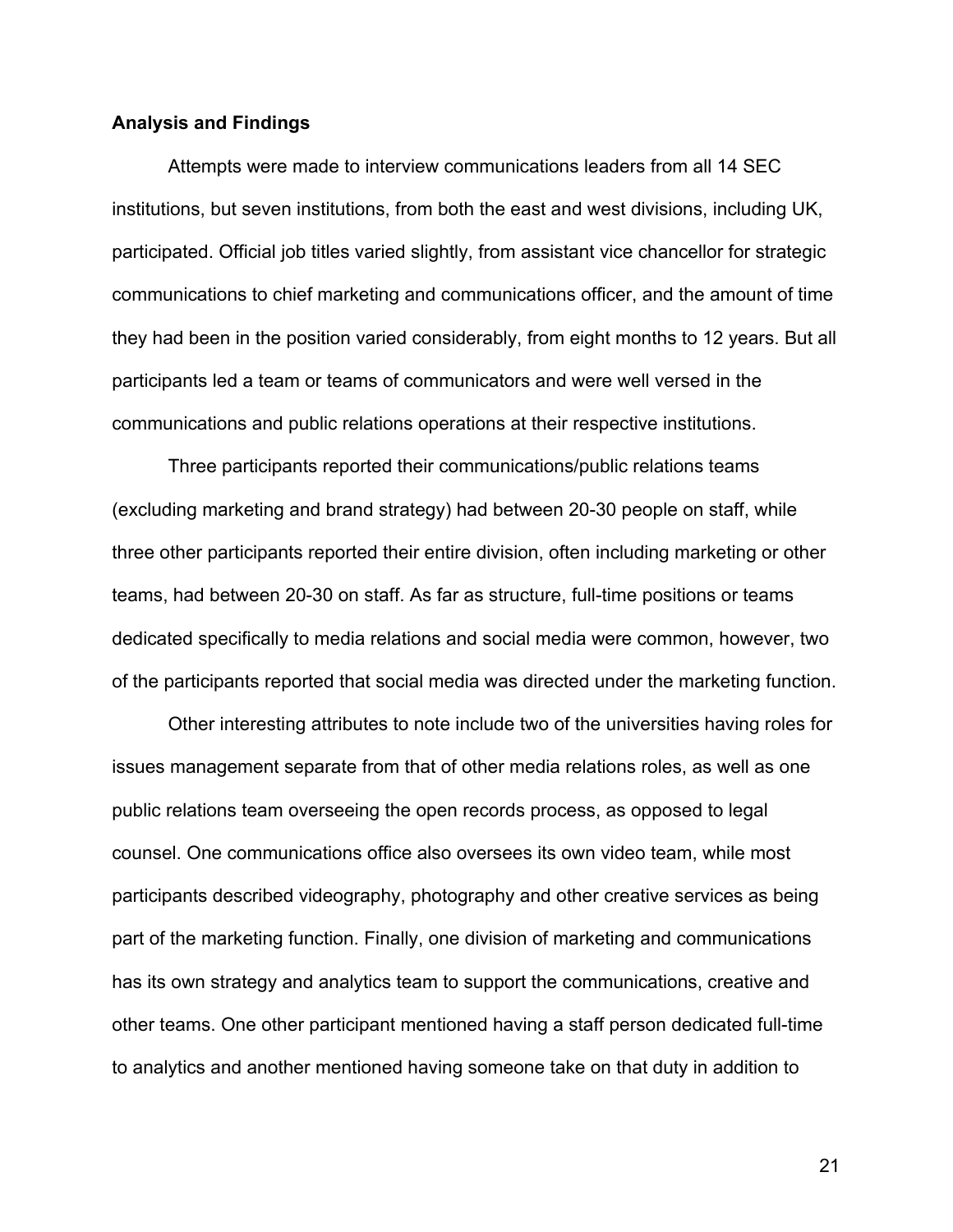their other responsibilities, suggesting a growing focus on performance and reporting results.

*Research Question I: "Is there a pattern among SEC schools to employ public relations as a strategic management function?"*

Based on the nine indicators identified on page 15 through the framework of a scoring matrix (Appendix I), three universities appear to employ public relations as a strategic management function; three universities appear on track and actively working to do so; and only one appears to not currently be on track to do so. As such, there does appear to be a pattern among SEC universities to employ public relations as a strategic management function.

### Table I: Scoring Matrix Points Designation

|              | <b>Strategic</b><br><b>Management</b><br><b>Function</b> | <b>On Track</b> | <b>Not on Track</b> |
|--------------|----------------------------------------------------------|-----------------|---------------------|
| Score by pts | $>15$                                                    | $10 - 15$       | <10                 |

### Table II: Results of Scoring Matrix

|                | <b>Using Public Relations as a Strategic Management</b><br><b>Function?</b> |                  |           |
|----------------|-----------------------------------------------------------------------------|------------------|-----------|
|                | <b>Yes</b>                                                                  | <b>On Track</b>  | <b>No</b> |
| University I   | $X$ (score = 16)                                                            |                  |           |
| University II  | $X$ (score = 18)                                                            |                  |           |
| University III |                                                                             | $X$ (score = 10) |           |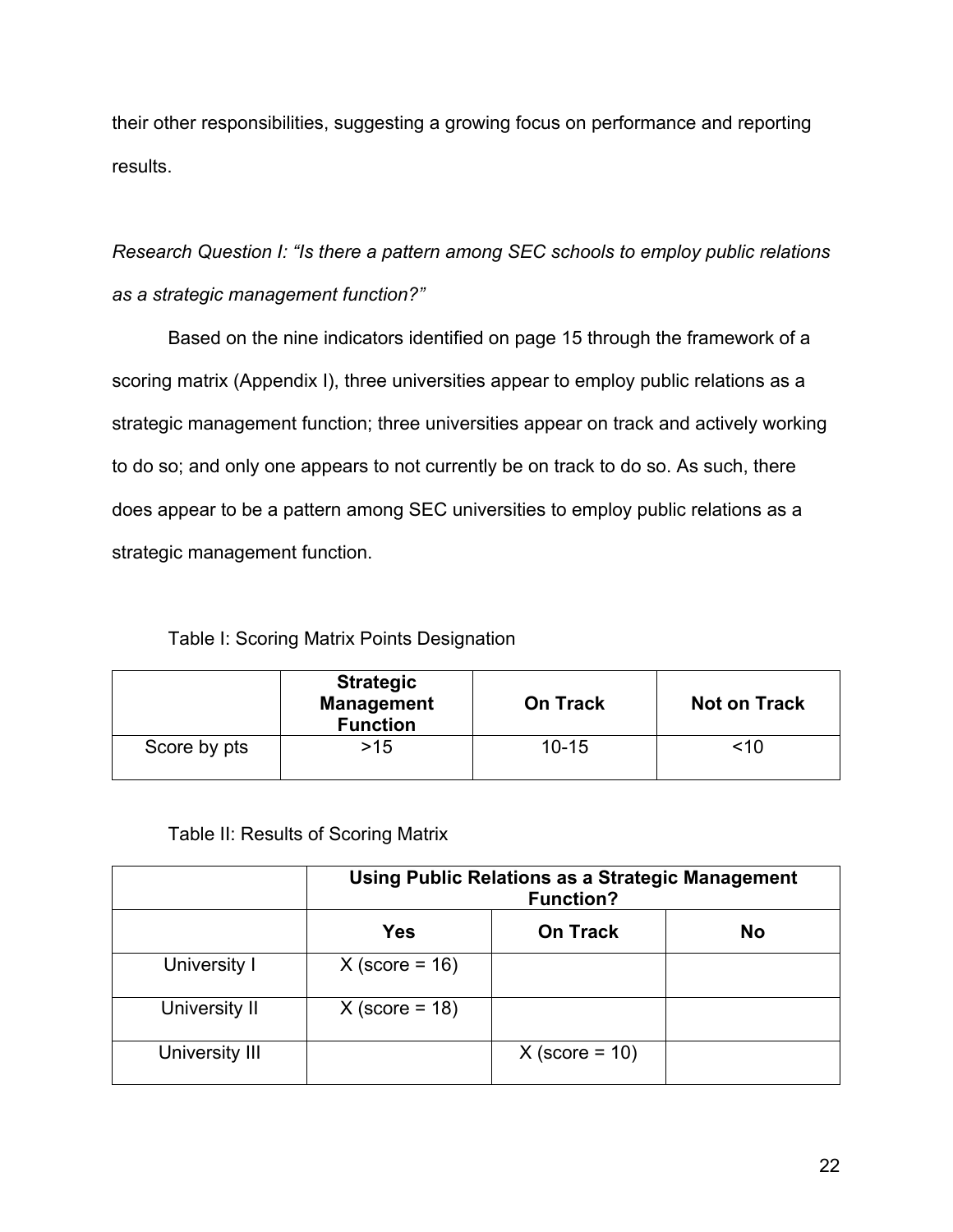| University IV  |                  |                  | $X$ (score = 5) |
|----------------|------------------|------------------|-----------------|
| University V   | $X$ (score = 16) |                  |                 |
| University VI  |                  | $X$ (score = 10) |                 |
| University VII |                  | $X$ (score = 13) |                 |

### *Indicator Findings*

| <b>Stakeholder/Audience Research</b> |  |  |  |  |
|--------------------------------------|--|--|--|--|
| On Track<br>Yes<br>No                |  |  |  |  |
|                                      |  |  |  |  |

Four of the participants interviewed reported that their public relations teams had conducted some type of stakeholder or audience research to better understand those relationships and perceptions and inform their work. The types of research ranged. For instance, one university, which does not have a separate marketing department, conducted stakeholder research internally before building out a new messaging strategy. This university's research included a survey, focus groups and in-depth interviews with more than a dozen stakeholder groups. "With all that, we tried to figure out a messaging strategy that would be authentic and help us close some of the identity gaps between who we believe we really are and who people think we are," the interview participant said. Another university used a third party to conduct research on prospective students, current students, alumni, donors, as well as benchmarking research on other universities, and, interestingly, organizations outside of higher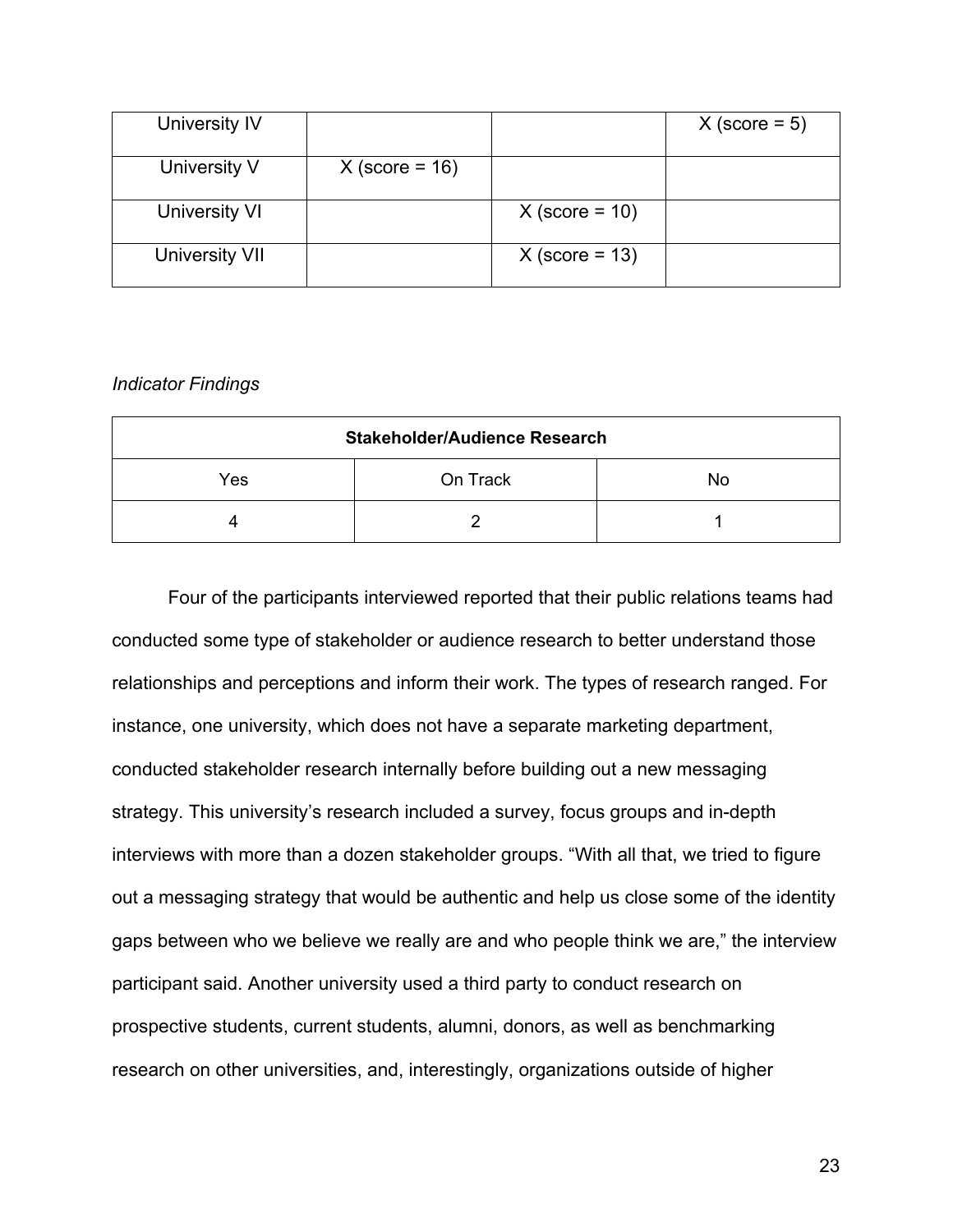education – "organizations that have strong marketing and communications, be it academia or corporate organizations. And then we look at how they're structured so we can conduct PR and content curation in more effective way and be organized to do that." Two other universities are preparing for a new round of research and expect that to inform how they communicate their messages to audiences – "not only what's reaching people, but why and in what format and based on what approach." One university reported only conducting research for the marketing function: surveys in markets in which the university spends the most resources.

| <b>Measurable Objectives Supporting Institutional Goals</b> |  |  |  |  |
|-------------------------------------------------------------|--|--|--|--|
| Yes<br>On Track<br>No                                       |  |  |  |  |
| 5                                                           |  |  |  |  |

A majority of the universities' public relations functions had measurable objectives that supported institutional goals, with five describing objectives that clearly connected to the university's vision, business goals, and challenges, such as creating and measuring content around a university's three strategic pillars of transformational learning, discovery and innovation, and impact. Another participant spoke of their office's role in the university's larger duty as a public institution to demonstrate to taxpayers "that what we're doing is worth our time and their money. Showing why what we're doing is important not only for the people we educate, but for the research we conduct, through service we provide to the state." Two appeared to be "on track" as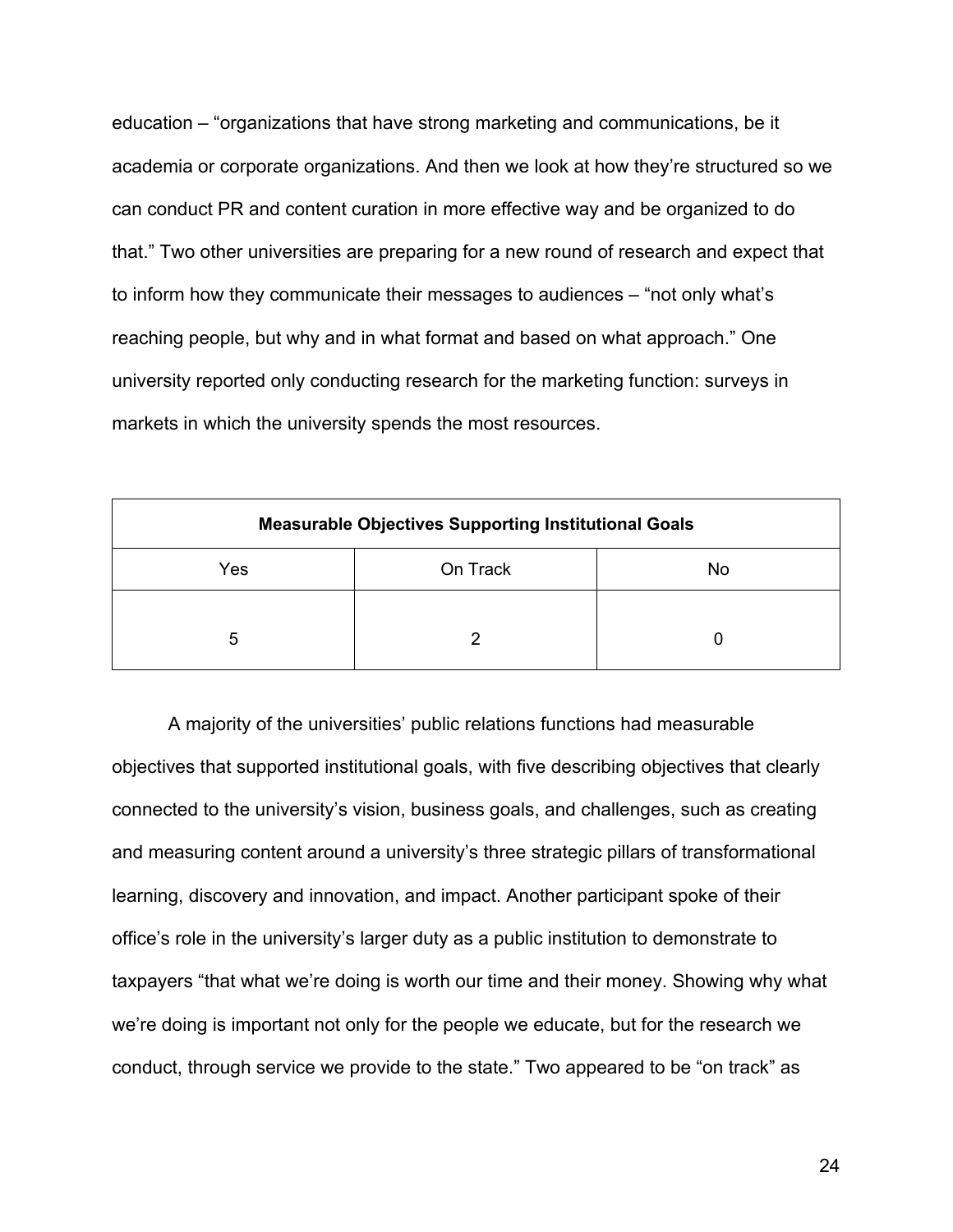they described their objectives but did not clearly connect them to their respective university's larger vision, business goals and challenges.

| <b>Amount of Content Contributing Directly to Objectives</b> |  |  |  |  |
|--------------------------------------------------------------|--|--|--|--|
| A small amount<br>A moderate amount<br>A great deal          |  |  |  |  |
| 5                                                            |  |  |  |  |

A majority also reported that a great deal of the content curated and created by their teams contributes directly to strategic objectives. Four of those five specifically described between 75-90% of their content contributing directly to those objectives. One university reported a moderate amount. Another reported a small amount – saying only 25% of their content is proactive, strategic public relations efforts. However, this same participant also described, from their perspective, how even the "nuts and bolts" efforts making up 75% of their content can be strategic.

| <b>Regular Measurement of Outputs, Outcomes</b> |  |  |  |  |
|-------------------------------------------------|--|--|--|--|
| Yes<br>On Track<br>No                           |  |  |  |  |
| ≘                                               |  |  |  |  |

Measurement seemed to be an activity many of the communications leaders were focused on but still grappling with. Four of them appeared to be "on track" to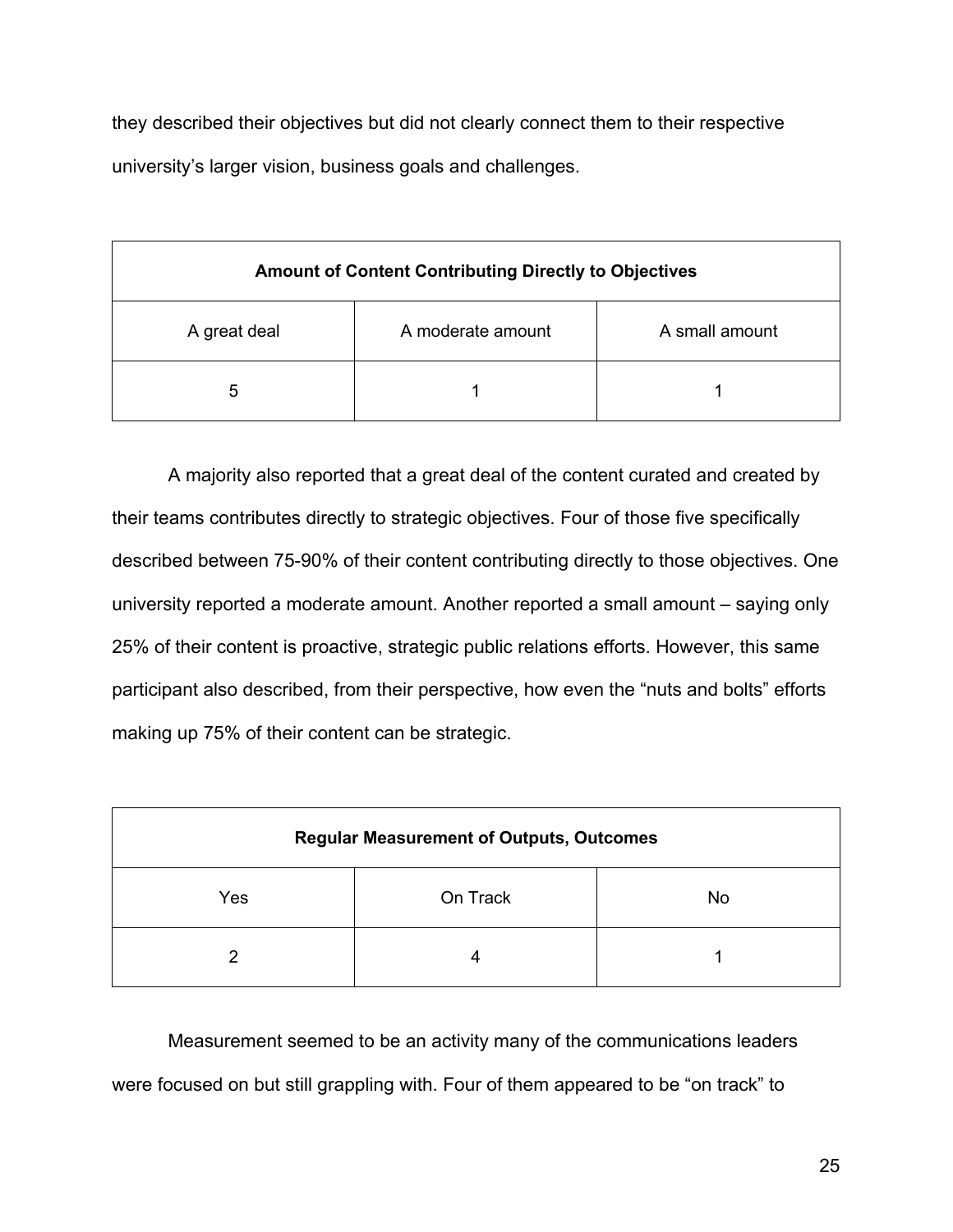regularly measure both outputs and outcomes: most are measuring outputs (such as clicks on a story or social media post) of their office's work consistently but reported measuring outcomes (change in attitude or behavior) more inconsistently. Three reported regular measurement of both outcomes and outputs.

For outputs, weekly and monthly measurement were the most common responses, with several explaining that the frequency depended on what was being measured. One participant said their office measured headlines and social media daily and looked at monthly and annual analytics (such as top performing stories for the year) for trends and insights. After saying their output measurement is a "little erratic," another participant alluded to the challenge of having an abundance of analytics, but few resources to devote to the cause: "It's never been easier to measure a lot of that, but who's taking the time to pull up Google Analytics or YouTube analytics or our own analytics?" One participant had a three-pronged measurement standard to know if their content had achieved success or not: exceeding average social media engagement, earning at least two media pickups and exceeding average website pageviews. Although they measure outputs on a monthly basis, another participant described the challenge of driving decisions based on measurements, saying they are not sure their team is operationalizing what they are seeing in the analytics to change content.

In regard to outcomes, two participants who regularly measures these do so annually and one reported measuring them monthly. Several others noted the difficulty in measuring how they are "moving the needle" and some seemed unsure of exactly how often their office measures outcomes. One participant said it is a project by project basis, focusing especially on "topical issues in news that are political in nature," but that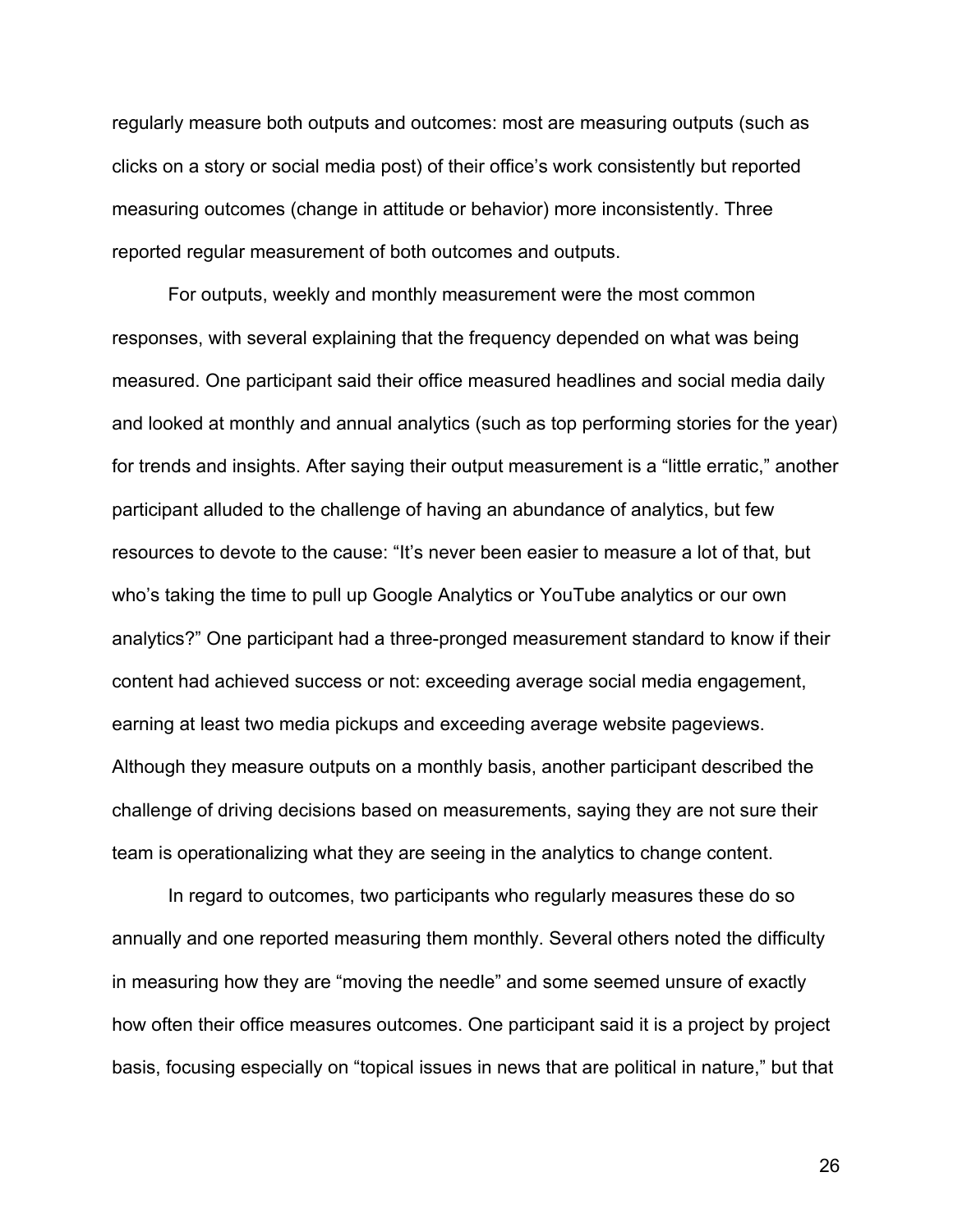they do not measure outcomes significantly and intend to do so in the future. Other participants spoke of measuring one outcome – perception. Two reported currently doing this annually (with surveys, interviews or focus groups) and one reported hoping to begin a yearly check in with surveys or focus groups after developing a baseline this year.

| <b>Reflect on Successes and Failures</b> |   |  |  |  |
|------------------------------------------|---|--|--|--|
| Yes<br>On Track<br><b>No</b>             |   |  |  |  |
|                                          | 3 |  |  |  |

Reflecting on how well strategies and tactics have worked seemed to be slightly more common than regularly measuring outcomes and outputs, with four participants describing specific ways in which they reflect on strategies and tactics. One participant described how their office sets key performance indicators (KPI) project by project, looking especially at "message throughput," which they described as their intended messaging "reflected in the stories, by other people, a third party." Then they report out how they fared on those KPIs to stakeholders. They described doing this around 60% of the time. Another participant described a similar process after events and campaigns, assessing lessons learned, what the team would do differently, the original budget, and the resources actually used on the project. One participant described reflecting weekly at staff meetings on what has done well recently and why it has done well. And another described an after-action meeting on large efforts reviewing results, how tactics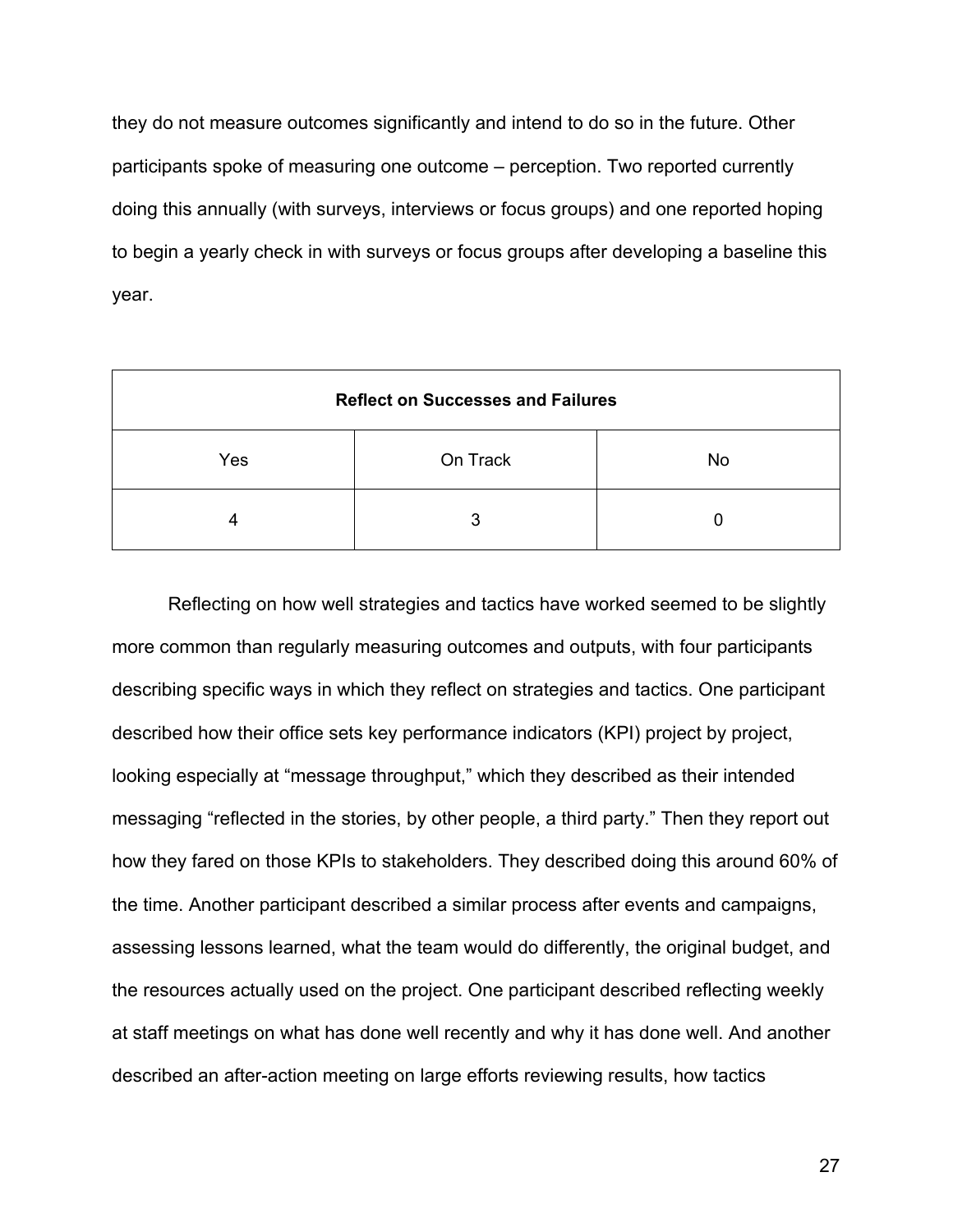performed, and resources communicators wish they had for the effort, but didn't. "Watching the data to help you make your decisions, then evaluating your overall performance and talking about how to do things different is super critical," that same participant said.

Three participants seemed to be "on track" in this area as they noted reflecting after big projects or attempting to gather qualitative feedback, but were vague in their efforts and admitted to not reflecting as much as or as systematically as they should.

| <b>Communications is Part of Executive Leadership Team</b> |  |  |  |  |  |
|------------------------------------------------------------|--|--|--|--|--|
| On Track<br>Yes<br>No                                      |  |  |  |  |  |
| 6                                                          |  |  |  |  |  |

The communications function at six out of the seven universities are part of the executive leadership team, with the chief communications officers either reporting directly to the president or chancellor, or their boss as vice president or vice chancellor of communications reporting directly to the president or chancellor. At one university, the communications function is structured under the advancement leadership, with no communications leader reporting directly to the president or chancellor.

| <b>Grunig's Models</b> |                           |                                    |                                              |  |
|------------------------|---------------------------|------------------------------------|----------------------------------------------|--|
| <b>Press Agentry</b>   | <b>Public Information</b> | 2-way asymmetrical<br>(persuasion) | 2-way symmetrical<br>(relationship building) |  |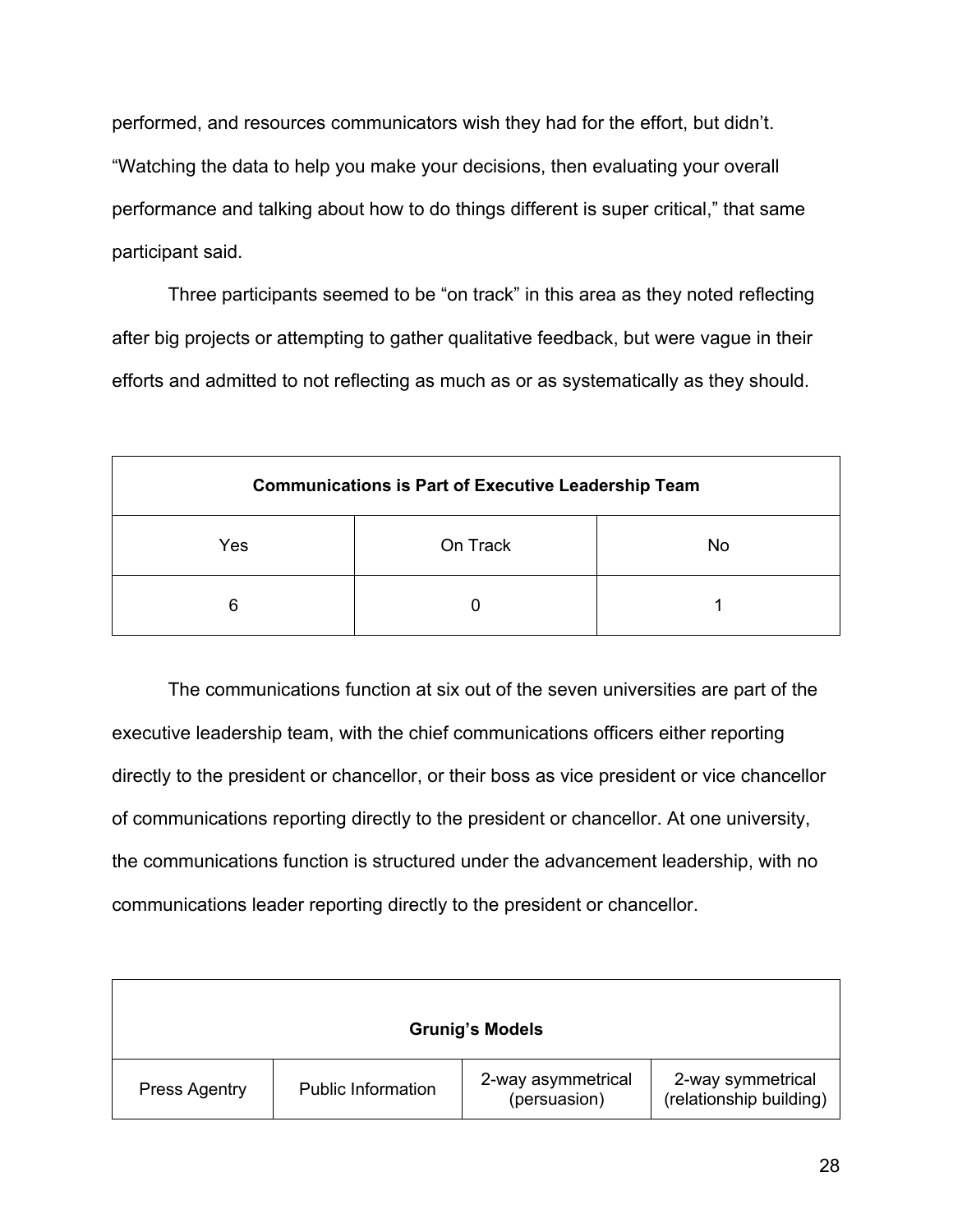In regard to the models of each office, many still seem to be practicing Grunig's first two models of press agentry and public information. Four participants reported their offices being most focused on disseminating information to the public (public information model), while one said they were most focused on securing positive media average (press agentry model). However, several indicated they are slowly inching toward the two-way asymmetrical and two-way symmetrical models. One participant said, "I think we're doing more of all the rest more than ever before, but I think number two (disseminating information to the public) is still our primary function." Two participants chose "using research and audience feedback to then persuade audiences to perceive the university in certain ways" (two-way asymmetrical). None of the participants interviewed chose "using research, planning and audience feedback to build relationships with the public" as their primary focus.

| <b>Management Tool to Set Strategy</b> |  |   |  |  |
|----------------------------------------|--|---|--|--|
| On Track<br>Yes<br>No                  |  |   |  |  |
| 4                                      |  | ⌒ |  |  |

On the question on using management tools, four participants said they do use some type of management tool to set strategy. Three of those participants mentioned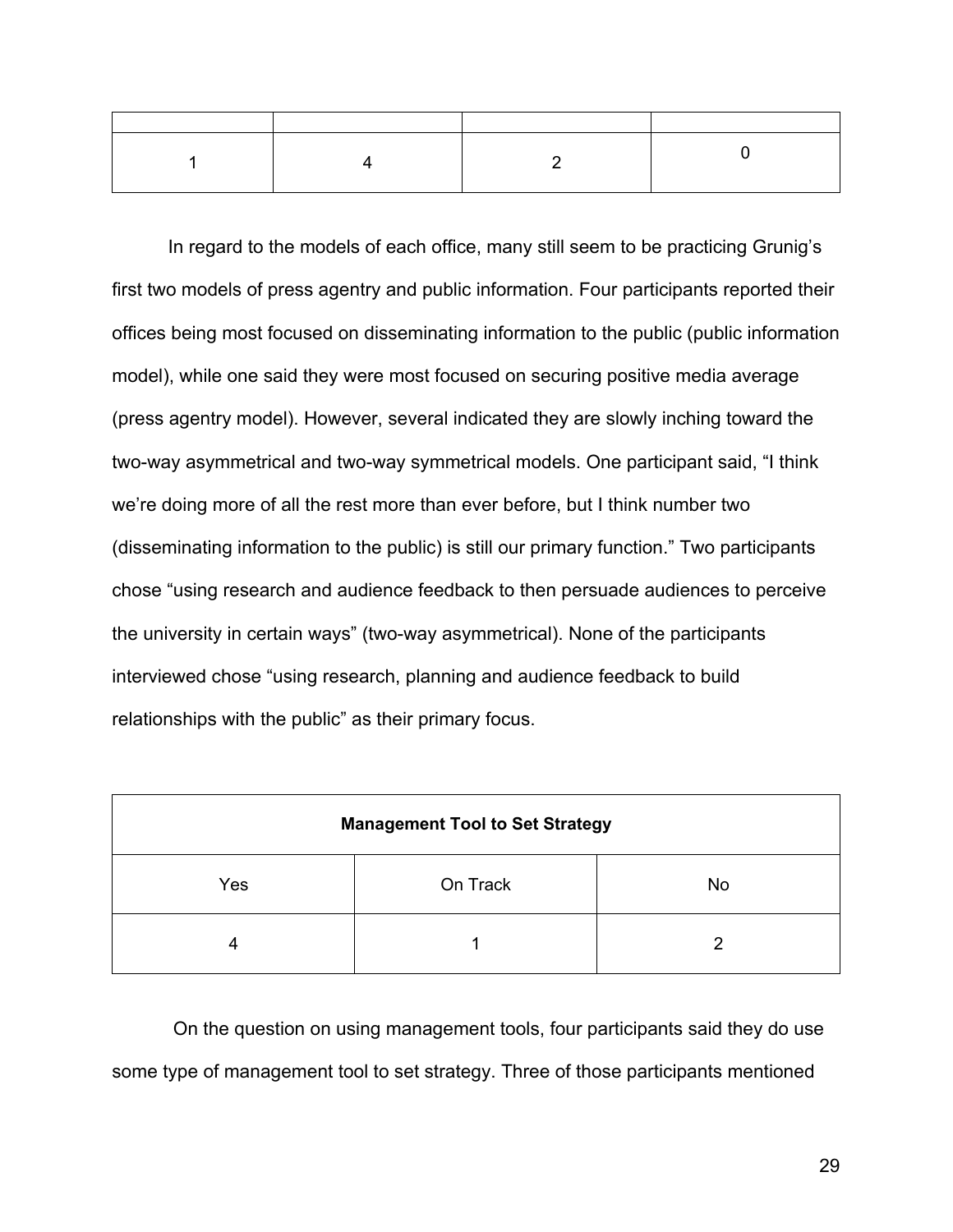benchmarking, or surveying the landscape and seeing what other institutions are doing, as a tool they frequently use. Some other tools mentioned include SWOT analyses, strategic planning sessions, message houses, regular evaluation/analysis done by a staff member, and working groups dedicated to digging into specific issues. One participant said they do not currently use anything but have messaging maps forthcoming, while another participant fairly new to the position said they are not currently using any management tools to set strategy and are just trying to "build capacity first."

| <b>Separate Budgets</b> |   |  |  |  |
|-------------------------|---|--|--|--|
| On Track<br>Yes<br>No   |   |  |  |  |
| 4                       | 2 |  |  |  |

Four of the seven participants reported that their public relations/communications teams do have budgets that are separate from the marketing team and specific to the needs of the public relations function. One participant said their office is currently working toward this structure and expects it to be in place by spring of next year. Another participant reported that while each team had their own operational budget, most of the budget is allocated to the marketing team for prospective student and parent marketing. Finally, one participant said they have one budget that supports both the public relations and marketing functions.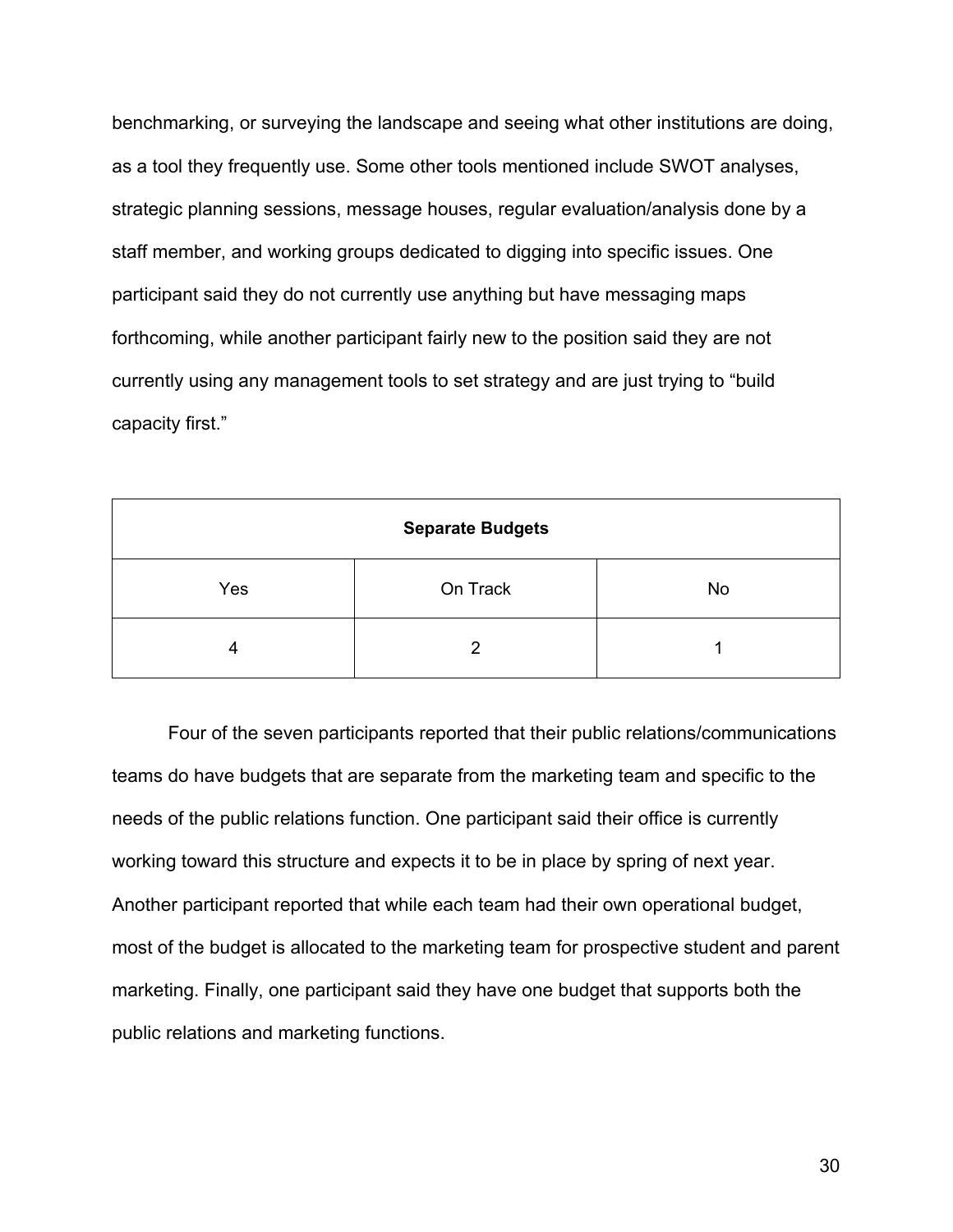*Research Question II: "What leads universities to employ public relations as a strategic management function?"*

To attempt to answer this research question, I first asked participants, "At your university, do you think public relations is being employed as a strategic management function, regarded on par with other strategic management functions such as human resources, finance, and legal counsel?" All said yes with the exception of one participant who said, "yes and no," adding, "Traditionally at the university, strategic thinkers will think of what to do and then will tell the communicators to communicate it, versus thinking of communications as a strategic function. But its changing."

My prediction with this question was that environmental scans, a change in university business goals, or shocks to the institutions (crises) lead universities to employing public relations as a strategic management function. While no silver bullet emerged from interviews to answer this, five out of the seven participants pointed to the president's/chancellor's priorities and importance they placed on communications as being the main determinant, with two participants who had not been in their positions as long not able to speculate what it was like before they arrived. A participant who said they currently feel like public relations is being employed as a strategic management function at their university, but that it typically ebbs and flows, said it "really comes down to who is the leader of institution and what does that person think is a strategic priority. I don't know how a university president could do their job without treating communications as a strategic priority, but I think there are some who do."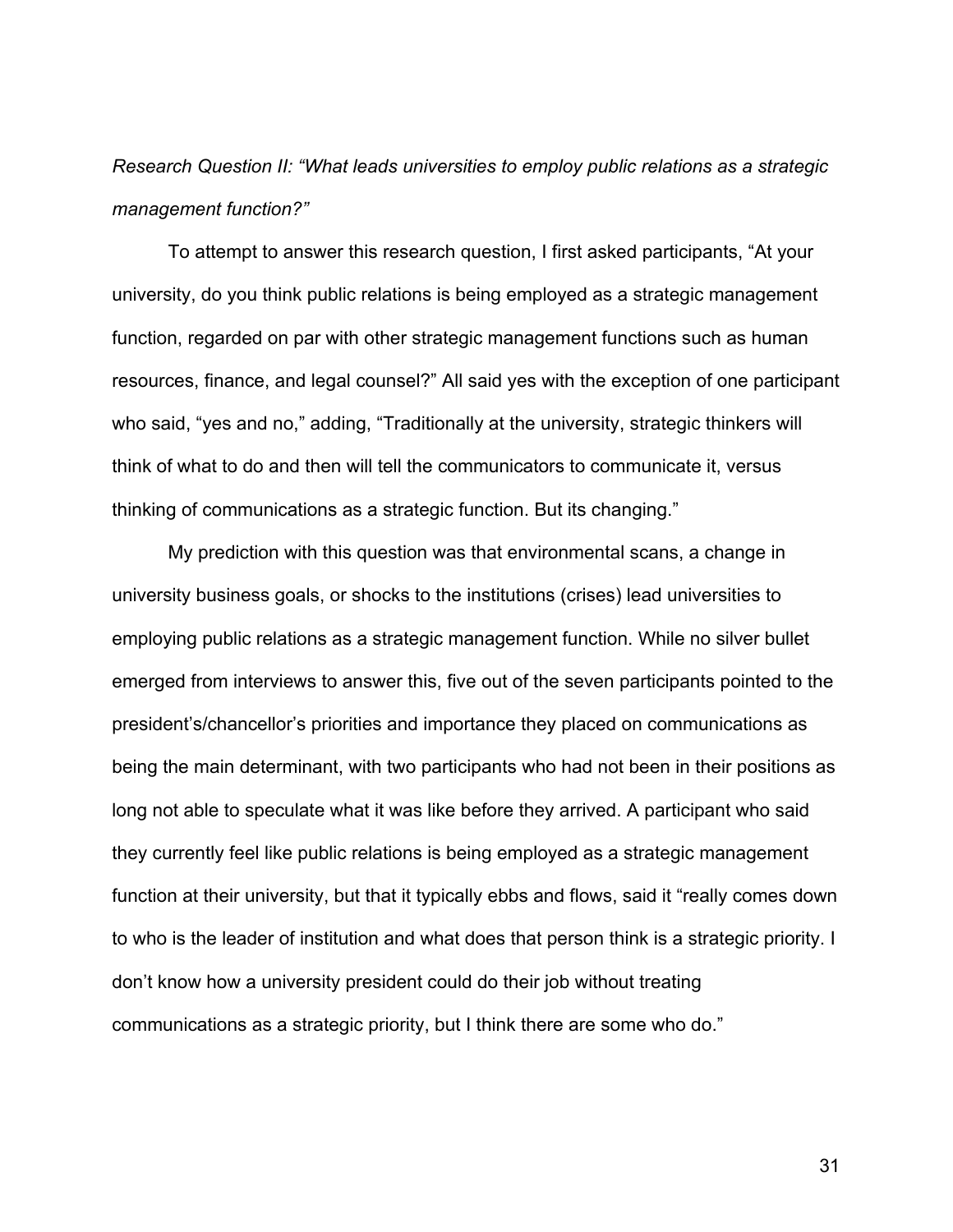Two participants also pointed to crises, which was consistent with my expectation. One described their leadership's realization of potential crisis situations "around every corner." Another participant said their leadership recognized the changing media and communications landscape, with the speed of news being lightning fast and rumors going awry on social media. This participant also spoke about the "need to present the school, certainly as a land grant with a commitment to the state, but also as a global university… and doing that was going to require a new tact."

Leadership's interest in an "integrated approach" with marketing, communications, and media relations was also given as a reason to why public relations became more of a strategic management function at one university. And only one participant spoke about a change in business goals – raising money through a capital campaign to offset rising costs and reduced state appropriations – as the catalyst for the university becoming more centralized and consistent with messaging and communications functions. "In a world where we have fewer state dollars, I don't think it's surprising to see a little more of a corporate orientation for communications management and those kinds of things because you've got to try to find ways to be more efficient and consistent," that participant said.

### **Conclusion**

A majority of universities interviewed are either currently employing public relations as a strategic management function or are on track to do so by making progress related to the nine indicators identified previously. Three universities seem to be operating in this way already; three more are working towards that; and one appears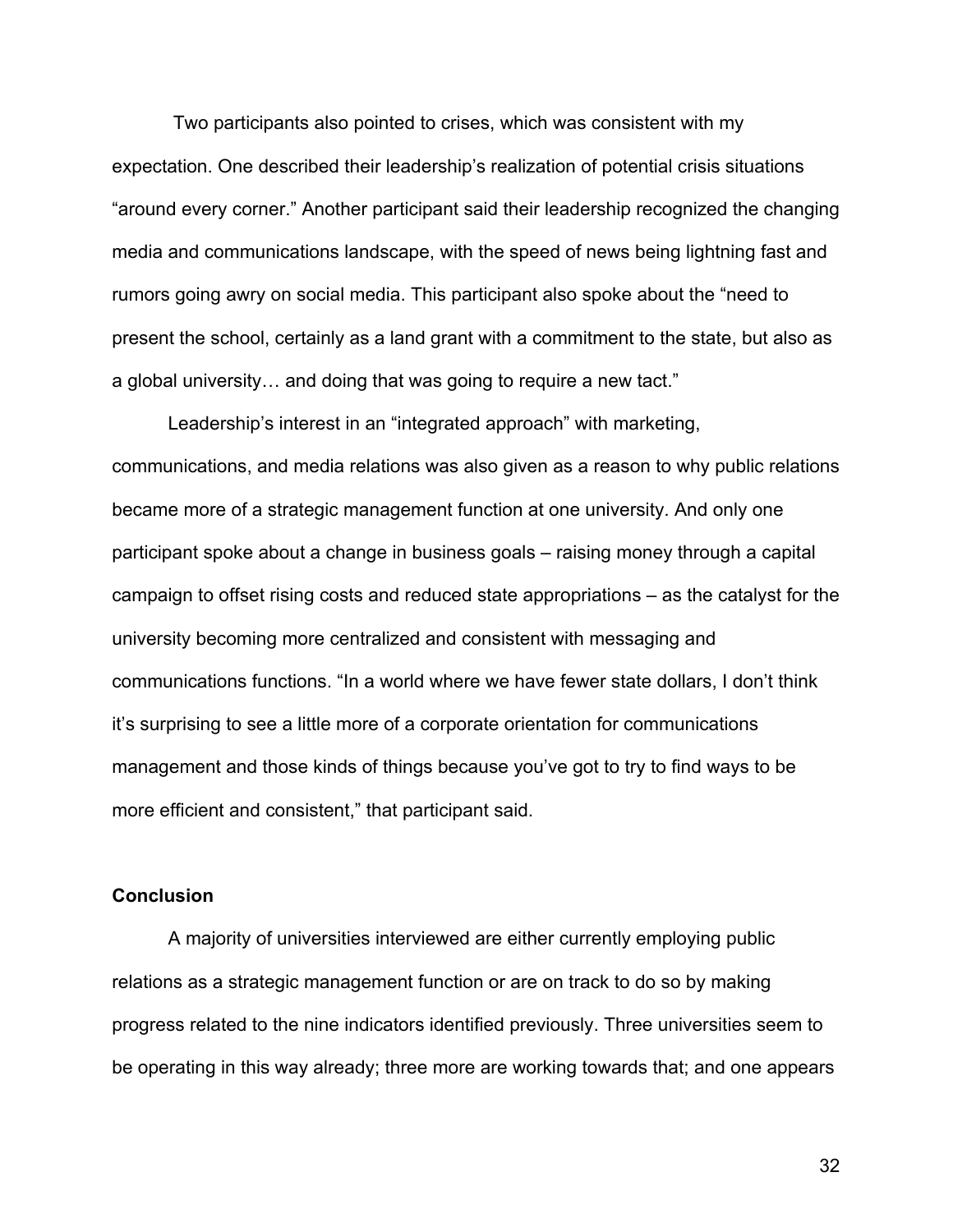to not be on track. While two of these public relations offices appear to be practicing Grunig's two-way asymmetrical model – two-way communication to persuade audiences; using formal research and audience feedback in forming tactics – the other five seem to still be most focused on one-way communication to influence or inform, Grunig's press agentry or public information models.

A majority of participants spoke of measurable objectives that support institutional goals, believed a great deal of their content contributes directly to strategic objectives, and were part of the executive leadership team (either themselves or their boss as a communications leader at the vice president level). Regular measurement of outputs and outcomes was an indicator that was more split than most, with many regularly measuring outputs but not outcomes.

While almost all participants said unequivocally that public relations is employed as a strategic management function at their university, several pointed to this being a somewhat recent phenomenon or something that it is continuing to improve, suggesting that while the pattern exists, there is still progress to be made.

#### *Recommendations*

To deal with the challenges brought by the paradigm shift in higher education – particularly differentiating themselves among increased competition for students, faculty, and resources, and proving impact with mounting skepticism about the value of higher education – institutions should support public relations and communications offices in realizing their full potential as a strategic management function. Through direct access to the institution's leadership; stakeholder research; objectives and tactics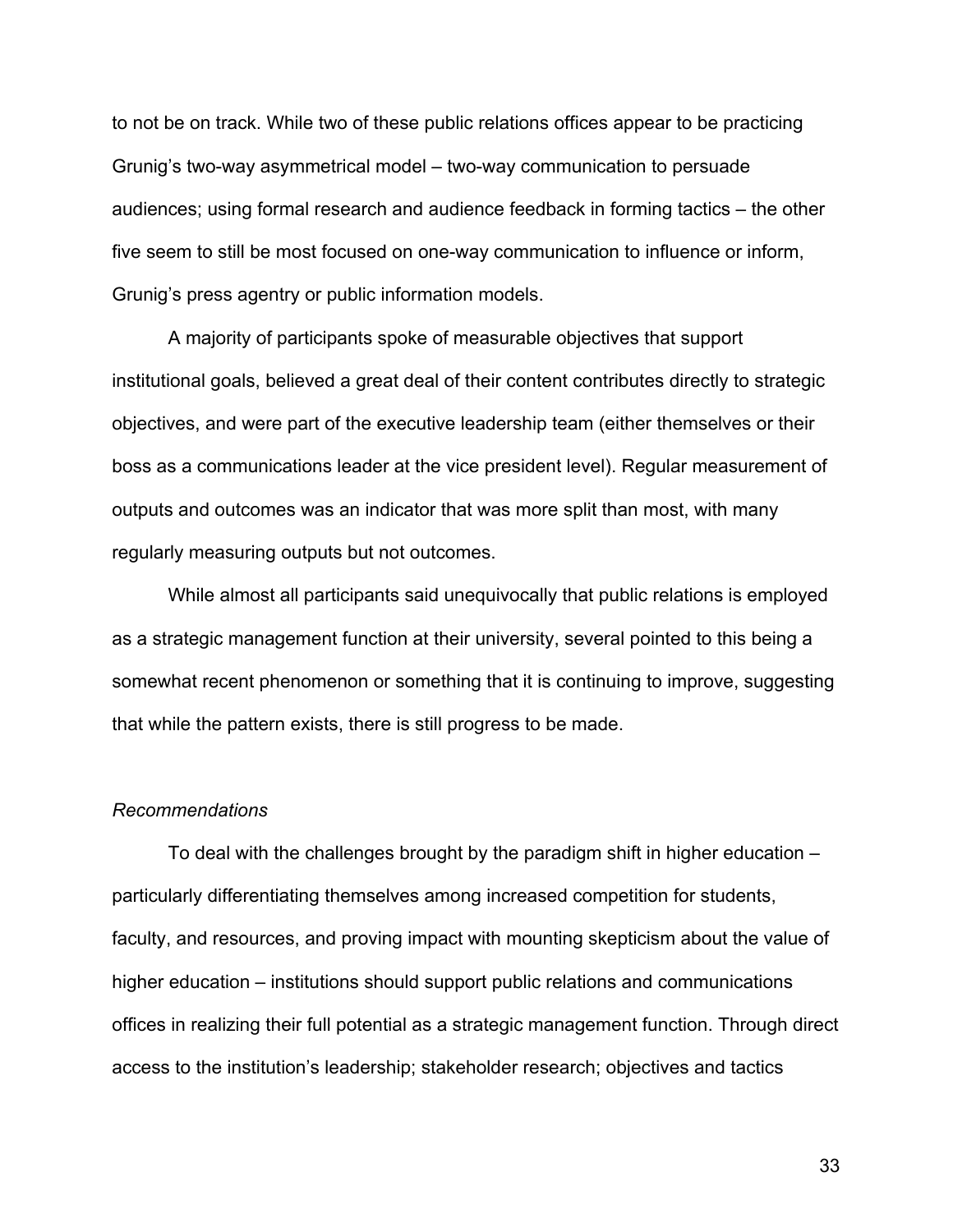connected to institutional goals; regular evaluation of failures and successes through measurement and reflection; management tools to help define and stay on strategy; its own budget that includes resources, tools, and professional development; and practicing Grunig's two-way communications models; public relations offices can become more effective and efficient. Specifically, if accepting the strategic management approach to public relations, PR offices at SEC schools should not sell themselves short as merely a news function. They should work toward moving away from the press agentry and public information models and focus more on persuasion and relationship building. The two participants that said they focused the most on persuading audiences (2-way asymmetrical) scored 15-18 points, indicating those practicing the more strategic model, compared to press agentry or public information, are more likely to be engaged in the other activities. SEC schools should also find ways to regularly measure outcomes and use analytics and reflection on successes/failures to drive decisions. At least one school should change its structure to have a communications leader as part of the university's executive leadership team, an indicator that several participants were adamant about. It is interesting that while a majority of participants said public relations was indeed being employed as a strategic management function at their university, only three scored as such. It could be helpful to conduct further research to validate these responses, such as analyzing how other people at these universities perceive the public relations function..

By taking these steps and becoming proactive – not only delivering the news to audiences but bringing feedback and public perception into the board room as part of the leadership's decision-making process – higher education public relations leaders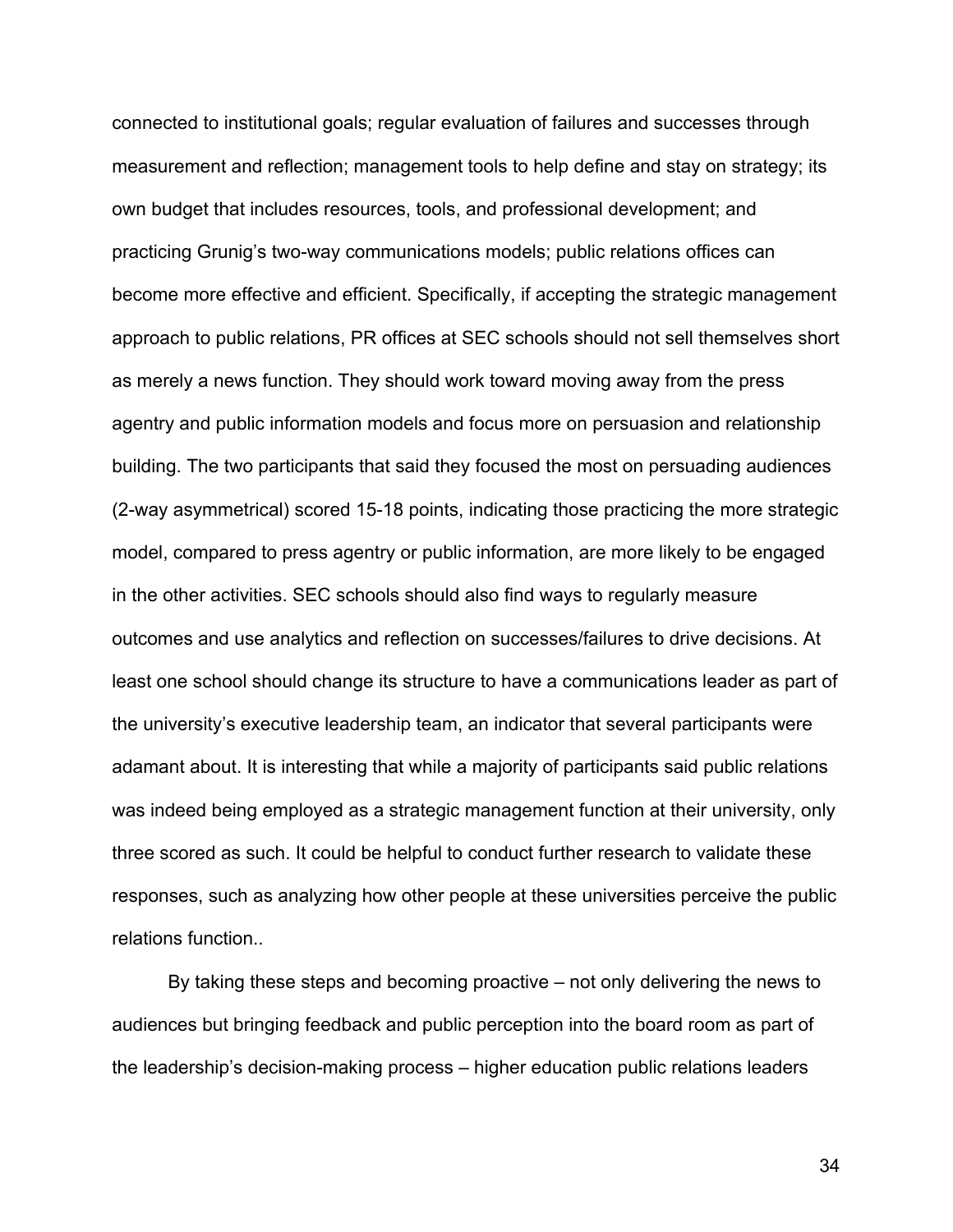can become more than the spokesperson dealing with institution's misstep and could instead help the institution avoid the misstep altogether. Public relations and communications can build a foundation of trust with stakeholders that allows the institution to better deal with the challenges that come their way.

### *Limitations*

While 50% of the intended population – SEC universities – participated in the study, a small sample size of seven universities prevents these findings from being applicable to higher education institutions across the board. Additional interviews are needed with chief communications officers from all types of institutions – other conferences, public/private, research/liberal arts, land-grants, etc. – to see if any differences emerge between the types of institutions and the approach they take to public relations and communications.

Further analysis such as similarities and differences depending on attributes of the universities, such as size, type of institution, length of leadership's tenure, location, and other attributes was not conducted to maintain anonymity of the seven universities and participants. This could be helpful and could account for some of the differences noted between the schools' management of public relations and communications.

Finally, interviewer bias is often a limitation with in-depth interviews. The interviewer acknowledges her own professional experiences and understandings of public relations and communications in higher education played a role in her interpretation of the issue at hand and responses collected. But she considers this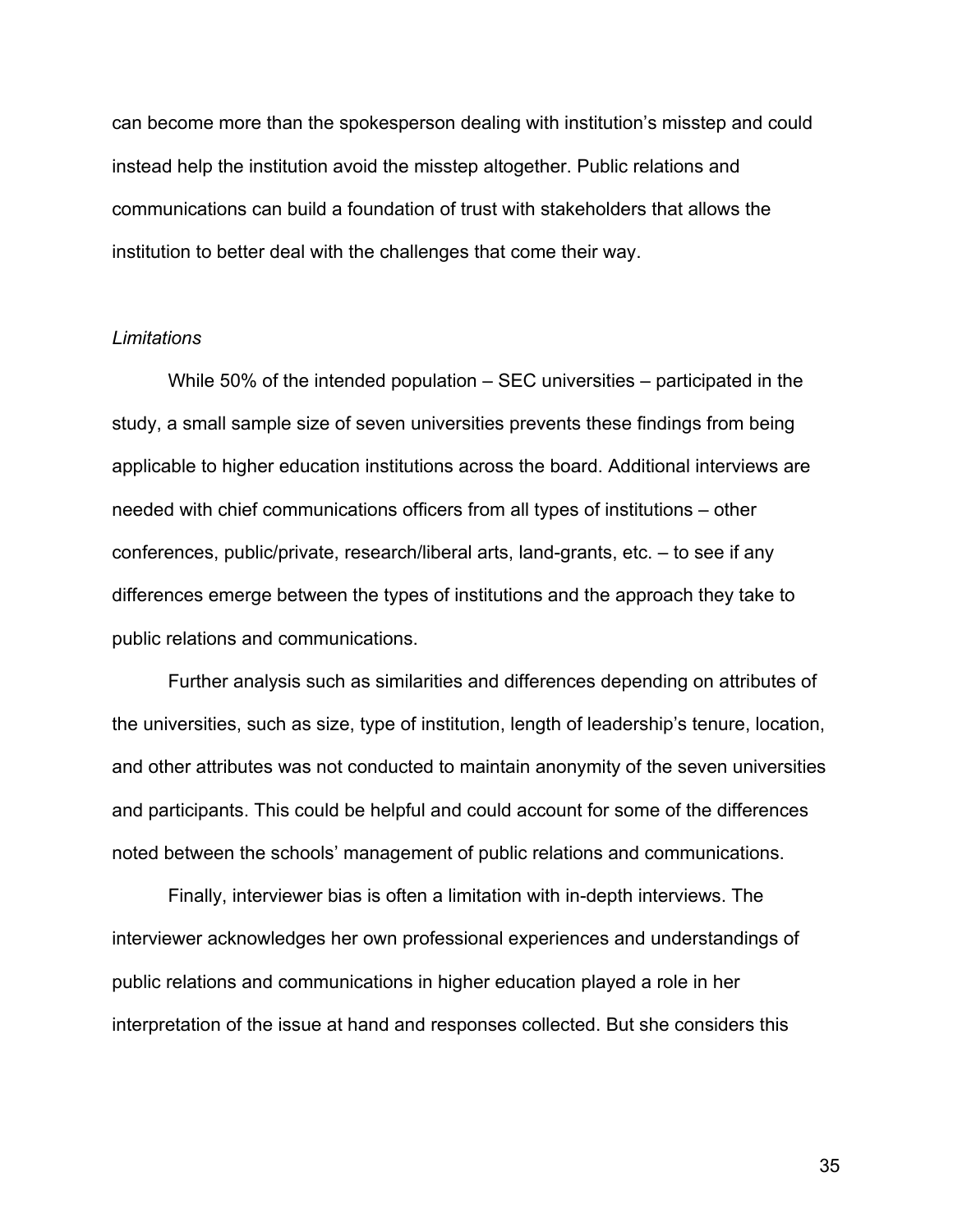expertise to be helpful in establishing credibility and improving her ability to understand responses.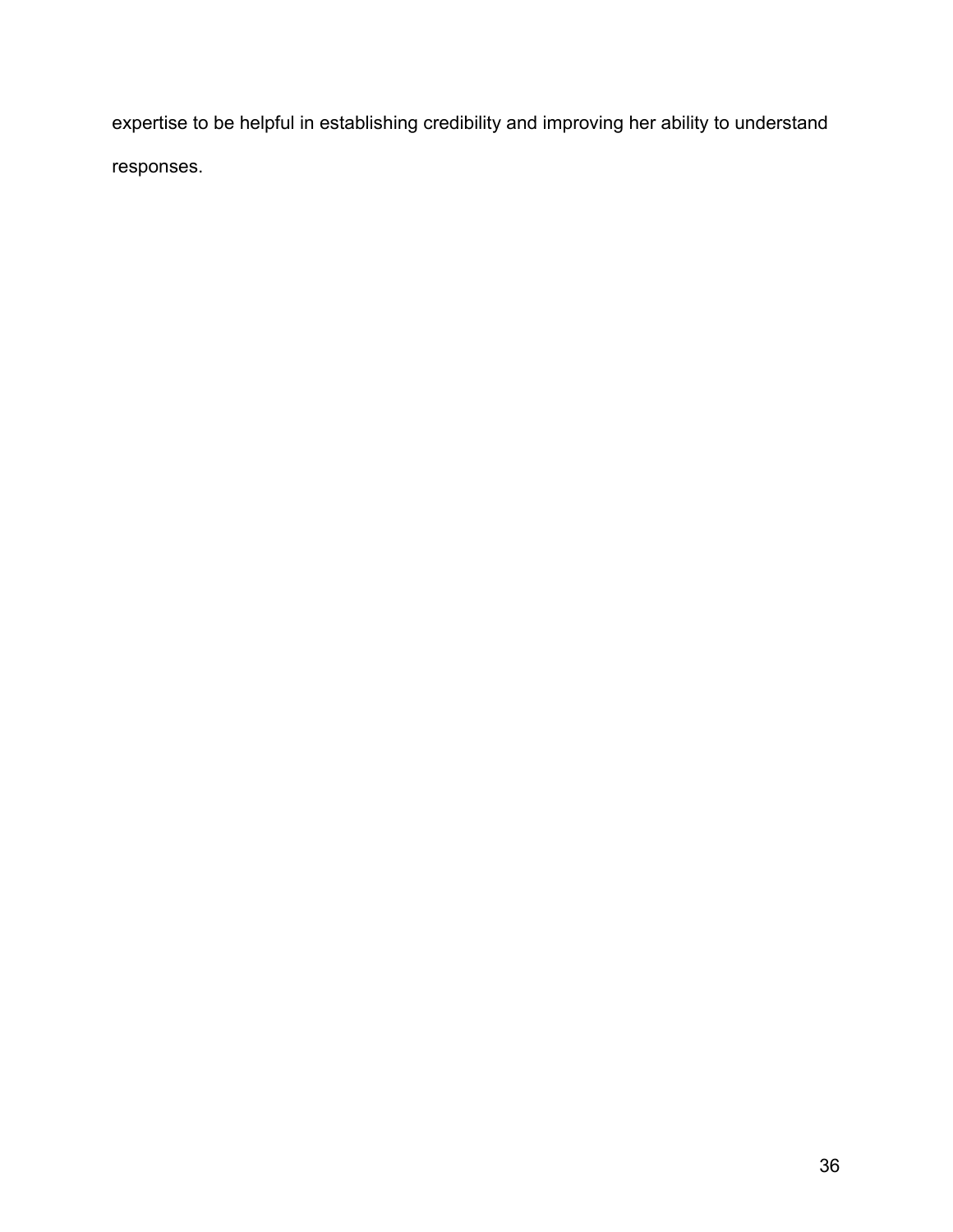# **Appendices**

| <b>Appendix I: Scoring Matrices</b> |  |  |  |  |
|-------------------------------------|--|--|--|--|
|-------------------------------------|--|--|--|--|

| <b>Indicator</b>            | Stakeholder research |                |              |
|-----------------------------|----------------------|----------------|--------------|
| <b>University</b>           | Yes                  | On Track       | No           |
| University I                |                      | $\mathbf{1}$   |              |
| University II               | $\overline{2}$       |                |              |
| University III              | $\overline{2}$       |                |              |
| <b>University IV</b>        | $\overline{2}$       |                |              |
| University V                |                      | $\mathbf{1}$   |              |
| <b>University VI</b>        |                      |                | $-1$         |
| <b>University VII</b>       | $\overline{2}$       |                |              |
| <b>Total # Universities</b> | 4                    | $\overline{2}$ | $\mathbf{1}$ |

| Indicator            | Measurable objectives supporting institutional goals |              |    |
|----------------------|------------------------------------------------------|--------------|----|
| <b>University</b>    | Yes                                                  | On Track     | No |
| University I         | $\overline{2}$                                       |              |    |
| University II        | $\overline{2}$                                       |              |    |
| University III       |                                                      | 1            |    |
| University IV        |                                                      | $\mathbf{1}$ |    |
| University V         | $\overline{2}$                                       |              |    |
| <b>University VI</b> | $\overline{2}$                                       |              |    |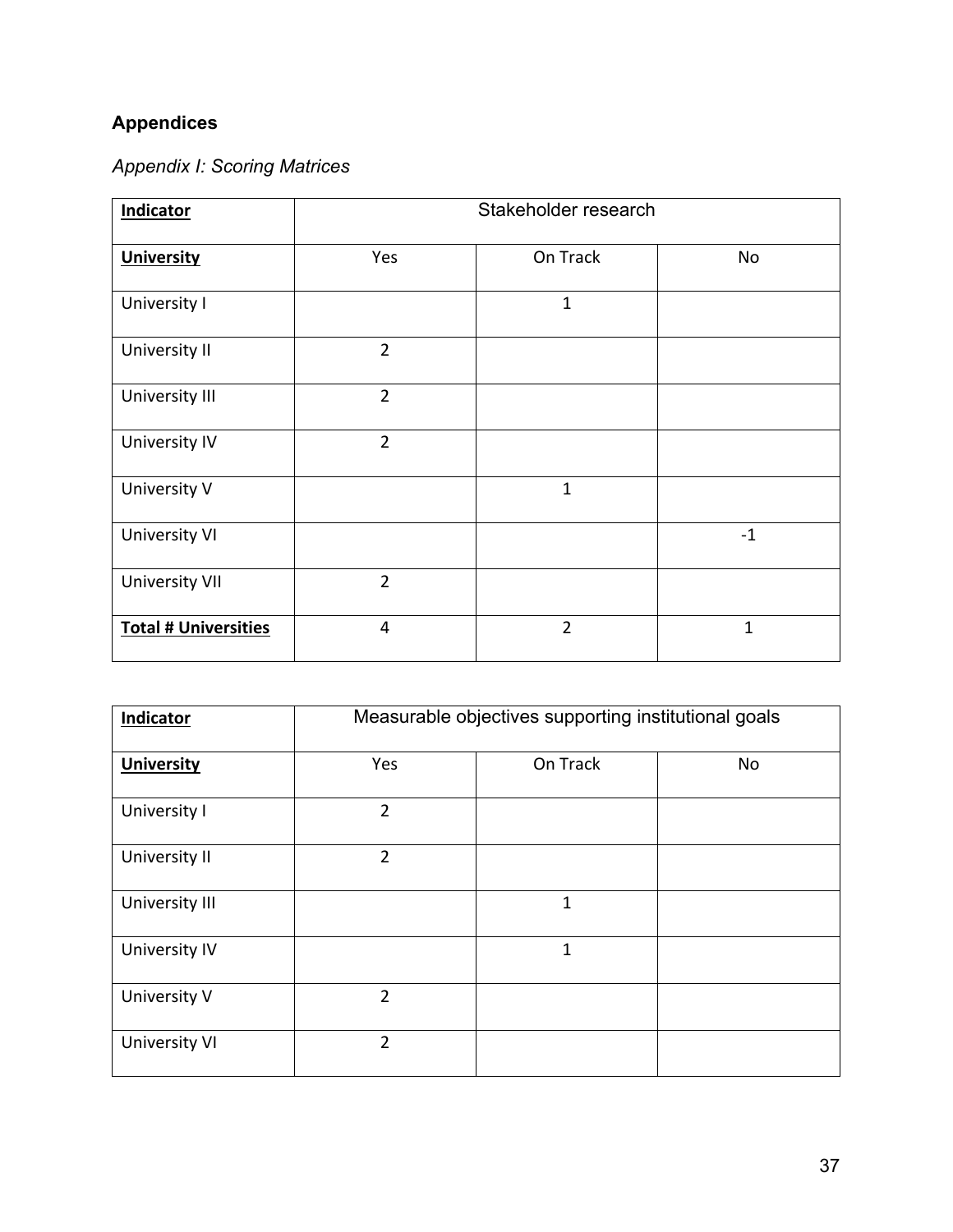| University VII              |  |  |
|-----------------------------|--|--|
| <b>Total # Universities</b> |  |  |

| Indicator                   | Amount of content contributes directly to those objectives |                   |                |
|-----------------------------|------------------------------------------------------------|-------------------|----------------|
| <b>University</b>           | A great deal                                               | A moderate amount | A small amount |
| University I                | $\overline{2}$                                             |                   |                |
| University II               | $\overline{2}$                                             |                   |                |
| University III              |                                                            | $\mathbf{1}$      |                |
| University IV               |                                                            |                   | $-1$           |
| University V                | $\overline{2}$                                             |                   |                |
| <b>University VI</b>        | $\overline{2}$                                             |                   |                |
| <b>University VII</b>       | $\overline{2}$                                             |                   |                |
| <b>Total # Universities</b> | 5                                                          | 1                 | 1              |

| Indicator            | Regular measurements of outputs, outcomes |          |    |
|----------------------|-------------------------------------------|----------|----|
| <b>University</b>    | Yes                                       | On Track | No |
| University I         |                                           | 1        |    |
| University II        | $\mathfrak{D}$                            |          |    |
| University III       |                                           | 1        |    |
| <b>University IV</b> |                                           | 1        |    |
| University V         | $\mathfrak{p}$                            |          |    |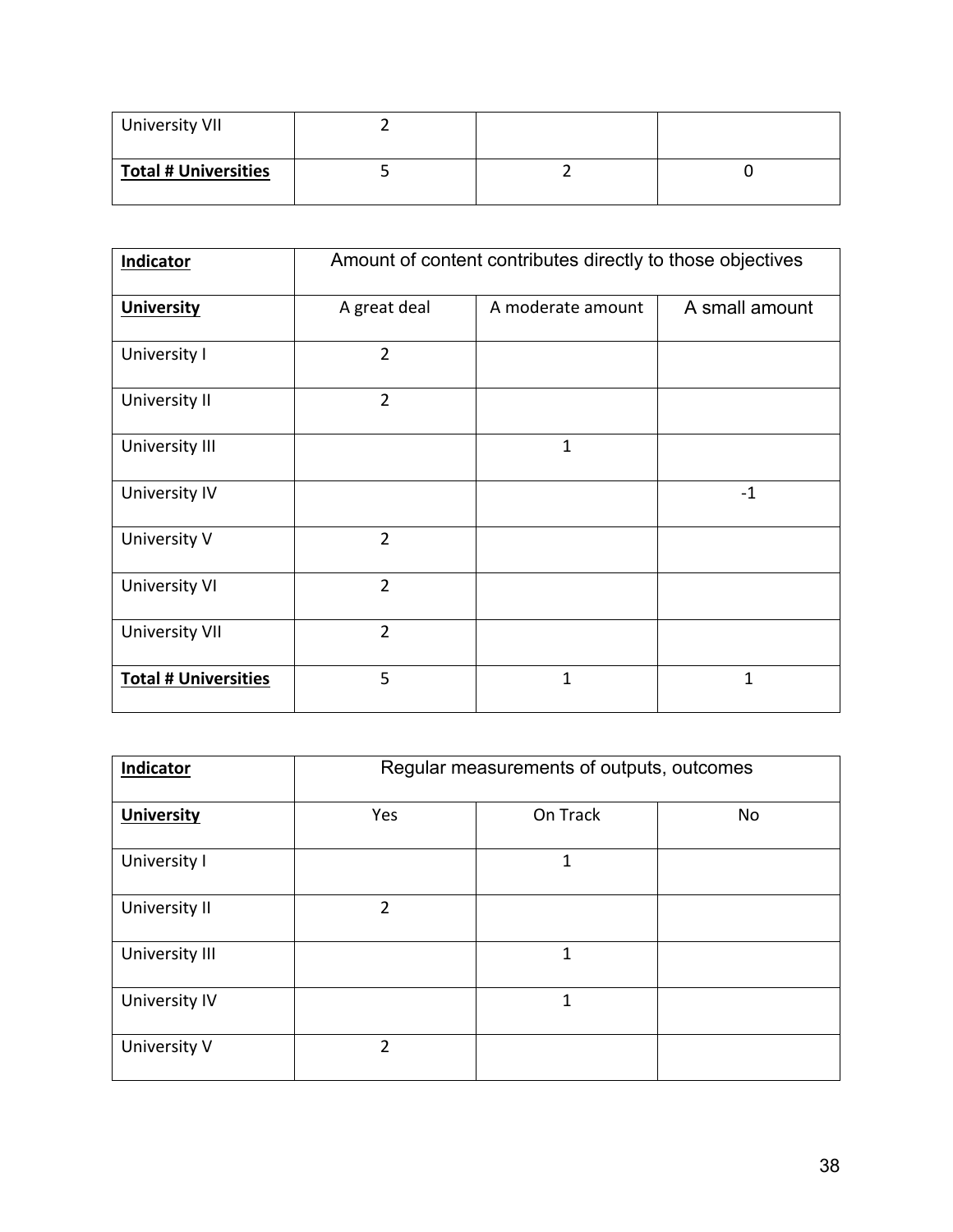| University VI               |  |  |
|-----------------------------|--|--|
| <b>University VII</b>       |  |  |
| <b>Total # Universities</b> |  |  |

| <b>Indicator</b>            | Reflects on successes, failures |              |                |
|-----------------------------|---------------------------------|--------------|----------------|
| <b>University</b>           | Yes                             | On Track     | No             |
| University I                | $\overline{2}$                  |              |                |
| University II               | $\overline{2}$                  |              |                |
| University III              |                                 | $\mathbf 1$  |                |
| University IV               |                                 | $\mathbf{1}$ |                |
| University V                | $\overline{2}$                  |              |                |
| <b>University VI</b>        | $\overline{2}$                  |              |                |
| <b>University VII</b>       |                                 | $\mathbf{1}$ |                |
| <b>Total # Universities</b> | 4                               | 3            | $\overline{0}$ |

| Indicator         | CCO or equivalent is part of executive leadership team |          |    |
|-------------------|--------------------------------------------------------|----------|----|
| <b>University</b> | Yes                                                    | On Track | No |
| University I      | 2                                                      |          |    |
| University II     | $\overline{2}$                                         |          |    |
| University III    | 2                                                      |          |    |
| University IV     |                                                        |          | -1 |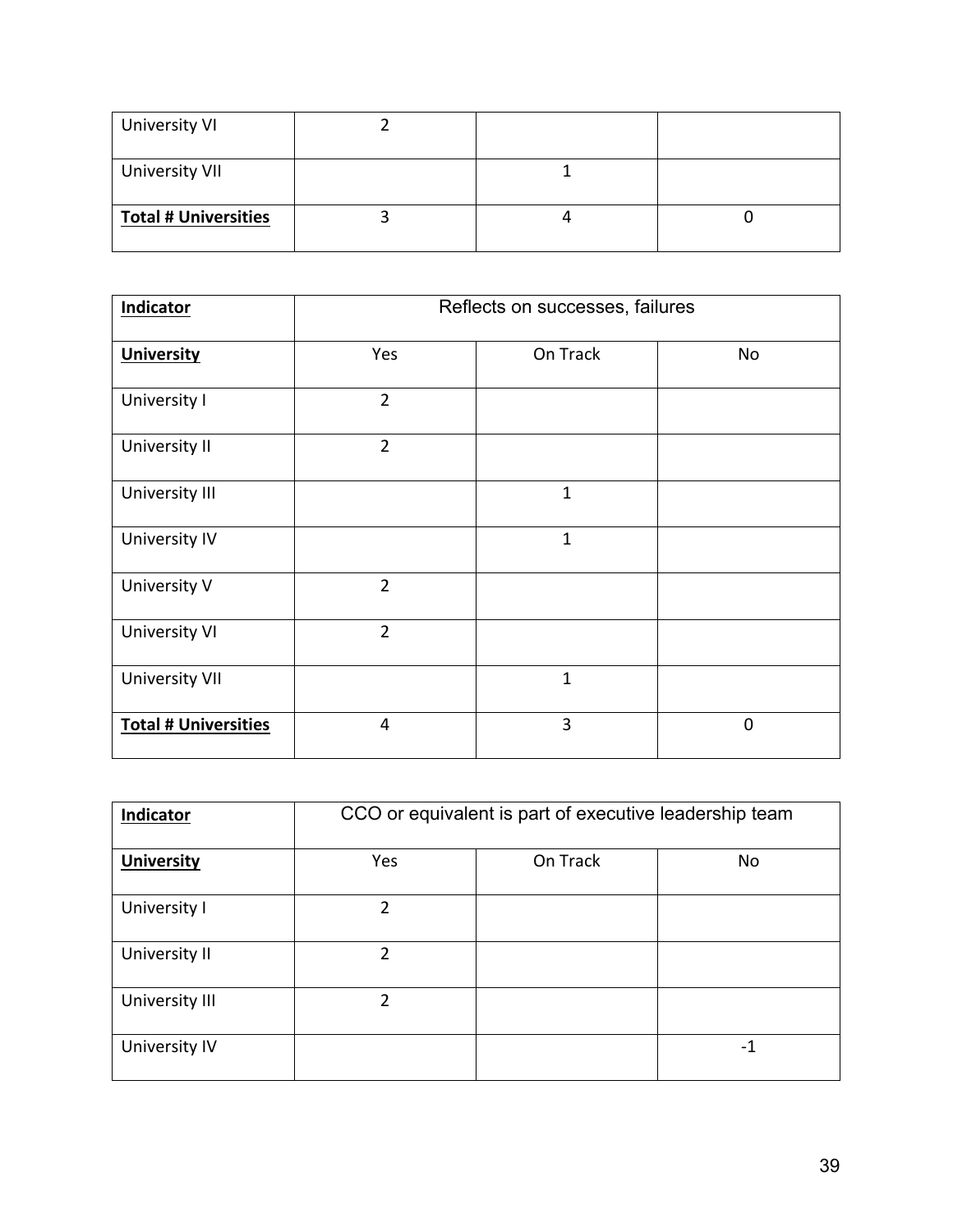| University V                |   |  |
|-----------------------------|---|--|
| University VI               |   |  |
| <b>University VII</b>       |   |  |
| <b>Total # Universities</b> | O |  |

| Indicator                   | Grunig's models |                       |                                       |                                                    |
|-----------------------------|-----------------|-----------------------|---------------------------------------|----------------------------------------------------|
| <b>University</b>           | Press agentry   | Public<br>information | 2-way<br>asymmetrical<br>(persuasion) | 2-way<br>symmetrical<br>(relationship<br>building) |
| University I                |                 |                       | $\overline{2}$                        |                                                    |
| University II               |                 |                       | $\overline{2}$                        |                                                    |
| University III              |                 | $\mathbf{1}$          |                                       |                                                    |
| University IV               |                 | $\mathbf{1}$          |                                       |                                                    |
| University V                | $\mathbf{1}$    |                       |                                       |                                                    |
| <b>University VI</b>        |                 | $\mathbf{1}$          |                                       |                                                    |
| <b>University VII</b>       |                 | $\mathbf{1}$          |                                       |                                                    |
| <b>Total # Universities</b> | $\mathbf{1}$    | $\overline{4}$        | $\overline{2}$                        | 0                                                  |

| Indicator         | Management tool to set strategy |          |    |  |
|-------------------|---------------------------------|----------|----|--|
| <b>University</b> | Yes                             | On Track | No |  |
| University I      |                                 |          |    |  |
| University II     |                                 |          |    |  |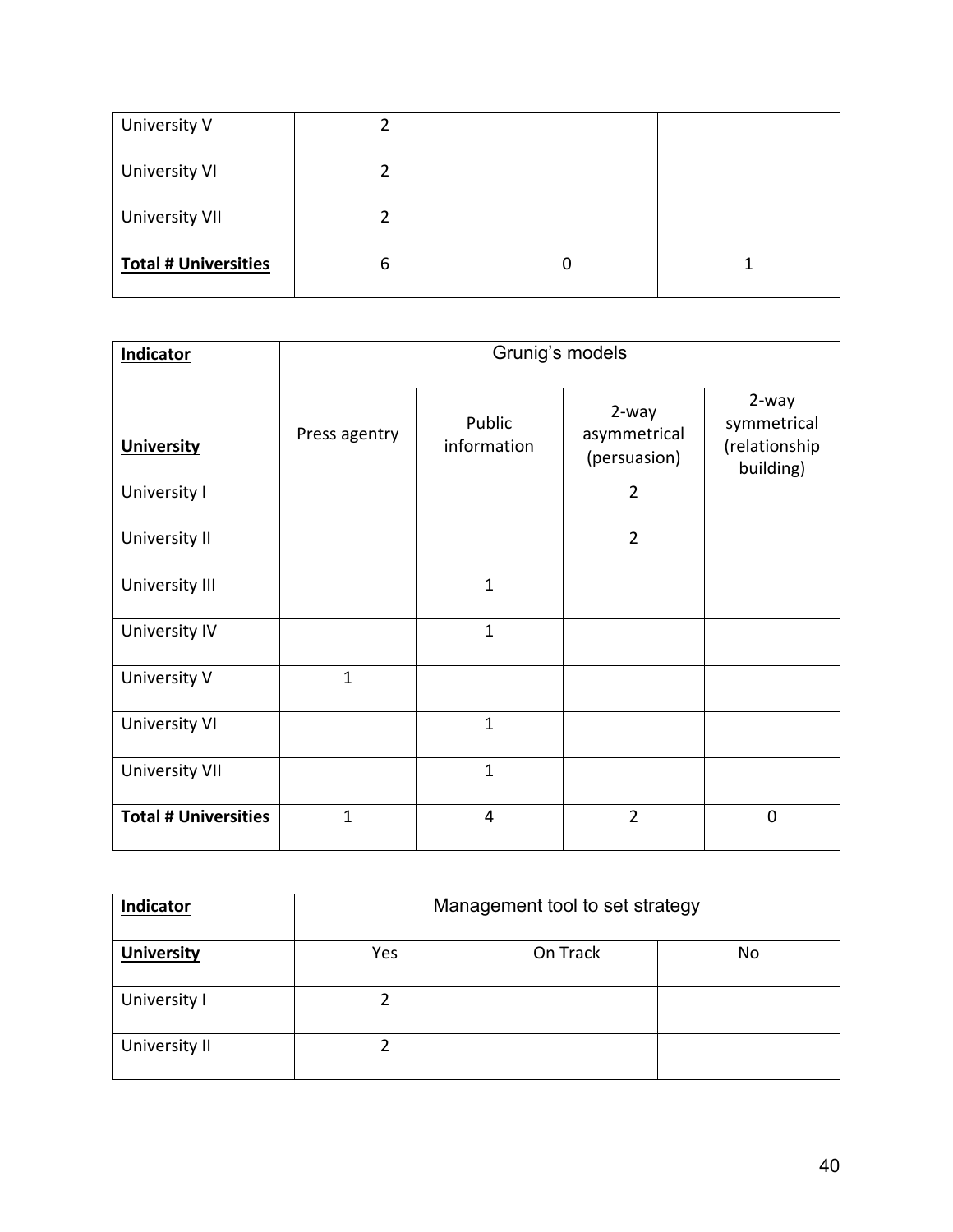| University III              | 2 |   |                |
|-----------------------------|---|---|----------------|
| University IV               |   |   | -1             |
| University V                | າ |   |                |
| <b>University VI</b>        |   |   | -1             |
| <b>University VII</b>       |   | 1 |                |
| <b>Total # Universities</b> | 4 | 1 | $\mathfrak{p}$ |

| <b>Indicator</b>            | Separate budgets |                |      |  |
|-----------------------------|------------------|----------------|------|--|
| <b>University</b>           | Yes              | On Track       | No   |  |
| University I                | $\overline{2}$   |                |      |  |
| University II               | $\overline{2}$   |                |      |  |
| University III              |                  |                | $-1$ |  |
| <b>University IV</b>        | $\overline{2}$   |                |      |  |
| University V                | $\overline{2}$   |                |      |  |
| <b>University VI</b>        |                  | $\mathbf{1}$   |      |  |
| <b>University VII</b>       |                  | $\mathbf{1}$   |      |  |
| <b>Total # Universities</b> | $\overline{4}$   | $\overline{2}$ | 1    |  |

*Appendix II: Scoring Matrix Points Designation*

|              | <b>Strategic</b><br><b>Management</b><br><b>Function</b> | <b>On Track</b> | <b>Not on Track</b> |  |
|--------------|----------------------------------------------------------|-----------------|---------------------|--|
| Score by pts | $>15$                                                    | $10 - 15$       | <10                 |  |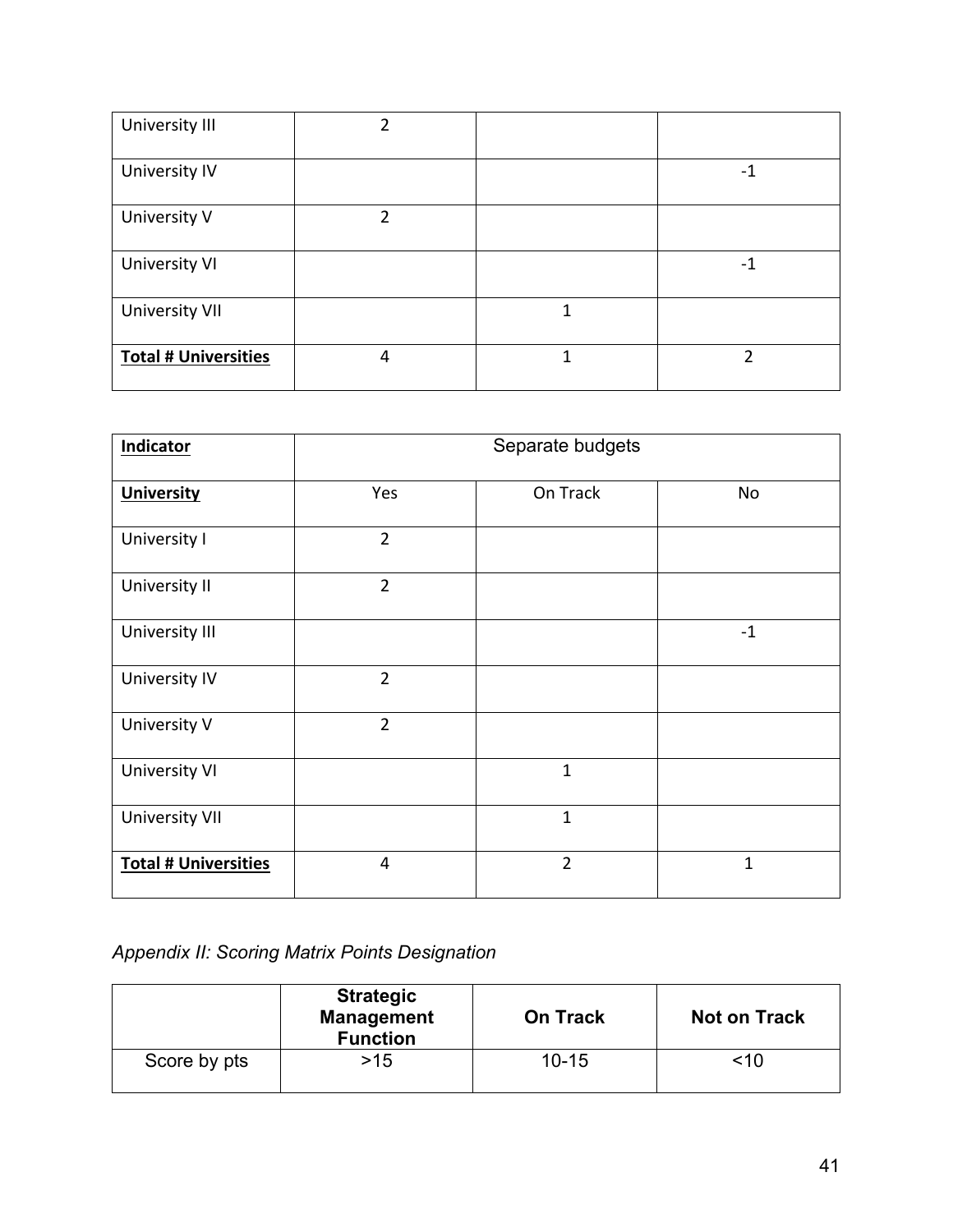# *Appendix III: Results of Scoring Matrix*

|                       | <b>Using Public Relations as a Strategic Management</b><br><b>Function?</b> |                  |                 |
|-----------------------|-----------------------------------------------------------------------------|------------------|-----------------|
|                       | <b>Yes</b>                                                                  | <b>On Track</b>  | <b>No</b>       |
| University I          | $X$ (score = 16)                                                            |                  |                 |
| University II         | $X$ (score = 18)                                                            |                  |                 |
| University III        |                                                                             | $X$ (score = 10) |                 |
| University IV         |                                                                             |                  | $X$ (score = 5) |
| University V          | $X$ (score = 16)                                                            |                  |                 |
| <b>University VI</b>  |                                                                             | $X$ (score = 10) |                 |
| <b>University VII</b> |                                                                             | $X$ (score = 13) |                 |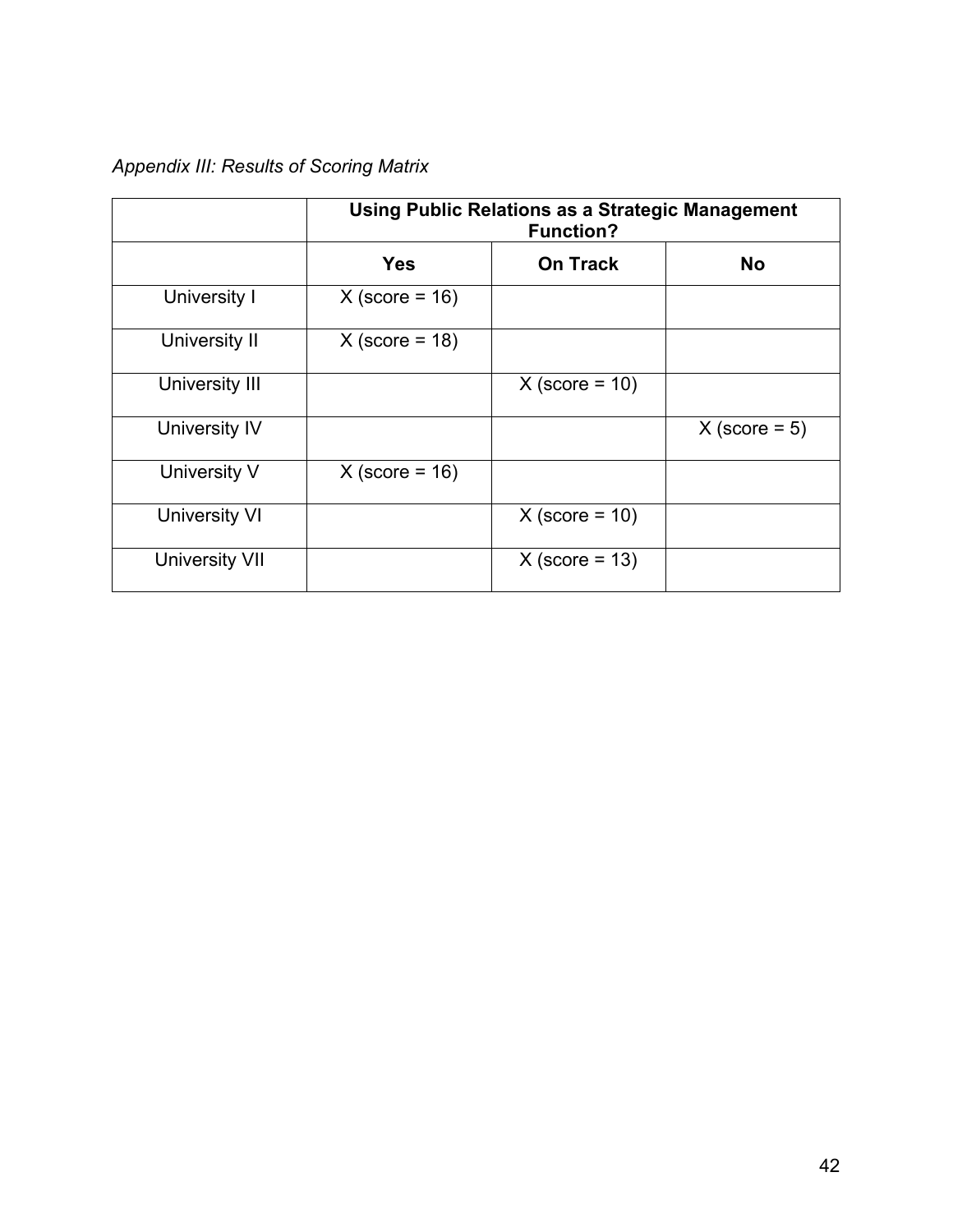# *Appendix IV: Additional Insights*

| <b>Attributes</b>                                     | # of Universities |
|-------------------------------------------------------|-------------------|
| CMO and CCO combined into one role                    |                   |
| Communications team responsible for social media      |                   |
| Social is dual report to communications and marketing |                   |
| Marketing function responsible for social media       |                   |

## **Tools**

| <b>Media</b><br><b>Relations</b>                | Professional<br><b>Development</b>                                    | <b>Operations</b> | Content/Strategy                                       | <b>Evaluation</b>               | <b>Issues</b><br>Mgmt./Crisis<br><b>Comms</b> |
|-------------------------------------------------|-----------------------------------------------------------------------|-------------------|--------------------------------------------------------|---------------------------------|-----------------------------------------------|
| Cision                                          | LinkedIn<br>Learning                                                  | <b>TeamWork</b>   | Message house<br>templates                             | After<br>Action<br>Reports      | <b>Brandwatch</b>                             |
| Critical<br>Mention                             | Weekly<br>award to<br>story that<br>attracted<br>most social<br>views | Asana             | <b>SWOT Analysis</b>                                   | 3-pronged<br>metric<br>standard |                                               |
| <b>TrendKite</b>                                |                                                                       |                   | Benchmarking                                           |                                 |                                               |
| Meltwater                                       |                                                                       |                   | Freelancers                                            |                                 |                                               |
| VideoLink                                       |                                                                       |                   | Message maps                                           |                                 |                                               |
| Comms<br>Consultants                            |                                                                       |                   | <b>CORE: Create</b><br>Once, Use<br>Everywhere         |                                 |                                               |
| Weekly tip<br>sheet to<br>editors/<br>producers |                                                                       |                   | Regular work<br>groups with<br>campus<br>communicators |                                 |                                               |
|                                                 |                                                                       |                   | Weekly<br>meetings with<br>campus<br>communicators     |                                 |                                               |
|                                                 |                                                                       |                   | Workgroups on<br>specific issues<br>within office      |                                 |                                               |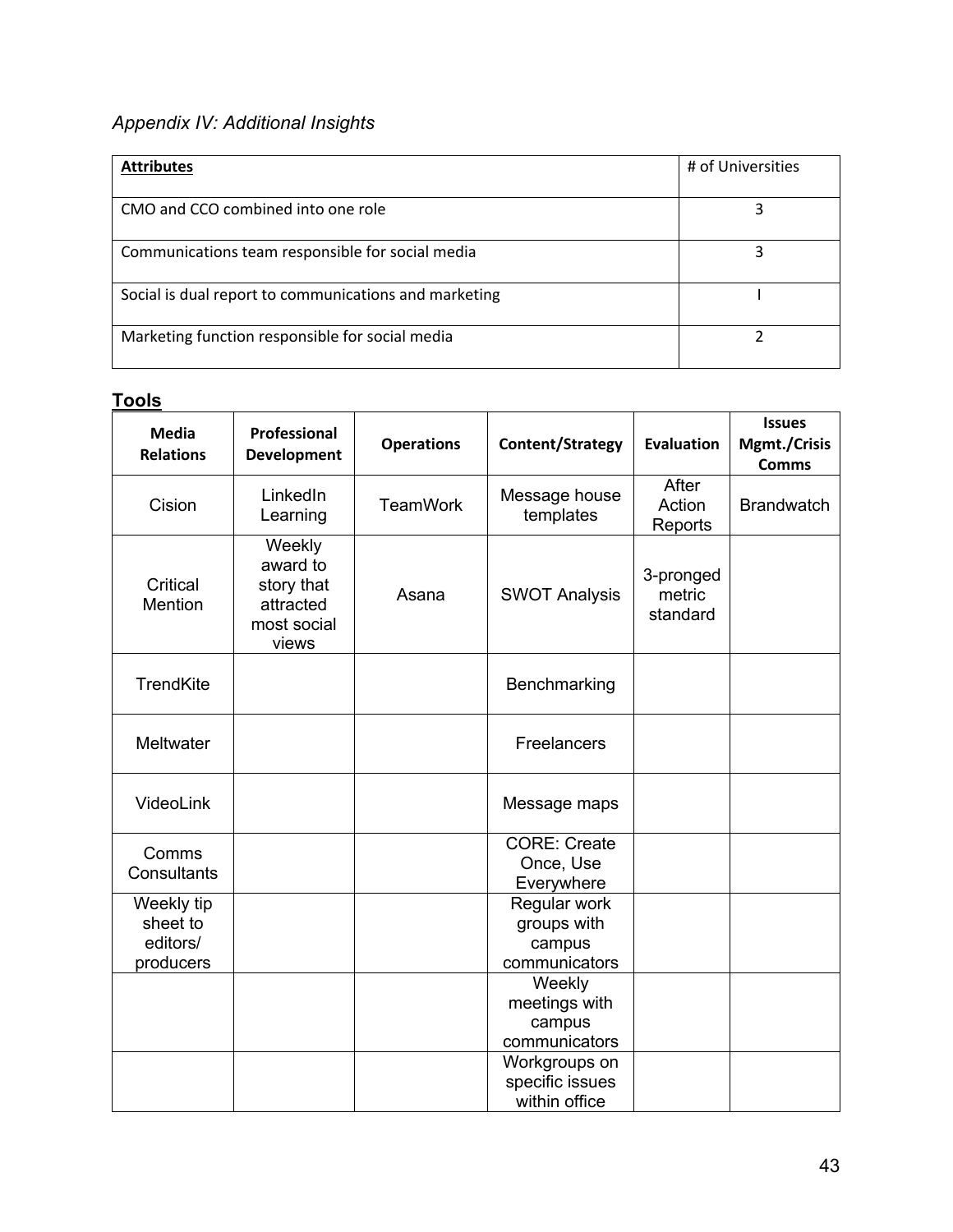Initial recruitment email:

### Hi (first name),

My name is Whitney Harder and I am a graduate student researcher at the University of Kentucky. I am conducting a research study analyzing public relations as a strategic management function at SEC universities by interviewing chief communications officers or the equivalent. I am emailing to ask if you would like to take about 30 minutes to complete a phone interview for this research project. Participation is completely voluntary and your answers will be anonymous.

More information is provided in the attached cover letter. I am hoping to conduct interviews during [time period dependent on IRB approval].

If you are interested, please respond to this email by [date dependent on IRB approval] indicating you agree to participate and share the best phone number to reach you on for the interview. We can then set up a time based on your availability for the interview. If you have any questions, please do not hesitate to contact me at whitney.harder@uky.edu or 859-323-2396.

Thanks so much, Whitney Harder Graduate Student Researcher Martin School of Public Policy and Administration University of Kentucky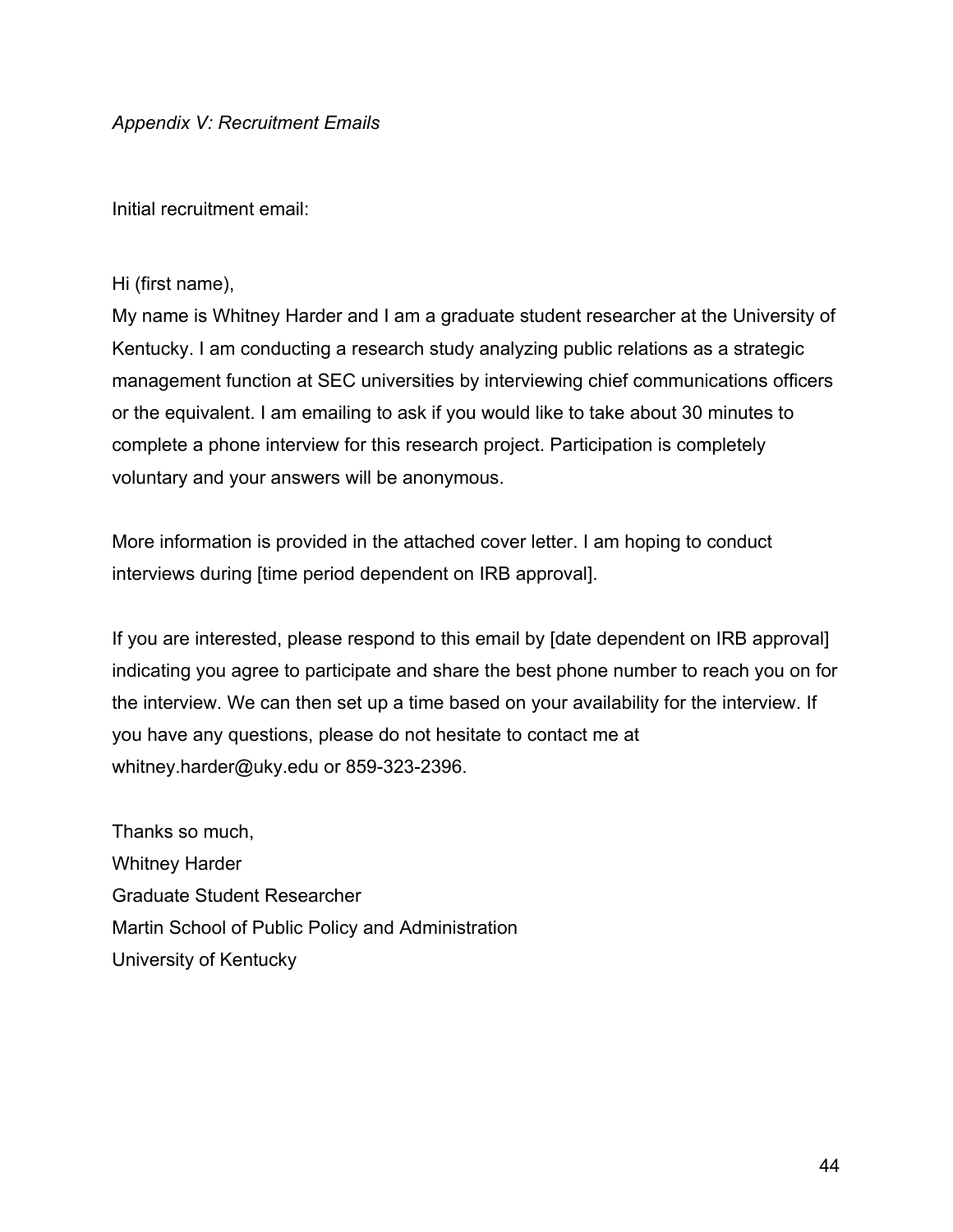Follow up email:

Hi (first name),

As a graduate student studying public administration at the University of Kentucky, I am conducting research to better understand public relations as a strategic management function at SEC universities. Earlier this week an email with attached cover letter was sent to you inviting you to participate in a phone interview for the study. This follow-up email is being sent to remind you to respond if you would like to participate and have not already done so. The deadline for participation is [Date dependent on IRB approval].

The cover letter is attached again for your review. I am hoping to conduct interviews during [time period dependent on IRB approval].

If you are interested, please respond to this email by [date dependent on IRB approval] indicating you agree to participate and share the best phone number to reach you on for the interview. We can then set up a time based on your availability for the interview. If you have any questions, please do not hesitate to contact me at whitney.harder@uky.edu or 859-323-2396.

Thanks so much, Whitney Harder Graduate Student Researcher Martin School of Public Policy and Administration University of Kentucky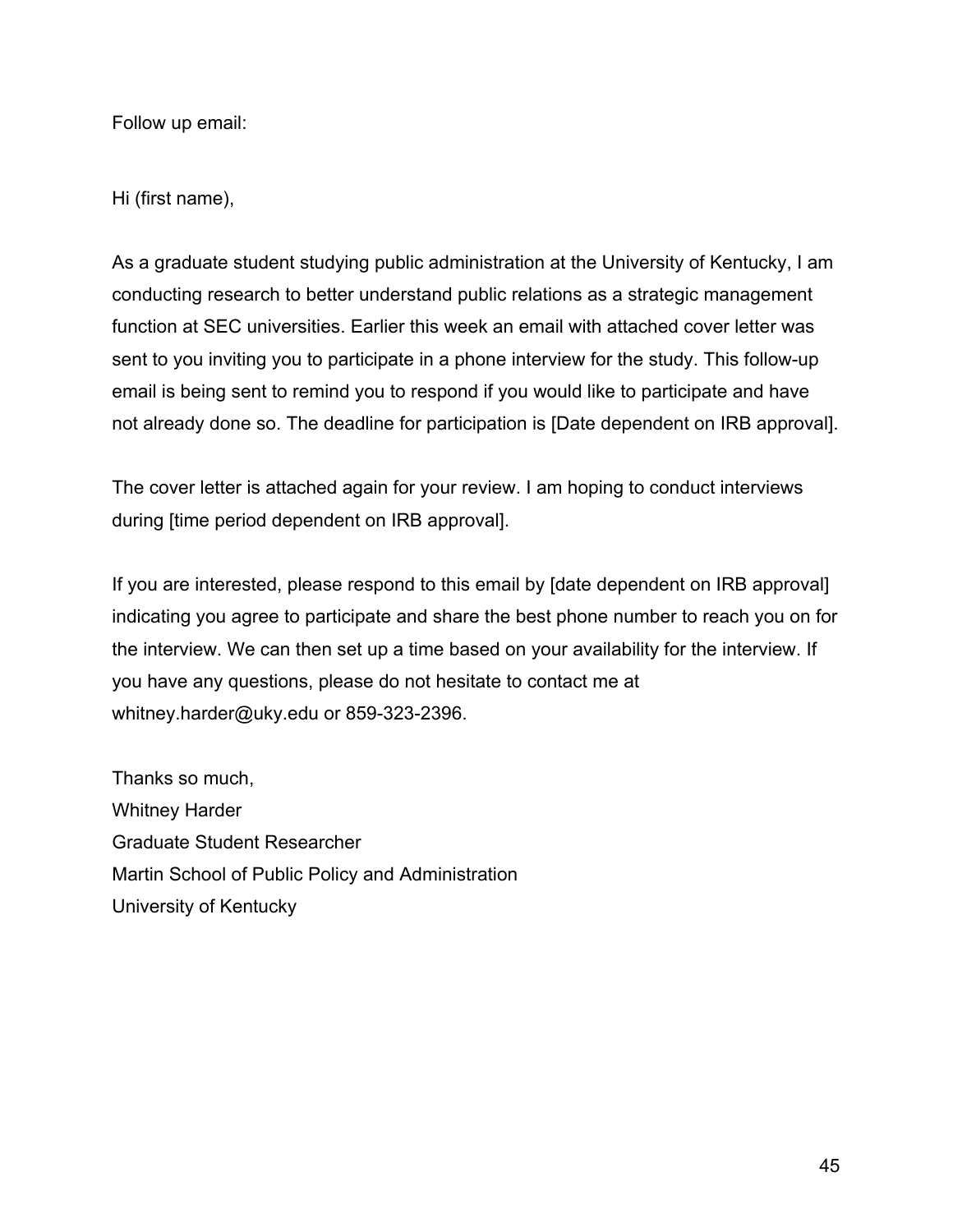### To XXXXX:

A graduate student researcher at the University of Kentucky, with guidance from a faculty member, is inviting you to take part in a phone interview about public relations as a strategic management function. You are receiving this invitation because you have been identified as a chief communications officer or equivalent at a university in the Southeastern Conference. This project, "Analyzing public relations as a strategic management function at SEC universities," aims to identify if there is trend among SEC universities to employ public relations as a strategic management function, based on several indicators, and factors that may lead to this, such as a change institutional goals or a crisis. This project is being conducted as part of a master's capstone project by a graduate student studying public administration and working in the public relations and marketing profession.

Although you may not get personal benefit from taking part in this research study, your responses may help me understand more about the function public relations serves at universities in a time of change in higher education. Some volunteers experience satisfaction from knowing they have contributed to research that may possibly benefit others in the future. You will also receive a copy of the finished study.

The interview will take about 30 minutes to complete.

There are no known risks to participate in this study.

Your response to the interview questionnaire will be kept confidential to the extent allowed by law. When I write about the study you will not be identified. Your information collected for this study will NOT be used or shared for future research studies, even if I remove the identifiable information like your name.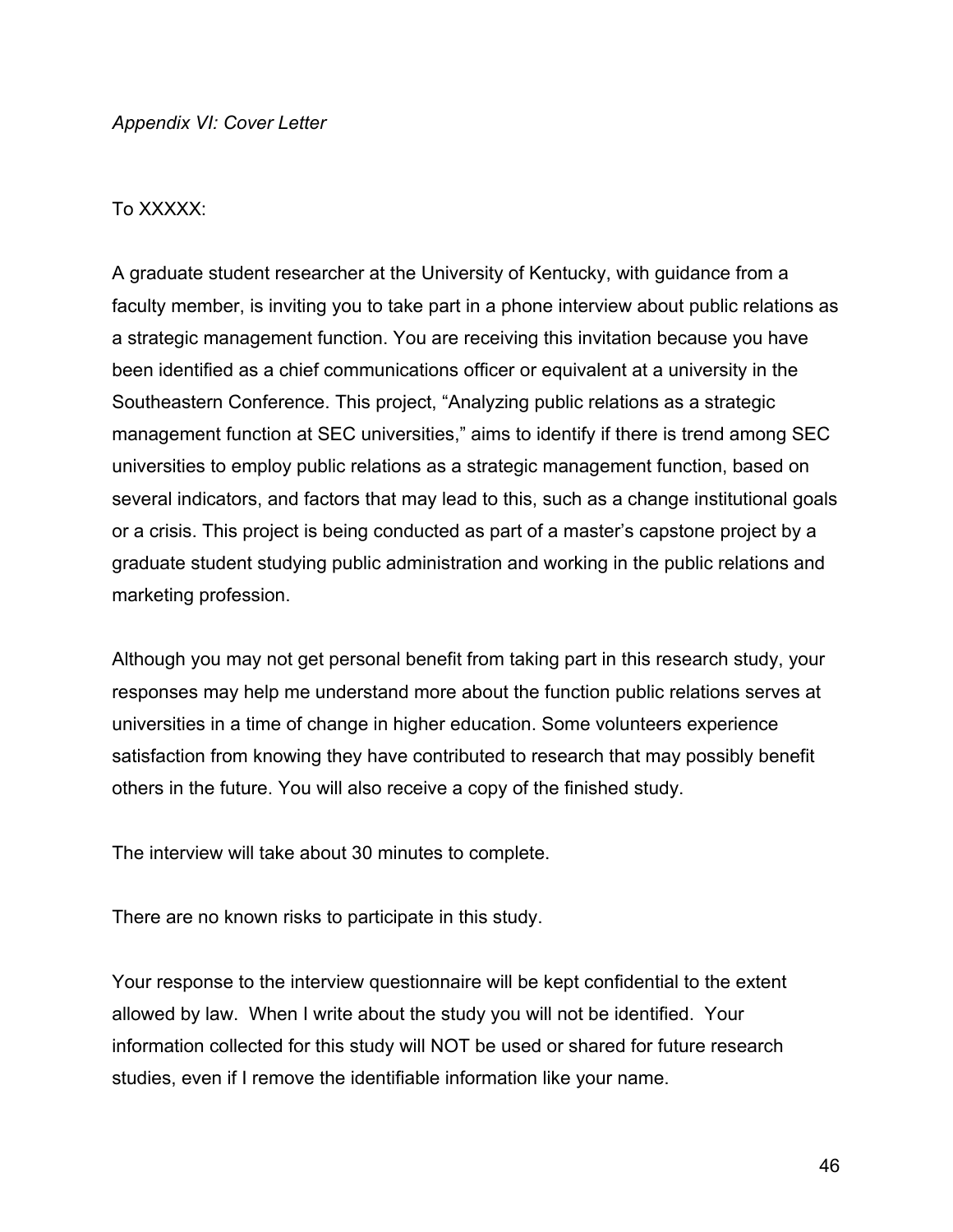I hope to receive completed questionnaires from about 14 people, so your answers are important to me. Of course, you have a choice about whether or not to complete the questionnaire, but if you do participate, you are free to skip any questions or discontinue at any time.

I hope to record the interview with a tape recorder and transcribe by hand with your permission. If you prefer not to be recorded, I will be happy to take notes by hand instead.

If you have questions about the study, please feel free to ask; my contact information is given below. If you have complaints, suggestions, or questions about your rights as a research volunteer, contact the staff in the University of Kentucky Office of Research Integrity at 859-257-9428 or toll-free at 1-866-400-9428.

Thank you in advance for your assistance with this important project. If you are interested, please respond to my email indicating you agree to participate and share the best phone number to reach you on for the interview. We can then set up a time based on your availability for the interview. If you have any questions, please do not hesitate to contact me at whitney.harder@uky.edu or 859-323-2396.

Sincerely, Whitney Harder Martin School of Public Policy and Administration, University of Kentucky PHONE: 859-323-2396 E-MAIL: whitney.harder@uky.edu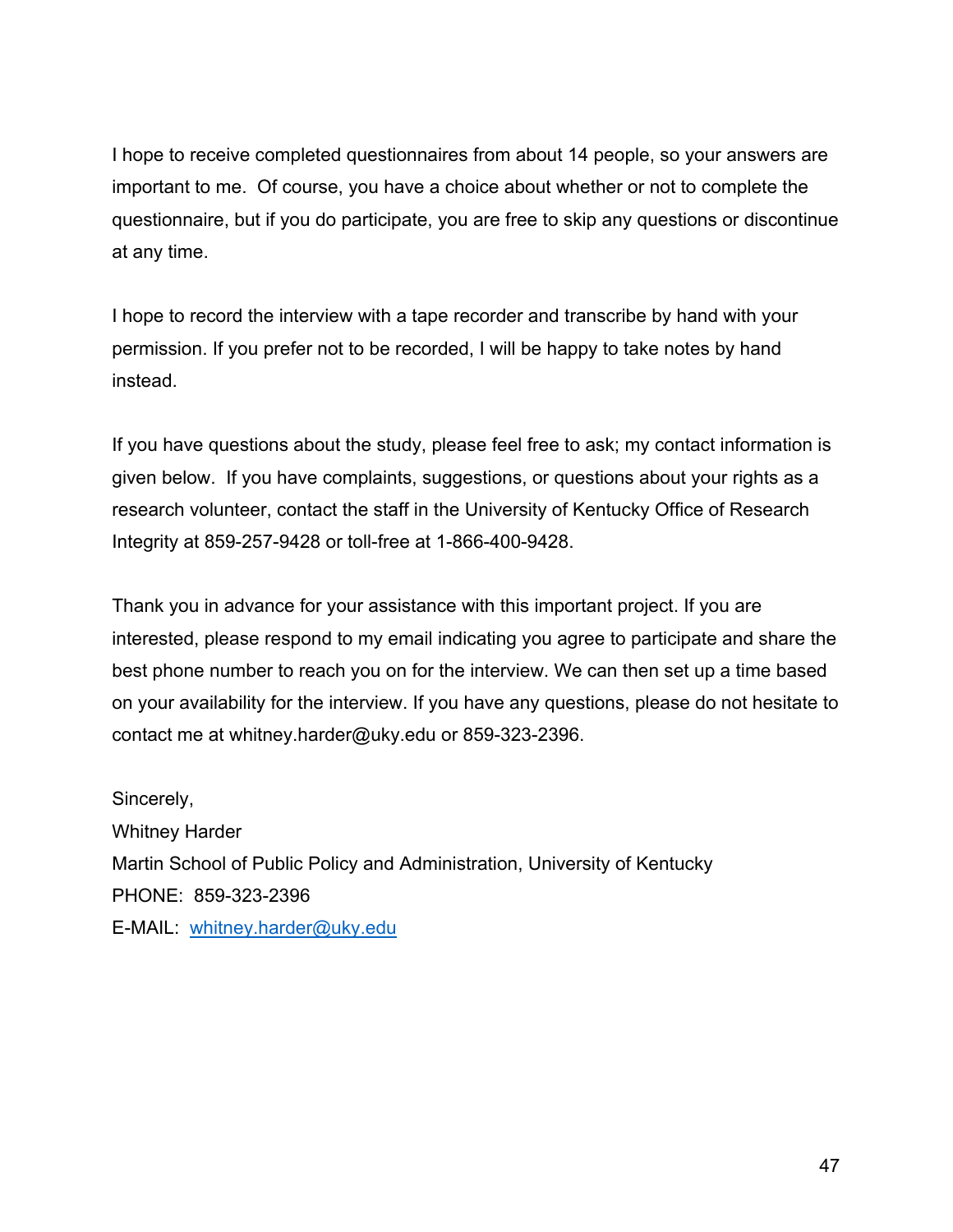*Appendix VII: Interview Script*

Thank you for agreeing to speak with me today.

The purpose of this interview is to learn how public relations is employed at your university. Specifically, I want to understand the role of public relations and communications at your university and if it is being employed as a strategic management function based on several indicators. I want to understand how it is managed at SEC universities in the context of a changing higher education landscape.

The interview should last no longer than 30 minutes.

There are no known risks to participate in this study.

Your response to the interview questionnaire will be kept confidential to the extent allowed by law. When I write about the study you will not be identified. Your information collected for this study will NOT be used or shared for future research studies, even if I remove the identifiable information like your name. You are free to skip any questions or discontinue at any time.

Have you read the cover letter attached in my previous email(s)? If not, I will take a few seconds to read it aloud. If you have, would you like to take a few seconds to review again?

Do you give permission for me to record this interview with a tape recorder? If you prefer not to be recorded, I will be happy to take notes by hand instead.

Do you have any questions for us before we begin?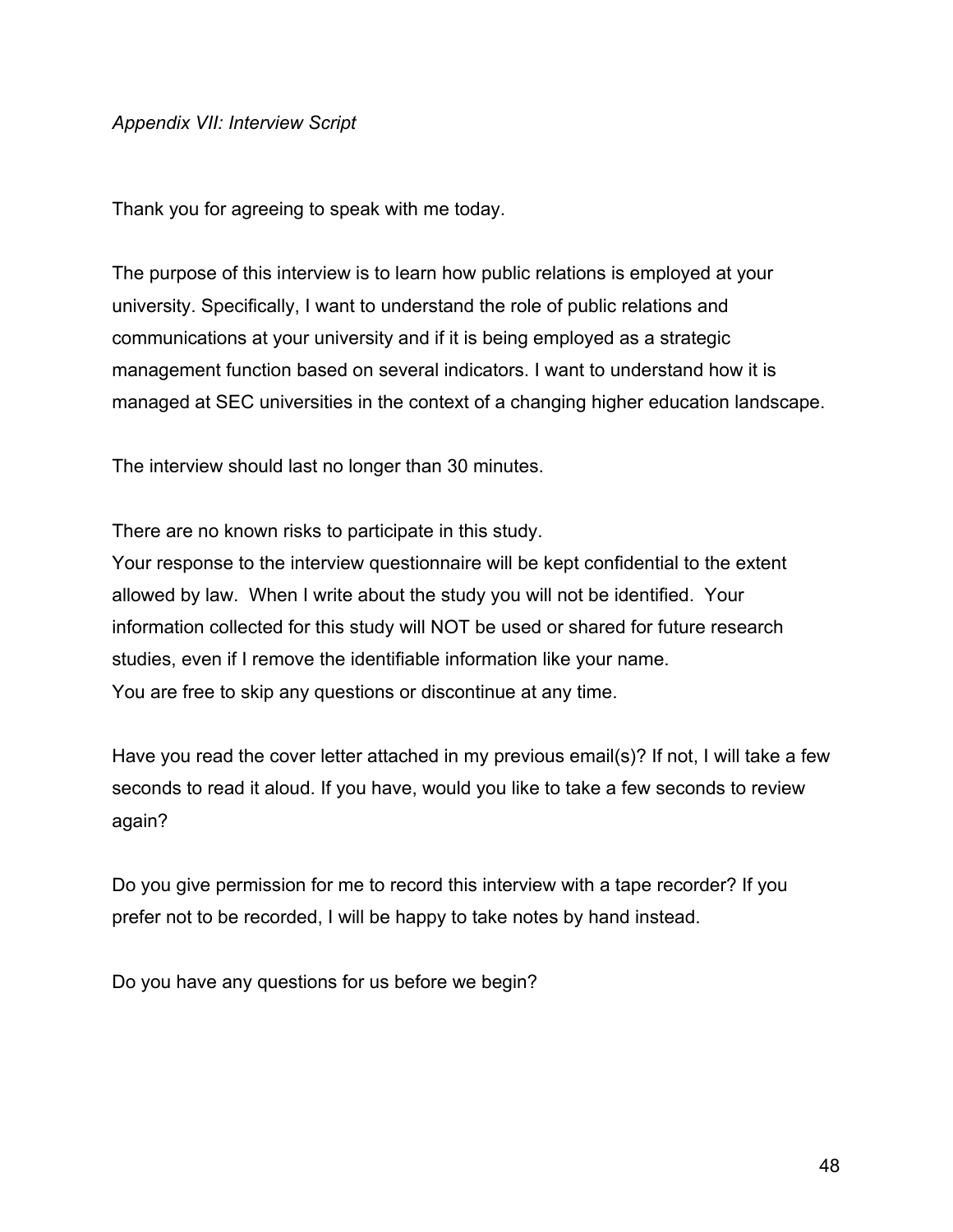### References

- Gallup. 2017. *Why Are Republicans Down on Higher Ed?* August 16. https://news.gallup.com/poll/216278/why-republicans-down-higher.aspx.
- Grunig, James E. 2006. "Furnishing the Edifice: Ongoing Research on Public Relations as a Strategic Management Function." *Journal of Publc Relations Research* 162.
- Grunig, James E. 1997. "Public Relations Management in Government and Business." In *Handbook of Administrative Communication*, 242-243. New York: Marcel Dekker, Inc.
- Grunig, James E. 1997. "Public Relations Management in Government and Business." In *Handbook of Administrative Communication*, 242-243. New York: Marcel Dekker, Inc.
- Grunig, James E. 1997. "The Excellence Theory." In *Public Relations Theory II*, 47. Mahwah: Lawrence Earlbaum Associates, Inc.
- Grunig, James E. 1997. "The Excellence Theory." In *Public Relations Theory II*, 47. Mahwah: Lawrence Earlbaum Associates, Inc.
- Grunig, James E., and Todd Hunt. 1984. *Managing Public Relations.* New York: CBS College Publishing.
- Hassar, William J., and Tabitha M. Bailey. 2014. *Projections of Education Statistics to 2022.* Washington, D.C.: U.S. Government Printing Office.
- Lederman, Doug. 2018. *Leading in Turbulent Times: A Survey of Presidents.* March 9. https://www.insidehighered.com/news/survey/leading-turbulent-times-surveypresidents.
- Pew Research Center. 2017. *Sharp Partisan Divisions in Views of National Institutions.* July 10. http://www.people-press.org/2017/07/10/sharp-partisan-divisions-inviews-of-national-institutions/.
- Ruck, Kevin. 2018. *Public Relations as Strategic Management.* April. https://www.prplace.com/blog/posts/2018/april/public-relations-as-strategicmanagement/.
- Swanger, Justin. 2018. "The Future of Higher Education in the U.S.: Issues Facing Colleges and Their Impacts on Campus." April. https://www.fmcc.edu/about/files/2018/08/The-Future-of-Higher-Education-in-the-US2.pdf.
- Wilson, Terry Angelo. 2009. "The Role of Communication Messages and Public Relations Strategies in the Higher Educaiton "Public Good" Debate: A Study of